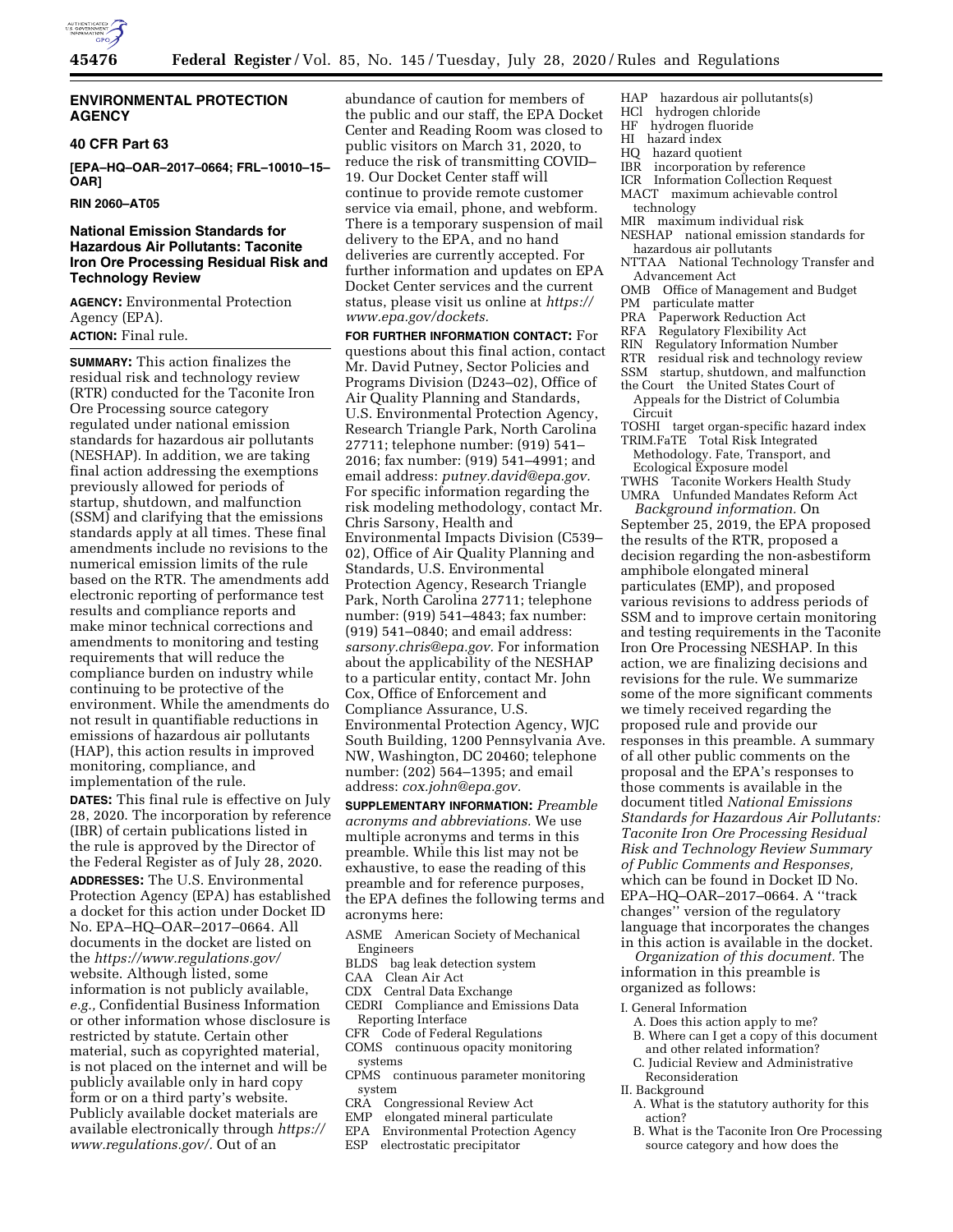NESHAP regulate HAP emissions from the source category?

C. What changes did we propose for the Taconite Iron Ore Processing source category in our September 25, 2019, proposal?

III. What is included in this final rule?

- A. What are the final rule amendments based on the risk review for the Taconite Iron Ore Processing source category?
- B. What are the final rule amendments based on the technology review for the Taconite Iron Ore Processing source category?
- C. What are the final rule amendments addressing emissions during periods of SSM?
- D. What other changes have been made to the NESHAP?
- E. What are the effective and compliance dates of the revisions to the NESHAP?
- IV. What is the rationale for our final decisions and amendments for the Taconite Iron Ore Processing source category?
	- A. Residual Risk Review for the Taconite Iron Ore Processing Source Category
	- B. Technology Review for the Taconite Iron Ore Processing Source Category
- C. SSM for the Taconite Iron Ore Processing Source Category
- D. Other Amendments to the Taconite Iron Ore Processing NESHAP
- E. Compliance Dates of the Revisions to the NESHAP
- V. Summary of Cost, Environmental, and Economic Impacts and Additional
	- Analyses Conducted
	- A. What are the affected facilities?
	- B. What are the air quality impacts?
	- C. What are the cost impacts?
	- D. What are the economic impacts?
	- E. What are the benefits?
	- F. What analysis of environmental justice did we conduct?
	- G. What analysis of children's environmental health did we conduct?
- VI. Statutory and Executive Order Reviews
	- A. Executive Orders 12866: Regulatory Planning and Review and Executive Order 13563: Improving Regulation and Regulatory Review
	- B. Executive Order 13771: Reducing Regulations and Controlling Regulatory **Costs**
	- C. Paperwork Reduction Act (PRA)
	- D. Regulatory Flexibility Act (RFA)
- E. Unfunded Mandates Reform Act  $(IIMRA)$
- F. Executive Order 13132: Federalism
- G. Executive Order 13175: Consultation and Coordination With Indian Tribal Governments
- H. Executive Order 13045: Protection of Children From Environmental Health Risks and Safety Risks
- I. Executive Order 13211: Actions Concerning Regulations That Significantly Affect Energy Supply, Distribution, or Use
- J. National Technology Transfer and Advancement Act (NTTAA) and 1 CFR Part 51
- K. Executive Order 12898: Federal Actions To Address Environmental Justice in Minority Populations and Low-Income Populations
- L. Congressional Review Act (CRA)

#### **I. General Information**

#### *A. Does this action apply to me?*

*Regulated entities.* Categories and entities potentially regulated by this action are shown in Table 1 of this preamble.

## TABLE 1—NESHAP AND INDUSTRIAL SOURCE CATEGORIES AFFECTED BY THIS FINAL ACTION

| Source category | <b>NESHAP</b> | NAICS <sup>1</sup> code |
|-----------------|---------------|-------------------------|
|                 |               | 21221                   |

1 North American Industry Classification System.

Table 1 of this preamble is not intended to be exhaustive, but rather to provide a guide for readers regarding entities likely to be affected by the final action for the source category listed. To determine whether your facility is affected, you should examine the applicability criteria in the appropriate NESHAP. If you have any questions regarding the applicability of any aspect of this NESHAP, please contact the appropriate person listed in the preceding **FOR FURTHER INFORMATION CONTACT** section of this preamble.

### *B. Where can I get a copy of this document and other related information?*

In addition to being available in the docket, an electronic copy of this final action will also be available on the internet. Following signature by the EPA Administrator, the EPA will post a copy of this final action at: *[https://](https://www.epa.gov/stationary-sources-air-pollution/taconite-iron-ore-processing-national-emission-standards-hazardous) www.epa.gov/stationary-sources-airpollution/taconite-iron-ore-processing[national-emission-standards-hazardous.](https://www.epa.gov/stationary-sources-air-pollution/taconite-iron-ore-processing-national-emission-standards-hazardous)*  Following publication in the **Federal Register**, the EPA will post the **Federal Register** version and key technical documents at this same website.

Additional information is available on the RTR website at *[https://](https://www.epa.gov/stationary-sources-air-pollution/risk-and-technology-review-national-emissions-standards-hazardous)*

*www.epa.gov/stationary-sources-air[pollution/risk-and-technology-review](https://www.epa.gov/stationary-sources-air-pollution/risk-and-technology-review-national-emissions-standards-hazardous)national-emissions-standards[hazardous.](https://www.epa.gov/stationary-sources-air-pollution/risk-and-technology-review-national-emissions-standards-hazardous)* This information includes an overview of the RTR program and links to project websites for the RTR source categories.

## *C. Judicial Review and Administrative Reconsideration*

Under Clean Air Act (CAA) section 307(b)(1), judicial review of this final action is available only by filing a petition for review in the United States Court of Appeals for the District of Columbia Circuit (the Court) by September 28, 2020. Under CAA section 307(b)(2), the requirements established by this final rule may not be challenged separately in any civil or criminal proceedings brought by the EPA to enforce the requirements.

Section 307(d)(7)(B) of the CAA further provides that only an objection to a rule or procedure which was raised with reasonable specificity during the period for public comment (including any public hearing) may be raised during judicial review. This section also provides a mechanism for the EPA to reconsider the rule if the person raising an objection can demonstrate to the Administrator that it was impracticable

to raise such objection within the period for public comment or if the grounds for such objection arose after the period for public comment (but within the time specified for judicial review) and if such objection is of central relevance to the outcome of the rule. Any person seeking to make such a demonstration should submit a Petition for Reconsideration to the Office of the Administrator, U.S. EPA, Room 3000, WJC South Building, 1200 Pennsylvania Ave. NW, Washington, DC 20460, with a copy to both the person(s) listed in the preceding **FOR FURTHER INFORMATION CONTACT** section, and the Associate General Counsel for the Air and Radiation Law Office, Office of General Counsel (Mail Code 2344A), U.S. EPA, 1200 Pennsylvania Ave. NW, Washington, DC 20460.

## **II. Background**

### *A. What is the statutory authority for this action?*

Section 112 of the CAA establishes a two-stage regulatory process to address emissions of HAP from stationary sources. In the first stage, we must identify categories of sources emitting one or more of the HAP listed in CAA section 112(b) and then promulgate technology-based NESHAP for those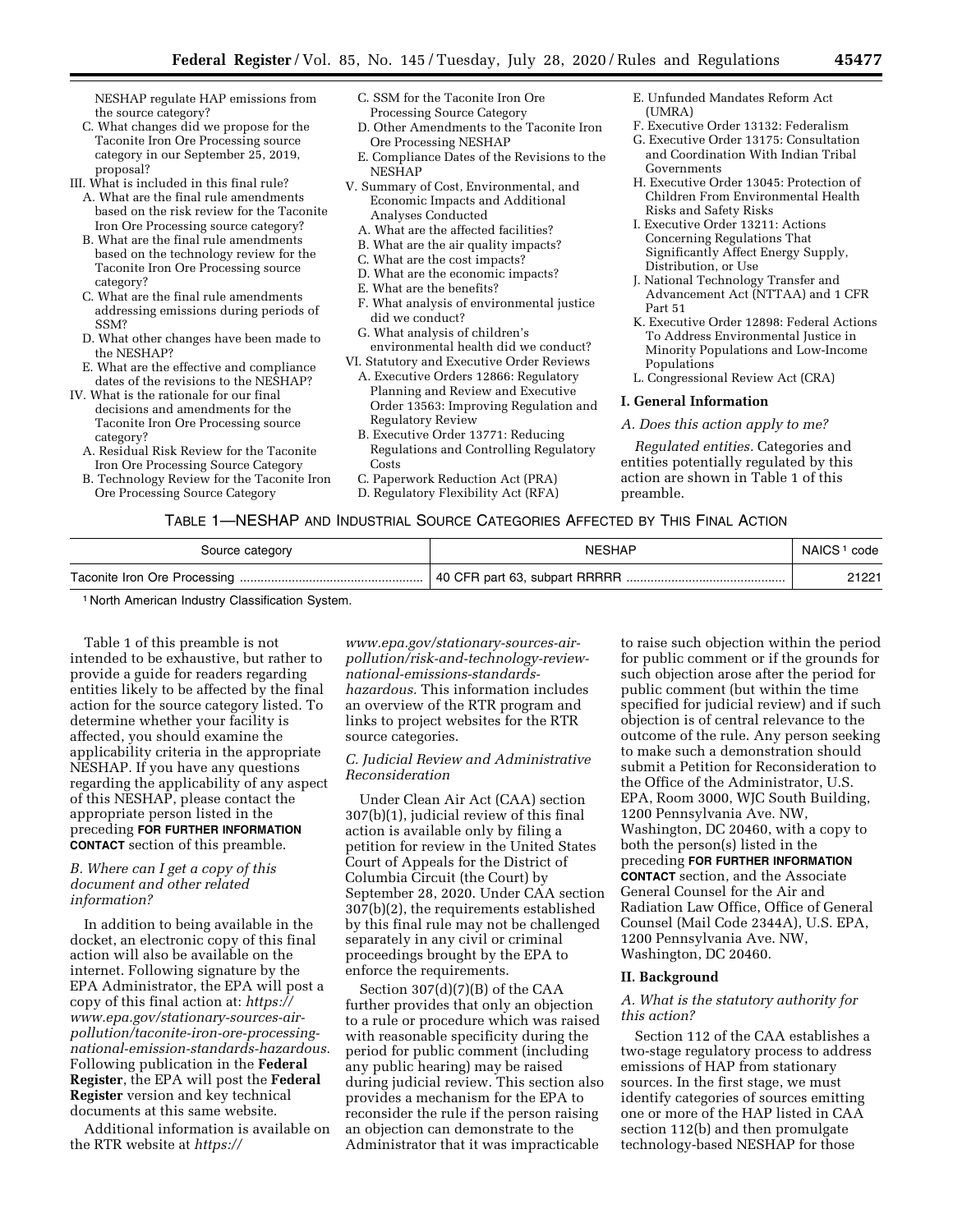sources. ''Major sources'' are those that emit, or have the potential to emit, any single HAP at a rate of 10 tons per year or more, or 25 tons per year or more of any combination of HAP. For major sources, these standards are commonly referred to as maximum achievable control technology (MACT) standards and must reflect the maximum degree of emission reductions of HAP achievable (after considering cost, energy requirements, and non-air quality health and environmental impacts). In developing MACT standards, CAA section 112(d)(2) directs the EPA to consider the application of measures, processes, methods, systems, or techniques, including, but not limited to, those that reduce the volume of or eliminate HAP emissions through process changes, substitution of materials, or other modifications; enclose systems or processes to eliminate emissions; collect, capture, or treat HAP when released from a process, stack, storage, or fugitive emissions point; are design, equipment, work practice, or operational standards; or any combination of the above.

For these MACT standards, the statute specifies certain minimum stringency requirements, which are referred to as MACT floor requirements, and which may not be based on cost considerations. See CAA section 112(d)(3). For new sources, the MACT floor cannot be less stringent than the emission control achieved in practice by the best-controlled similar source. The MACT standards for existing sources can be less stringent than floors for new sources, but they cannot be less stringent than the average emission limitation achieved by the bestperforming 12 percent of existing sources in the category or subcategory (or the best-performing five sources for categories or subcategories with fewer than 30 sources). In developing MACT standards, we must also consider control options that are more stringent than the floor under CAA section 112(d)(2). We may establish standards more stringent than the floor, based on the consideration of the cost of achieving the emissions reductions, any non-air quality health and environmental impacts, and energy requirements.

In the second stage of the regulatory process, the CAA requires the EPA to undertake two different analyses, which we refer to as the technology review and the residual risk review. Under the technology review, we must review the technology-based standards and revise them ''as necessary (taking into account developments in practices, processes, and control technologies)'' no less

frequently than every 8 years, pursuant to CAA section 112(d)(6). Under the residual risk review, we must evaluate the risk to public health remaining after application of the technology-based standards and revise the standards, if necessary, to provide an ample margin of safety to protect public health or to prevent, taking into consideration costs, energy, safety, and other relevant factors, an adverse environmental effect. The residual risk review is required within 8 years after promulgation of the technology-based standards, pursuant to CAA section 112(f). In conducting the residual risk review, if the EPA determines that the current standards provide an ample margin of safety to protect public health, it is not necessary to revise the MACT standards pursuant to CAA section  $112(f).<sup>1</sup>$  For more information on the statutory authority for this rule, see the proposed rule at 84 FR 50660, September 25, 2019.

## *B. What is the Taconite Iron Ore Processing source category and how does the NESHAP regulate HAP emissions from the source category?*

The EPA promulgated the Taconite Iron Ore Processing NESHAP on October 30, 2003 (68 FR 61868). The standards are codified at 40 CFR part 63, subpart RRRRR. The taconite iron ore processing industry consists of facilities that separate and concentrate iron ore from taconite, a low-grade iron ore containing about 20- to 25-percent iron, and produce taconite pellets, which are about 60- to 65-percent iron. The source category covered by these MACT standards currently includes eight U.S. facilities; six facilities are in Minnesota and two are in Michigan.

Taconite iron ore processing includes crushing and handling of the crude ore, concentrating, agglomerating, indurating, and finished pellet handling. The regulated sources are each new or existing ore crushing and handling operation, ore dryer, pellet indurating furnace, and finished pellet handling operation at a taconite iron ore processing plant that is (or is part of) a major source of HAP emissions. The NESHAP also regulates fugitive emissions from stockpiles (including uncrushed and crushed ore and finished pellets), material transfer points, plant roadways, tailings basins, pellet loading areas, and yard areas. The indurating furnaces are the most significant sources

of HAP emissions and account for about 99 percent of the total HAP emissions from the Taconite Iron Ore Processing source category. The rule requires compliance with emission limits, operating limits for control devices, and work practice standards. The emission limits are in the form of particulate matter (PM) limits, which are a surrogate for certain metal HAP emissions as well as for hydrogen chloride (HCl) and hydrogen fluoride (HF). The PM emission limitations apply to each new and existing ore crushing and handling operation, ore dryer, indurating furnace, and finished pellet handling operation. More information on the industry and the key requirements of the NESHAP can be found in the September 25, 2019, proposed rule at 84 FR 50660.

*C. What changes did we propose for the Taconite Iron Ore Processing source category in our September 25, 2019, proposal?* 

On September 25, 2019, the EPA published a proposed rule in the **Federal Register** for the Taconite Iron Ore Processing NESHAP, 40 CFR part 63, subpart RRRRR, that took into consideration the RTR analyses. In the proposed rule, the EPA found that risks due to emissions of air toxics from this source category are acceptable and that the existing emission standards provide an ample margin of safety to protect public health and prevent, taking into consideration relevant factors, an adverse environmental effect. Pursuant to the technology review, the EPA did not identify any developments in practices, processes, or control technologies for affected sources subject to the Taconite Iron Ore Processing NESHAP. The EPA proposed no revisions to the numerical emission limits based on these analyses. Separate from the RTR, the EPA did propose the following amendments:

• Removal of exemptions during periods of SSM and clarifying that the emissions standards apply at all times;

• Addition of electronic reporting of performance test results and compliance reports;

• Reduction in the minimum required compliance testing duration of individual runs from 2 hours to 1 hour;

• Removal of pressure drop as a monitoring option for dynamic wet scrubbers;

• Removal of the requirements for conducting quarterly internal baghouse inspections for baghouses equipped with a bag leak detection system (BLDS);

• Changes to clarify testing, monitoring, recordkeeping, and

<sup>1</sup>The Court has affirmed this approach of implementing CAA section 112(f)(2)(A): *NRDC* v. *EPA,* 529 F.3d 1077, 1083 (D.C. Cir. 2008) (''If EPA determines that the existing technology-based standards provide an 'ample margin of safety,' then the Agency is free to readopt those standards during the residual risk rulemaking.'').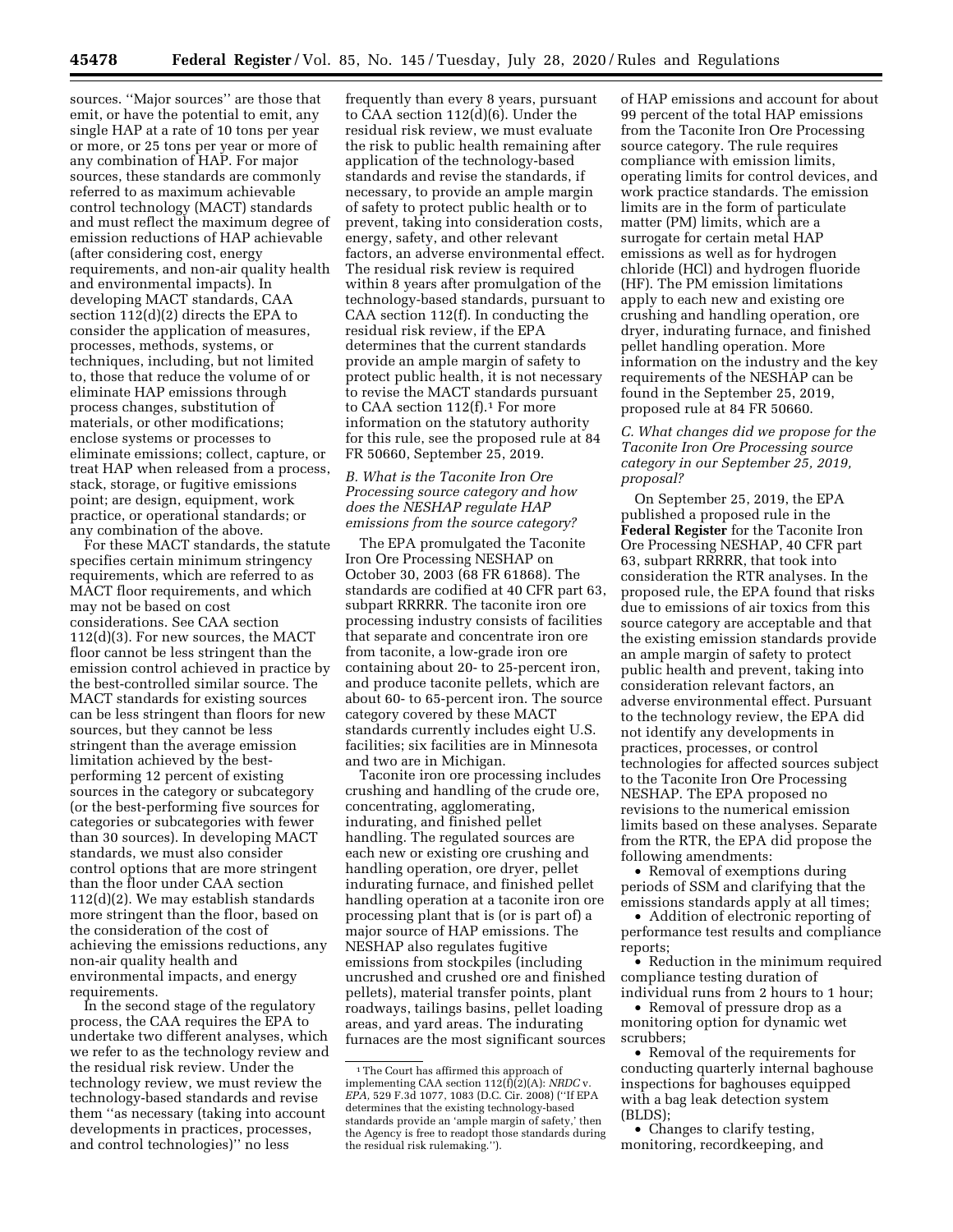reporting requirements and to correct typographical errors; and

• Determination that a compound known as non-asbestiform amphibole EMP is not a HAP and, thus, is not subject to regulation under CAA section 112(d).

## **III. What is included in this final rule?**

This action finalizes the EPA's determinations pursuant to the RTR provisions of CAA section 112 for the Taconite Iron Ore Processing source category. This actions also finalizes several changes to the NESHAP, including the following: (1) Removal of exemptions for periods of SSM and clarifying that the emissions standards apply at all times; (2) addition of requirements for electronic reporting of performance test results and compliance reports; (3) reduction in the minimum required compliance testing duration of individual runs from 2 hours to 1 hour; (4) removal of the option to monitor pressure drop for dynamic wet scrubbers; (5) removal of the requirements to conduct quarterly internal baghouse inspections for baghouses equipped with a bag leak detection system; and (6) clarification of various requirements for testing, monitoring, recordkeeping, and reporting and correction of typographical errors. This preamble also addresses comments received during the public comment period concerning the EPA's decision not to set standards for mercury emissions as part of this action and the EPA's determination that the non-asbestiform amphibole EMP that are emitted from one facility in this source category are not a HAP and are, therefore, not subject to regulation under CAA section 112(d), as described in section IV of this preamble.

## *A. What are the final rule amendments based on the risk review for the Taconite Iron Ore Processing source category?*

The EPA proposed no changes to 40 CFR part 63, subpart RRRRR, based on the risk review conducted pursuant to CAA section 112(f). Specifically, we determined that risks from the Taconite Iron Ore Processing source category are acceptable, that the standards provide an ample margin of safety to protect public health, and that it is not necessary to set a more stringent standard to prevent, taking into consideration relevant factors, an adverse environmental effect. The EPA received no new data or other information during the public comment period that changed this determination. Therefore, we are finalizing our determination that the existing standards protect public health with an

ample margin of safety and that the standards protect against an adverse environmental effect and, thus, we are not requiring additional controls under CAA section  $112(f)(2)$ .

*B. What are the final rule amendments based on the technology review for the Taconite Iron Ore Processing source category?* 

The EPA proposed no changes to 40 CFR part 63, subpart RRRRR, based on the technology review conducted pursuant to CAA section 112(d)(6). Specifically, we determined that there are no developments in practices, processes, and control technologies for this source category. The EPA received no new data or other information during the public comment period that affected the technology review determination. Therefore, as proposed, we are not revising the MACT standards under CAA section  $112(d)(6)$ .

## *C. What are the final rule amendments addressing emissions during periods of SSM?*

We are finalizing the proposed amendments to the Taconite Iron Ore Processing NESHAP to remove and revise provisions related to SSM. In its 2008 decision in *Sierra Club* v. *EPA,* 551 F.3d 1019 (D.C. Cir. 2008), the Court vacated portions of two provisions in the EPA's CAA section 112 regulations governing the emissions of HAP during periods of SSM. Specifically, the Court vacated the SSM exemptions contained in 40 CFR 63.6(f)(1) and 40 CFR 63.6(h)(1), holding that under section 302(k) of the CAA, emissions standards or limitations must be continuous in nature and that the SSM exemptions violate the CAA's requirement that some CAA section 112 standards apply continuously. As detailed in section IV.C of the proposal preamble (84 FR 50674, September 25, 2019), the Taconite Iron Ore Processing NESHAP requires that the standards apply at all times (see 40 CFR 63.9610). We are finalizing amendments eliminating the SSM exemption in 40 CFR 63.9610 that apply after January 25, 2021. We are also finalizing several revisions to Table 2 (the General Provisions applicability table) related to SSM plans, monitoring, and recordkeeping as explained in the proposed rule.

We are finalizing the SSM provisions as proposed without setting separate standards for startup and shutdown as discussed in the proposal at IV.C. Further, we are not finalizing separate standards for malfunctions. As discussed in the September 25, 2019, proposal preamble, the EPA interprets CAA section 112 as not requiring

emissions that occur during periods of malfunction to be factored into development of CAA section 112 standards, although the EPA has the discretion to set standards for malfunctions where feasible. For this industry sector, it is unlikely that a production equipment malfunction would result in a violation of the standards, and no comments were submitted that would suggest otherwise. Refer to section IV.C of the proposal preamble for further discussion of the EPA's rationale for the decision not to set separate standards for malfunctions, as well as a discussion of the actions a source could take in the unlikely event that a source fails to comply with the applicable CAA section 112(d) standards as a result of a malfunction event, given that administrative and judicial procedures for addressing exceedances of the standards fully recognize that violations may occur despite good faith efforts to comply and can accommodate those situations.

Finally, we are finalizing our proposal to revise the Deviation Notification Report and related records accordingly. As discussed in the proposal preamble, these revisions are consistent with the requirement in 40 CFR 63.9610(a) that the standards apply at all times. Refer to section IV.C.1 of the proposal preamble for a detailed discussion of these amendments.

#### 1. General Duty

We are promulgating revisions to the General Provisions applicability table (Table 2) of 40 CFR part 63, subpart RRRRR, by adding an entry for 40 CFR 63.6(e)(1)(i), which describes the general duty to minimize emissions, and including a ''No'' in column 3 indicating that it does not apply to subpart RRRRR. Some of the language in that section is no longer necessary or appropriate in light of the elimination of the SSM exemption. We are instead adding general duty regulatory text at 40 CFR 63.9600 that reflects the general duty to minimize emissions while eliminating the reference to periods covered by an SSM exemption. The current language in 40 CFR 63.6(e)(1)(i) characterizes what the general duty entails during periods of SSM. With the elimination of the SSM exemption, there is no need to differentiate between normal operations, startup and shutdown, and malfunction events in describing the general duty. Therefore, the language the EPA is promulgating for 40 CFR 63.9600 does not include that language from 40 CFR 63.6(e)(1) after July 28, 2020.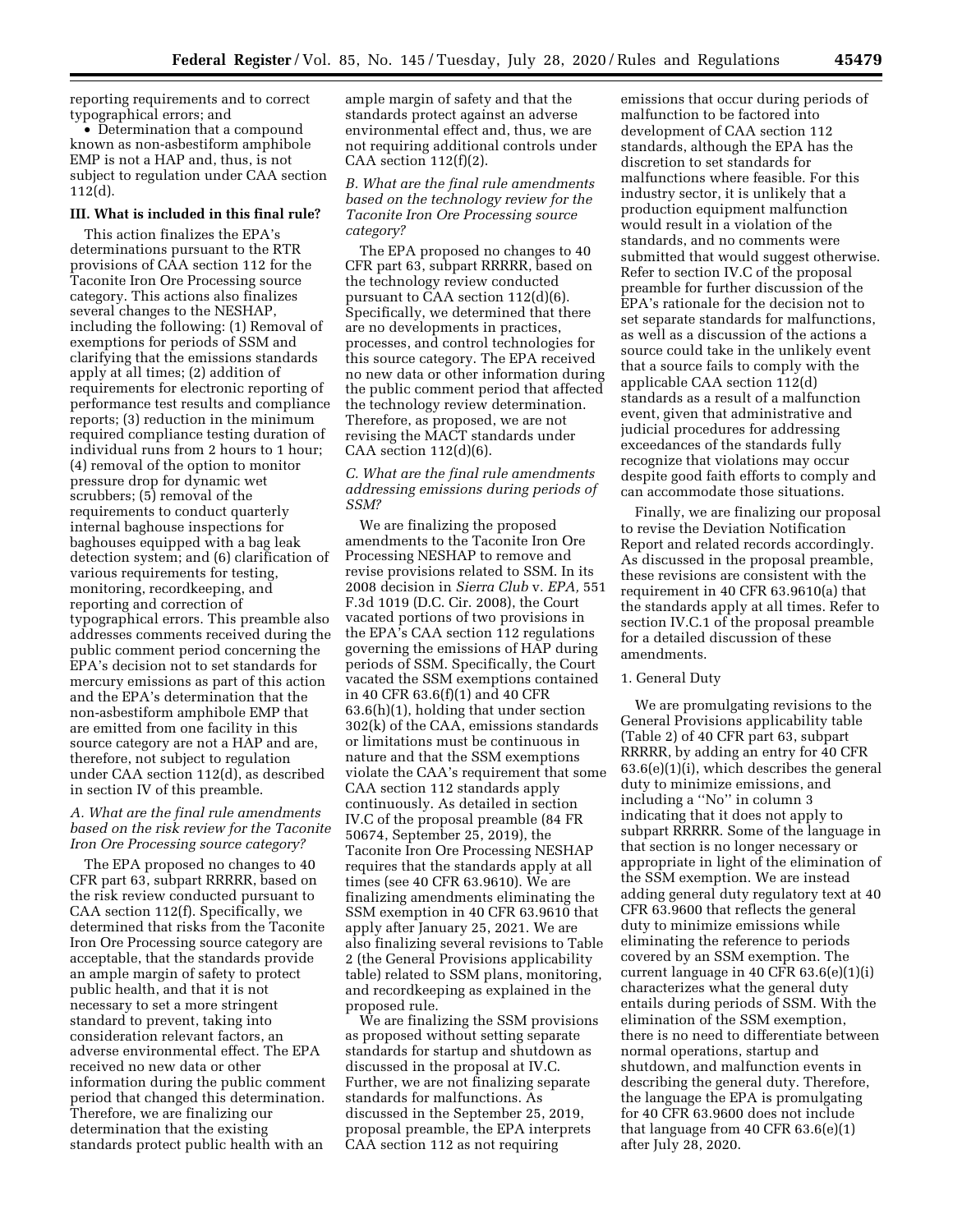## 2. SSM Plan

We are finalizing revisions to the General Provisions applicability table (Table 2) of 40 CFR part 63, subpart RRRRR, by adding an entry for 40 CFR 63.6(e)(3) and including ''No'' in column 3. Generally, the paragraphs under 40 CFR 63.6(e)(3) require development of an SSM plan and specify SSM recordkeeping and reporting requirements related to the SSM plan. As the EPA is removing the SSM exemptions, the affected units will be subject to an emission standard during such events, making an SSM plan unnecessary.

We are also finalizing revisions to the General Provisions applicability table (Table 2) of 40 CFR part 63, subpart RRRRR, by adding an entry for 40 CFR  $63.6(e)(1)(ii)$  and including "No" in column 3. The paragraph under 40 CFR 63.6(e)(1)(ii) imposes requirements that are not necessary with the elimination of the SSM exemption or are redundant with the general duty requirement being added at 40 CFR 63.9600.

#### 3. Compliance With Standards

We are finalizing revisions to the General Provisions applicability table (Table 2) of 40 CFR part 63, subpart RRRRR by adding an entry for 40 CFR 63.6(f)(1) and including ''No'' in column 3. The paragraph under 40 CFR 63.6(f)(1), which exempted sources from non-opacity standards during periods of SSM, was vacated by the Court in *Sierra Club* v. *EPA* as discussed above.

We also are finalizing revisions to the General Provisions applicability table (Table 2) of 40 CFR part 63, subpart RRRRR by adding an entry for 40 CFR 63.6(h)(1) and including ''No'' in column 3. The paragraph under 40 CFR 63.6(h)(1), which exempted sources from opacity standards during periods of SSM, was also vacated by the Court in *Sierra Club* v. *EPA.* Consistent with the Court mandate, the EPA is finalizing revisions to standards in this rule to ensure that a CAA section 112 standard applies at all times.

#### 4. Performance Testing

We are finalizing revisions to the General Provisions applicability table (Table 2) of 40 CFR part 63, subpart RRRRR by adding an entry for 40 CFR 63.7(e)(1) and including ''No'' in column 3. The paragraph under 40 CFR 63.7(e)(1) describes performance testing requirements. The EPA is instead adding a performance testing requirement at 40 CFR 63.9621. The performance testing requirements we are adding differ from the General Provisions performance testing

provisions in several respects. The regulatory text does not include the language in 40 CFR 63.7(e)(1) that restated the SSM exemption and language that precluded startup and shutdown periods from being considered ''representative'' for purposes of performance testing. The revised performance testing provisions require testing under representative operating conditions and exclude periods of startup and shutdown.

As in 40 CFR 63.7(e)(1), performance tests conducted under this subpart should not be conducted during malfunctions because conditions during malfunctions are often not representative of normal operating conditions. The EPA is promulgating language that requires the owner or operator to record the process information that is necessary to document operating conditions during the test and include in this record an explanation to support that such conditions represent normal operation. The paragraph under 40 CFR 63.7(e) requires that the owner or operator make available to the Administrator on request such records ''as may be necessary to determine the condition of the performance test'' but does not specifically require the information to be recorded. The regulatory text the EPA is adding to this provision builds on that requirement and makes explicit the requirement to record the information.

#### 5. Monitoring

We are finalizing revisions to the General Provisions applicability table (Table 2) of 40 CFR part 63, subpart RRRRR by adding entries for 40 CFR  $63.8(c)(1)(i)$  and (iii) and including ''No'' in column 3. The cross-references to the general duty and SSM plan requirements in those subparagraphs are not necessary in light of other requirements of 40 CFR 63.8 that require good air pollution control practices (40  $CFR 63.8(c)(1)$  and that set out the requirements of a quality control program for monitoring equipment (40 CFR 63.8(d)).

We are finalizing revisions to the General Provisions applicability table (Table 2) of 40 CFR part 63, subpart RRRRR by adding an entry for 40 CFR 63.8(d)(3) and including ''No'' in column 3. The final sentence in 40 CFR 63.8(d)(3) refers to the General Provisions' SSM plan requirement which is no longer applicable. The EPA is adding to the rule at 40 CFR 63.9632(b)(5) text that replaces 40 CFR 63.8(d)(3) and removes the reference to the SSM plan.

#### 6. Recordkeeping

We are finalizing revisions to the General Provisions applicability table (Table 2) of 40 CFR part 63, subpart RRRRR by adding an entry for 40 CFR  $63.10(b)(2)(i)$  and including "No" in column 3. Paragraph 40 CFR 63.10(b)(2)(i) describes the recordkeeping requirements during startup and shutdown. These recording provisions are no longer necessary because the EPA is requiring that recordkeeping and reporting applicable to normal operations would apply to startup and shutdown. In the absence of special provisions applicable to startup and shutdown, such as a startup and shutdown plan, there is no reason to retain additional recordkeeping for startup and shutdown periods. Provisions are added to 40 CFR 63.9642 that specify records that must be kept when there is a failure to meet an applicable standard.

We are finalizing revisions to the General Provisions applicability table (Table 2) of 40 CFR part 63, subpart RRRRR by adding an entry for 40 CFR 63.10(b)(2)(ii) and including ''No'' in column 3. Paragraph 40 CFR 63.10(b)(2)(ii) describes the recordkeeping requirements during a malfunction. The EPA is adding such requirements to 40 CFR 63.9642. The regulatory text we are adding differs from the General Provisions it is replacing in that the General Provisions requires the creation and retention of a record of the occurrence and duration of each malfunction of process, air pollution control, and monitoring equipment. The EPA is finalizing this requirement to apply to any failure to meet an applicable standard and is requiring the source to record the date, time, and duration of the failure. The EPA is also adding to 40 CFR 63.9642 the requirement that sources keep records that include a list of the affected source or equipment and actions taken to minimize emissions, an estimate of the quantity of each regulated pollutant emitted over the standard for which the source failed to meet the standard, and a description of the method used to estimate the emissions. The EPA is requiring that sources keep records of this information to ensure that there is adequate information to allow the EPA to determine the severity of any failure to meet a standard, and to provide data that may document how the source met the general duty to minimize emissions when the source has failed to meet an applicable standard.

We are finalizing revisions to the General Provisions applicability table (Table 2) of 40 CFR part 63, subpart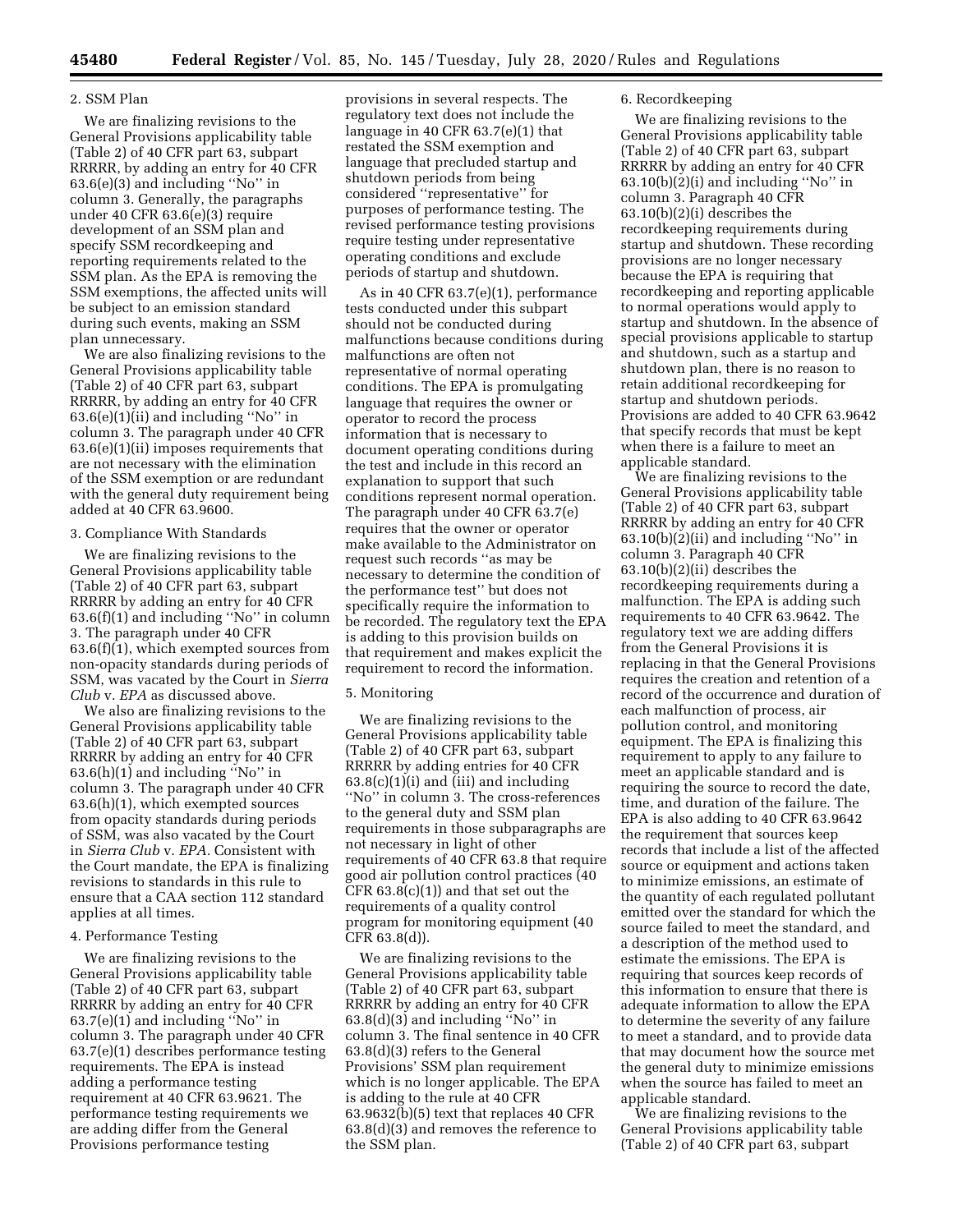RRRRR by adding an entry for 40 CFR  $63.10(b)(2)(iv)$  and including "No" in column 3. When applicable, the provision requires sources to record actions taken during SSM events when actions were inconsistent with their SSM plan. The requirement is no longer appropriate because SSM plans would no longer be required. The requirement previously applicable under 40 CFR  $63.10(b)(2)(iv)$  to record actions to minimize emissions and record corrective actions during SSM is now applicable at all times by 40 CFR 63.9642.

We are finalizing revisions to the General Provisions applicability table (Table 2) of 40 CFR part 63, subpart RRRRR by adding an entry for 40 CFR  $63.10(b)(2)(v)$  and including "No" in column 3. When applicable, the provision requires sources to record actions taken during SSM events to show that actions taken were consistent with their SSM plan. The requirement is no longer appropriate because SSM plans would no longer be required.

We are finalizing revisions to the General Provisions applicability table (Table 2) of 40 CFR part 63, subpart RRRRR by adding an entry for 40 CFR  $63.10(c)(15)$  and including "No" in column 3. Because the SSM plan requirement is being eliminated, 40 CFR 63.10(c)(15) no longer applies. When applicable, the provision allowed an owner or operator to use the affected source's SSM plan or records kept to satisfy the recordkeeping requirements of the SSM plan, specified in 40 CFR 63.6(e), to also satisfy the requirements of 40 CFR 63.10(c)(10) through (12). The EPA is eliminating this requirement because SSM plans are no longer required, and, therefore, 40 CFR 63.10(c)(15) no longer serves any useful purpose for affected units.

#### 7. Reporting

We are finalizing revisions to the General Provisions applicability table (Table 2) of 40 CFR part 63, subpart RRRRR by adding an entry for 40 CFR  $63.10(d)(5)$  and including "No" in column 3. Paragraph 40 CFR 63.10(d)(5) describes the reporting requirements for SSM. We are no longer requiring owners or operators to determine whether actions taken to correct a malfunction are consistent with an SSM plan, because plans are no longer required. To replace the General Provisions reporting requirement, the EPA is adding reporting requirements to 40 CFR 63.9641. The replacement language differs from the General Provisions requirement in that it eliminates periodic SSM reports as a stand-alone report. We are adding language that

requires sources that fail to meet an applicable standard at any time to report the information concerning such events in the semiannual reporting period compliance report already required under this rule. We are requiring the report to contain the date, time, duration, and the cause of such events (including unknown cause, if applicable), a list of the affected source or equipment, an estimate of the quantity of each regulated pollutant emitted over any emission limit, and a description of the method used to estimate the emissions. The EPA is promulgating this requirement to ensure that there is adequate information to determine compliance, to allow the EPA to determine the severity of the failure to meet an applicable standard, and to provide data that may document how the source met the general duty to minimize emissions during a failure to meet an applicable standard.

We are no longer requiring owners or operators to determine whether actions taken to correct a malfunction are consistent with an SSM plan, because plans are no longer required. These final amendments, therefore, eliminate from this section the cross-reference to 40 CFR 63.10(d)(5) that contains the description of the previously required SSM report format and submittal schedule. These specifications are no longer necessary because the SSM events would be reported in otherwise required periodic reports with similar format and submittal requirements.

#### *D. What other changes have been made to the NESHAP?*

Other amendments to the NESHAP that do not fall into the categories in the previous sections include:

• Requiring that owners or operators of taconite iron ore processing plants submit electronic copies of required performance test reports and compliance reports through the EPA's Central Data Exchange (CDX) using the Compliance and Emissions Data Reporting Interface (CEDRI);

• Reducing the minimum time for test runs for performance tests conducted on ore crushing and handling, finished pellet handling, ore drying, and indurating furnace affected sources from 2 hours for each test run to 1 hour for each test run;

• Removing pressure drop as a monitoring option for dynamic wet scrubbers and requiring that the owner or operator establish and monitor the scrubber water flow rate and fan amperage; and

• Removing the requirements for conducting quarterly internal baghouse inspections for baghouses equipped

with a bag leak detection system that is installed, operated, and maintained in compliance with the requirements in the Taconite Iron Ore Processing NESHAP.

We are also finalizing various other changes to clarify testing, monitoring, recordkeeping, and reporting requirements and to correct typographical errors, including:

• Revisions to 40 CFR  $63.9600(b)(2)$ to clarify when a BLDS alarm becomes an operating system deviation;

• Revisions to 40 CFR 63.9620(f) and 63.9634(b)(3) to resolve conflicting provisions;

• Revisions to 40 CFR 63.9621(b) that clarify the test methods and procedures that must be used to determine compliance with the applicable emission limits for PM;

• Revisions to 40 CFR 63.9622(d)(2), which establishes the operating limits for wet electrostatic precipitators;

• Revisions to the introductory paragraph of 40 CFR 63.9625 to clarify the requirements for demonstrating initial compliance for air pollution control devices subject to operating limits;

• Revisions to 40 CFR 63.9632(b) to clarify the requirements for continuous parameter monitoring systems (CPMS);

• Revisions to 40 CFR 63.9632(f) to clarify the requirements for continuous opacity monitoring systems (COMS);

• Revisions to 40 CFR 63.9633(a) and (b) to clarify the monitoring and data collection requirements;

• Revisions to 40 CFR 63.9634(d) to clarify the requirements for baghouses for determining continuous compliance with emission limits;

• Revisions to 40 CFR  $63.9634(h)(1)$ and 40 CFR 63.9634(j)(1) and (2) for clarification;

• Revisions to 40 CFR  $63.9641(b)(7)$ and (8) to clarify the reporting requirements for deviations from emission limitations;

• Revisions to the recordkeeping requirements in 40 CFR 63.9642(a) and (b) to clarify what information must be recorded when an applicable standard is not met as well as what information is required in a performance evaluation plan; and

• Removal of the definitions of *conveyor belt transfer point* and *wet grinding and milling* because the terms are not used in the rule, and the addition of a definition of *wet scrubber.* 

### *E. What are the effective and compliance dates of the revisions to the NESHAP?*

The revisions to the NESHAP being promulgated in this action are effective on July 28, 2020. The compliance date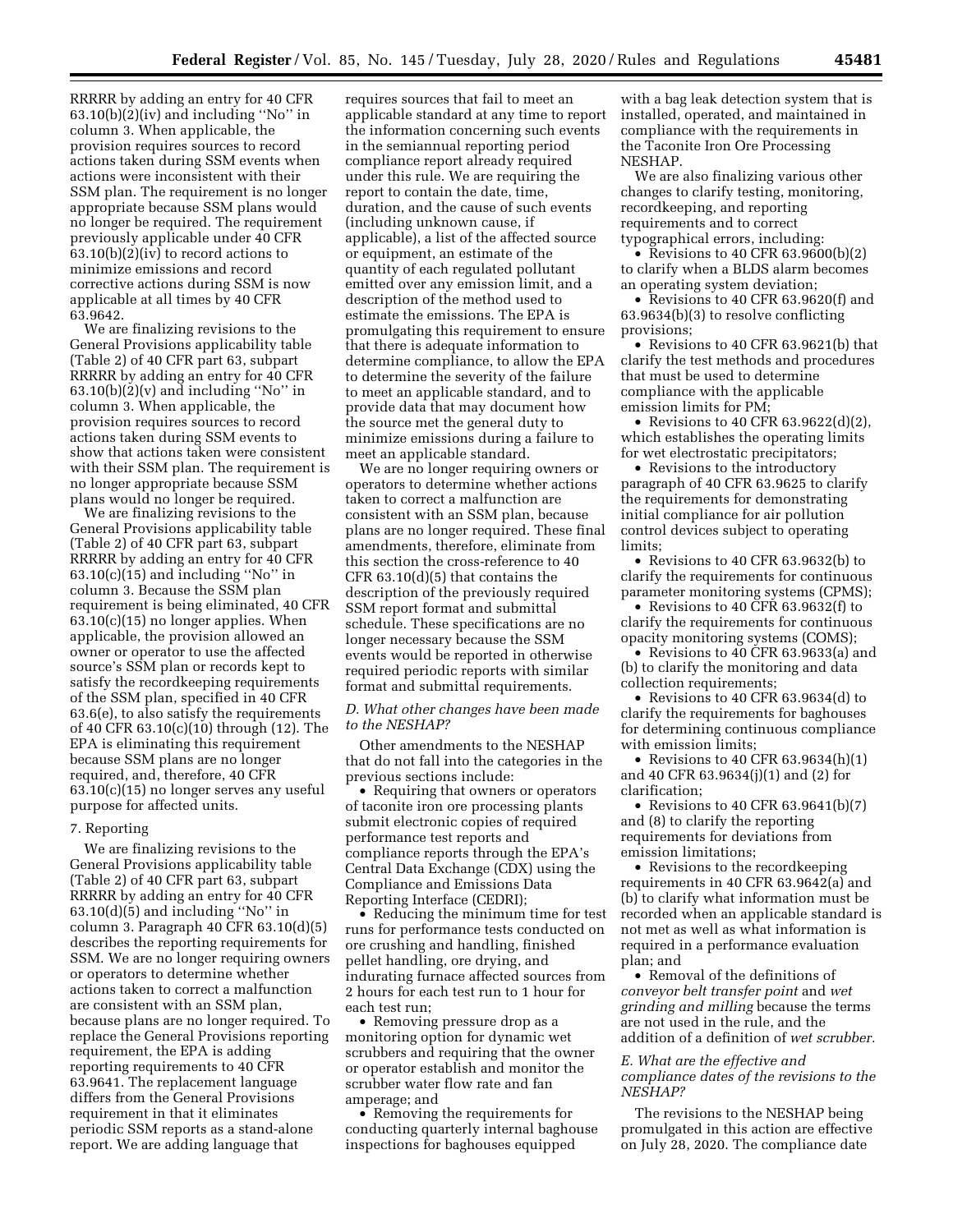for the revised requirements for affected sources that commenced construction or reconstruction on or before September 25, 2019, is January 25, 2021, with an exception for the revised provisions that apply to dynamic wet scrubbers, which have a compliance date of January 28, 2022. The compliance date for the revised requirements for affected sources that commence construction or reconstruction after September 25, 2019, is the effective date of the standard, July 28, 2020, or upon startup, whichever is later.

## **IV. What is the rationale for our final decisions and amendments for the Taconite Iron Ore Processing source category?**

For each issue, this section provides a description of what we proposed and what we are finalizing, the EPA's

rationale for the final decisions and amendments, and a summary of key comments and responses. For all comments not discussed in this preamble, comment summaries and the EPA's responses can be found in the *National Emissions Standards for Hazardous Air Pollutants: Taconite Iron Ore Processing Residual Risk and Technology Review Summary of Public Comments and Responses,* which is available in the docket.

## *A. Residual Risk Review for the Taconite Iron Ore Processing Source Category*

1. What did we propose pursuant to CAA section 112(f) for the Taconite Iron Ore Processing source category?

Pursuant to CAA section 112(f), the EPA conducted a residual risk review

and presented the results of this review, along with our proposed decisions regarding risk acceptability, ample margin of safety, and adverse environmental effects, in the September 25, 2019, proposed rule (84 FR 50660). The results of the risk assessment for the proposal are presented briefly in Table 2 of this preamble. More detail is in the residual risk document, *Residual Risk Assessment for the Taconite Iron Ore Processing Source Category in Support of the 2019 Risk and Technology Review Proposed Rule* (also referred to as the Taconite Risk Report in this preamble), which is available in the docket for this rulemaking (Docket Item No. EPA–HQ– OAR–2017–0664–0130).

# TABLE 2—TACONITE IRON ORE PROCESSING SOURCE CATEGORY INHALATION RISK ASSESSMENT RESULTS AT PROPOSAL

| <b>Risk</b><br>assessment | Maximum individual<br>cancer risk<br>(in 1 million)                   |          | Estimated population at<br>increased risk of<br>$cancer > 1-in-1$ million |          | Estimated annual<br>cancer incidence<br>(cases per year) |                        | Maximum chronic<br>noncancer TOSHI <sup>1</sup> |                              | <b>Maximum</b><br>screening<br>acute |
|---------------------------|-----------------------------------------------------------------------|----------|---------------------------------------------------------------------------|----------|----------------------------------------------------------|------------------------|-------------------------------------------------|------------------------------|--------------------------------------|
|                           | Based on<br>Based on<br>allowable<br>actual<br>emissions<br>emissions | Based on | Based on                                                                  | Based on | Based on                                                 | Based on               | Based on                                        | noncancer<br>HQ <sup>2</sup> |                                      |
|                           |                                                                       |          | allowable<br>actual<br>emissions<br>emissions                             |          | actual<br>emissions                                      | allowable<br>emissions | actual<br>emissions                             | allowable<br>emissions       | Based on<br>actual<br>emissions      |
| Source Category           |                                                                       | 6        | 38,000                                                                    | 43.000   | 0.001                                                    | 0.001                  | 0.2                                             | 0.2                          | $HOREL = <1$                         |
| Whole Facility            |                                                                       |          | 40,000                                                                    |          | 0.001                                                    |                        | 0.2                                             |                              |                                      |

1The target organ-specific hazard index (TOSHI) is the sum of the chronic noncancer hazard quotients (HQs) for substances that affect the same target organ or

organ system.<br><sup>2</sup>The maximum estimated acute exposure concentration was divided by available short-term threshold values to develop HQ values.

The results of the proposal inhalation risk modeling, as shown in Table 2 of this preamble, indicate that the maximum individual cancer risk based on actual emissions (lifetime) was estimated to be 2-in-1 million (driven by arsenic and nickel from fugitive dust and indurating sources), the estimated maximum chronic noncancer TOSHI value based on actual emissions was 0.2 (driven by manganese compounds from fugitive dust and ore crushing sources), and the maximum screening acute noncancer HQ value (off-facility site) was less than 1 (driven by arsenic from fugitive dust and ore crushing sources). The total estimated annual cancer incidence (national) from these facilities based on actual emission levels was 0.001 excess cancer cases per year or 1 case in every 1,000 years.

The results of the proposal inhalation risk modeling using allowable emissions data (lifetime), as shown in Table 2, indicate that the estimated maximum individual cancer risk was 6-in-1 million (driven by arsenic and nickel from fugitive dust and indurating sources) and the maximum chronic noncancer TOSHI value was 0.2 (driven by manganese compounds from fugitive

dust and ore crushing sources). At proposal, the total annual cancer incidence (national) from these facilities based on allowable emissions was estimated to be 0.001 excess cancer cases per year, or one case in every 1,000 years.

At proposal, the maximum facilitywide cancer maximum individual risk (MIR) was estimated to be 2-in-1 million, driven by arsenic and nickel from fugitive dust and indurating emissions. The maximum facility-wide TOSHI for the source category was estimated to be 0.2, mainly driven by emissions of manganese from fugitive dust and ore crushing emissions. The total estimated cancer incidence from the whole facility was determined to be 0.001 excess cancer cases per year, or one excess case in every 1,000 years.

At proposal, potential multipathway health risks were also considered. Based upon the maximum Tier 2 screening values for mercury (fisher scenario) and arsenic (fisher and gardener scenario) occurring from the same location, we proceeded to a site-specific assessment using Total Risk Integrated Methodology. Fate, Transport, and Ecological Exposure model

(TRIM.FaTE). We also selected the same site for assessing noncancer risks from cadmium utilizing the fisher scenario as the site was comparable to the maximum Tier 2 location. The selected site represents the combined contribution of mercury, arsenic, and cadmium emissions from five taconite iron ore processing plants. The site selected was modeled using TRIM.FaTE to assess cancer risk from arsenic emissions and noncancer risks from mercury and cadmium emissions for the fisher and gardener scenarios. The final cancer risk based upon the fisher scenario and gardener scenario was less than 1-in-1 million from arsenic emissions. The final noncancer risks had a hazard index (HI) less than 1 for mercury (0.02) and for cadmium (0.01). Based on these results, at proposal we concluded that there is no significant potential for multipathway health effects.

At proposal, we conducted an environmental risk screening assessment for the Taconite Iron Ore Processing source category for the following pollutants: Arsenic, cadmium, dioxins/furans, HCl, HF, lead, mercury (methyl mercury and mercuric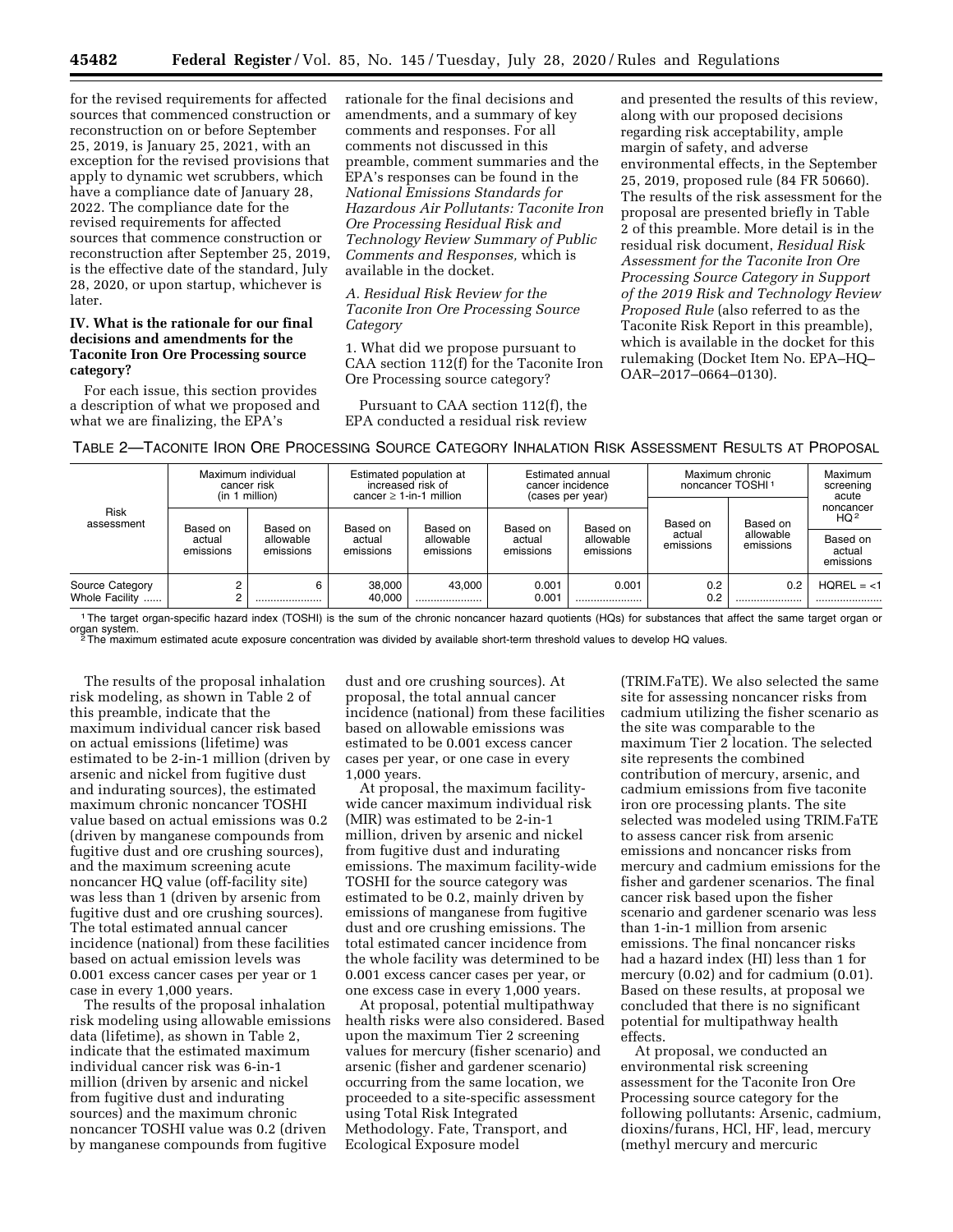chloride), and polycyclic organic matter. Based on this evaluation, we proposed that we do not expect an adverse environmental effect as a result of HAP emissions from this source category.

We weighed all health risk factors, including those shown in Table 2 of this preamble, in our risk acceptability determination and proposed that the residual risks from the Taconite Iron Ore Processing source category are acceptable (see section IV.A.2.a of the proposal preamble, 84 FR 50677, September 25, 2019).

We then considered whether 40 CFR part 63, subpart RRRRR provides an ample margin of safety to protect public health and prevents, taking into consideration costs, energy, safety, and other relevant factors, an adverse environmental effect. In considering whether the standards should be tightened to provide an ample margin of safety to protect public health, we considered the same risk factors that we considered for our acceptability determination and also considered the costs, technological feasibility, and other relevant factors related to emissions control options that might reduce risk associated with emissions from the source category. In this analysis, we focused on cancer risks since all the chronic and acute noncancer HIs and HQs are below the level of concern. The cancer risks are driven by metal HAP emissions (*e.g.,*  arsenic, nickel, and chromium VI) from indurating furnaces and fugitive dust sources. The indurating furnaces are currently controlled via wet scrubbers. At proposal, we evaluated the option of reducing emissions from indurating furnaces by installing a wet electrostatic precipitator (wet ESP) after the existing wet scrubbers. Under this scenario, we estimated that the current metal HAP emissions would be reduced by about 99.9 percent, and the MIR would be reduced from 2-in-1 million based on actual emissions and 6-in-1 million

based on allowable emissions to less than 1-in-1 million for both actual and allowable emissions. We estimated annual costs of about \$167 million for the industry, with a cost effectiveness of about \$16 million per ton of metal HAP reduced. Due to the relatively small reduction in risk and the substantial costs associated with this option, we proposed that additional emissions controls for metal HAP from indurating furnaces are not necessary to provide an ample margin of safety to protect public health. See the technical memorandum titled *Taconite Iron Ore Processing— Ample Margin of Safety Analysis,*  available in Docket ID No. EPA–HQ– OAR–2017–0664, for details.

For the other affected sources that emit metal HAP (*i.e.,* ore crushing and handling operations, finished pellet handling operations, ore drying, and sources subject to the fugitive dust emission control plan), we proposed that additional emissions controls for metal HAP from these affected sources are not necessary to provide an ample margin of safety to protect public health because the risk reduction would be minimal since about 98 percent of the HAP emissions are from the indurating furnaces. Moreover, we did not identify any developments in practices, processes, and control technologies under the technology review that we could evaluate for achieving additional reductions from these other affected sources.

Given the substantial costs for the enhanced control scenario we identified for the source category that would reduce HAP emissions and considering the small reduction in the already low baseline risk, we proposed that additional emission controls for this source category are not necessary to provide an ample margin of safety (refer to section IV.A.2.b of the proposal preamble, 84 FR 50677, September 25, 2019).

2. How did the risk review change for the Taconite Iron Ore Processing source category?

We received comments both supporting and opposing the proposed residual risk review and our proposed determination that the existing standards protect public health with an ample margin of safety and additional control is not needed to protect against an adverse environmental effect under CAA section 112(f)(2). One commenter provided updated actual and effective production rates and actual fuel use data for two taconite facilities. The EPA utilized the provided data to revise the emissions dataset memorandum for this source category (which is available in the docket for this rulemaking). The final risk assessment report (also available in the docket for this rulemaking) reflects these emissions changes. Since the resulting emissions changes are relatively small and are restricted to just two facilities, we did not remodel the risk for the source category. Instead, we used the revised emissions data to scale the risks up or down, as appropriate, for the two subject facilities. Table 3 of this preamble shows the final risk assessment results after the incorporation of the updated emissions data. There were no resulting changes to the chronic noncancer risks, acute risks, or multipathway risks. There were small changes in the chronic cancer MIRs. Specifically, based on actual emissions, the MIR for both the source category and whole facility increased from 2-in-1 million to 3-in-1 million. Also, based on allowable emissions, the MIR for the source category decreased from 6-in-1 million to 5-in-1 million.

After a review of all of the public comments received and the revised risk estimates, we determined that no changes to our risk review conclusions are necessary.

TABLE 3—TACONITE IRON ORE PROCESSING SOURCE CATEGORY INHALATION RISK ASSESSMENT FINAL RESULTS AFTER EMISSIONS UPDATES

| Risk<br>assessment                | Maximum individual<br>cancer risk<br>(in 1 million) |                                    | Estimated population at<br>increased risk of<br>cancer $\geq$ 1-in-1 million |                                    | Estimated annual<br>cancer incidence<br>(cases per year) |                                    | Maximum chronic<br>noncancer TOSHI <sup>1</sup> |                                    | <b>Maximum</b><br>screening<br>acute                            |
|-----------------------------------|-----------------------------------------------------|------------------------------------|------------------------------------------------------------------------------|------------------------------------|----------------------------------------------------------|------------------------------------|-------------------------------------------------|------------------------------------|-----------------------------------------------------------------|
|                                   | Based on<br>actual<br>emissions                     | Based on<br>allowable<br>emissions | Based on<br>actual<br>emissions                                              | Based on<br>allowable<br>emissions | Based on<br>actual<br>emissions                          | Based on<br>allowable<br>emissions | Based on<br>actual<br>emissions                 | Based on<br>allowable<br>emissions | noncancer<br>HQ <sup>2</sup><br>Based on<br>actual<br>emissions |
| Source Category<br>Whole Facility |                                                     | 5<br>                              | 38,000<br>40.000                                                             | 43.000                             | 0.001<br>0.001                                           | 0.001                              | 0.2<br>0.2                                      | 0.2<br>                            | $HOREL = <1$                                                    |

1The TOSHI is the sum of the chronic noncancer HQs for substances that affect the same target organ or organ system.

2The maximum estimated acute exposure concentration was divided by available short-term threshold values to develop HQ values.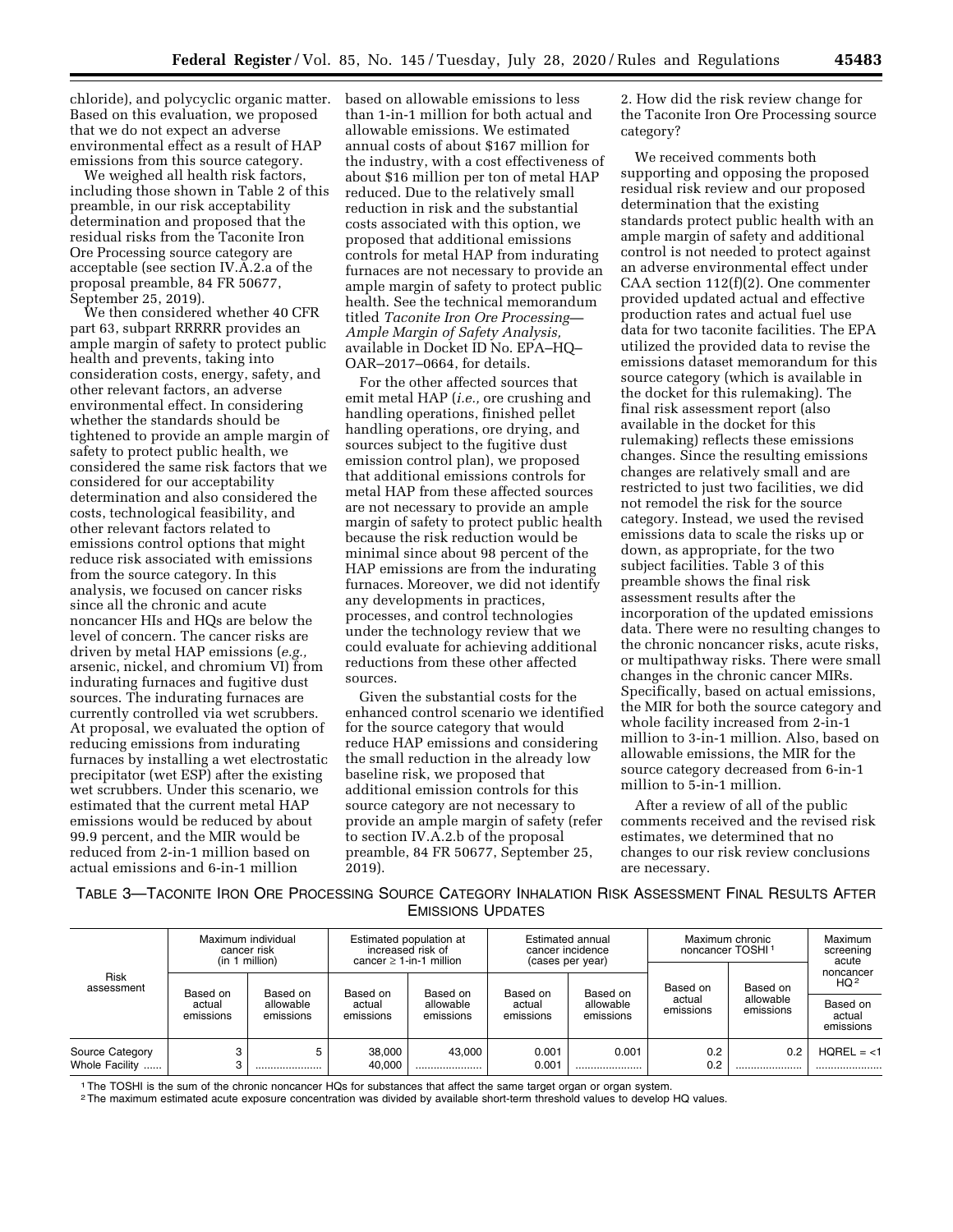3. What comments did we receive on the risk review?

We received comments in support of and against the proposed residual risk reviews and our determinations that no revisions were warranted under CAA section 112(f)(2) for the Taconite Iron Ore Processing source category. One commenter provided updated production and fuel use data for two taconite facilities. The EPA utilized the provided data to revise the emissions dataset memorandum for this source category (which is available in the docket for this rulemaking). The final risk assessment report (also available in the docket for this rulemaking) reflects these emissions changes.

Other comments were received on the air dispersion modeling methods used, the treatment of mercury in the risk assessment (*e.g.,* mercury deposition, methylation, and speciation), the exclusion of non-taconite HAP emissions from the risk assessment (*e.g.,*  mobile sources, natural sources, and historical emissions), our risk assessment of lead, the multipathway analysis, the environmental justice analysis, and the ample margin of safety analysis. More details on these and other comments received, and our responses, can be found in the document titled *National Emissions Standards for Hazardous Air Pollutants: Taconite Iron Ore Processing Residual Risk and Technology Review Summary of Public Comments and Responses,*  which is available in the docket for this action.

4. What is the rationale for our final approach and final decisions for the risk review?

For the reasons explained in the proposed rule, the Agency determined that the risks from the Taconite Iron Ore Processing source category are acceptable, and the current standards provide an ample margin of safety to protect public health and prevent an adverse environmental effect. We did not receive any data or other information since proposal that supports a change to our proposed determination. Therefore, as proposed, we are not revising 40 CFR part 63, subpart RRRRR, to require additional controls pursuant to CAA section 112(f)(2) based on the residual risk review and we are readopting the existing emissions standards under CAA section 112(f)(2).

## *B. Technology Review for the Taconite Iron Ore Processing Source Category*

1. What did we propose pursuant to CAA section 112(d)(6) for the Taconite Iron Ore Processing source category?

Pursuant to CAA section 112(d)(6), the EPA conducted a technology review and summarized the results of the review in the September 25, 2019, proposal preamble (see section IV.B of the proposal preamble, 84 FR 50678) and in more detail in the memorandum, *Draft Technology Review for the Taconite Iron Ore Processing Source Category,* which is available in the docket for this action (Docket Item No. EPA–HQ–OAR–2017–0664–0103). The technology review investigated practices, processes, and controls with a view toward identifying developments, which may be any of the following:

• Any add-on control technology or other equipment that was not identified and considered during development of the original MACT standards;

• Any improvements in add-on control technology or other equipment (that were identified and considered during development of the original MACT standards) that could result in significant additional emissions reduction;

• Any work practice or operational procedure that was not identified or considered during development of the original MACT standards;

• Any process changes or pollution prevention alternatives that could be broadly applied to the industry and that were not identified or considered during development of the original MACT standards; and

• Any significant changes in the cost (including cost effectiveness) of applying add-on control technology or other equipment to affected sources (including controls the EPA considered during the development of the original MACT standards).

New technologies were identified that improved the efficiency of processes and increased plant production capacity but have no demonstrated ability to reduce HAP emissions. For the control of metal HAP emissions from taconite iron ore processing, all of the technologies identified were in use in the industry during development of the original 40 CFR part 63, subpart RRRRR MACT standards and we did not identify any significant changes in improved control or in cost or cost effectiveness of applying these technologies to taconite iron ore processing facilities. Based on information available to the EPA, the technology review did not identify any developments in practices, processes, or

control technologies that would reduce HAP emissions from ore crushing and handling, pellet indurating, pellet handling, ore drying, and/or fugitive dust emission sources.

2. How did the technology review change for the Taconite Iron Ore Processing source category?

The technology review for the Taconite Iron Ore Processing source category has not changed since proposal. As proposed, the EPA is not making changes to the standards pursuant to CAA section 112(d)(6).

3. What comments did we receive on the technology review?

Comments were received that were both supportive of the technology review as well as critical of the technology review. The comments received related to the EPA's decision not to establish mercury standards pursuant to CAA section 112(d)(6) in this action, and our responses to those comments, are provided below. Other comments related to the technology review, and our responses to those comments, can be found in the document titled *National Emissions Standards for Hazardous Air Pollutants: Taconite Iron Ore Processing Residual Risk and Technology Review Summary of Public Comments and Responses,*  which is available in the docket for this action.

*Comment:* Several commenters stated that the technology review memorandum states that no new technologies have been identified with regard to mercury emissions. These commenters point out that in 2018, the taconite iron ore processing facilities submitted mercury reduction plans (MRP) to the Minnesota Pollution Control Agency (MPCA) to explain how they planned to reduce their mercury emissions to help the state reach its mercury Total Maximum Daily Load goals. However, the EPA did not list the MRP in the sources of information it considered in its technology review nor did the Agency explain why it did not do so. The commenters contended these documents on the control technologies that are potentially applicable to this industry, identifying technologies such as activated carbon injection with halide or bromide added. Other commenters stated that the EPA indicated that they include the MRP because the MRP addresses water quality issues.

These commenters also identified what they claimed are outdated sources of information and asserted that the EPA's use of outdated technological reports that do not address potential mercury controls indicates that the EPA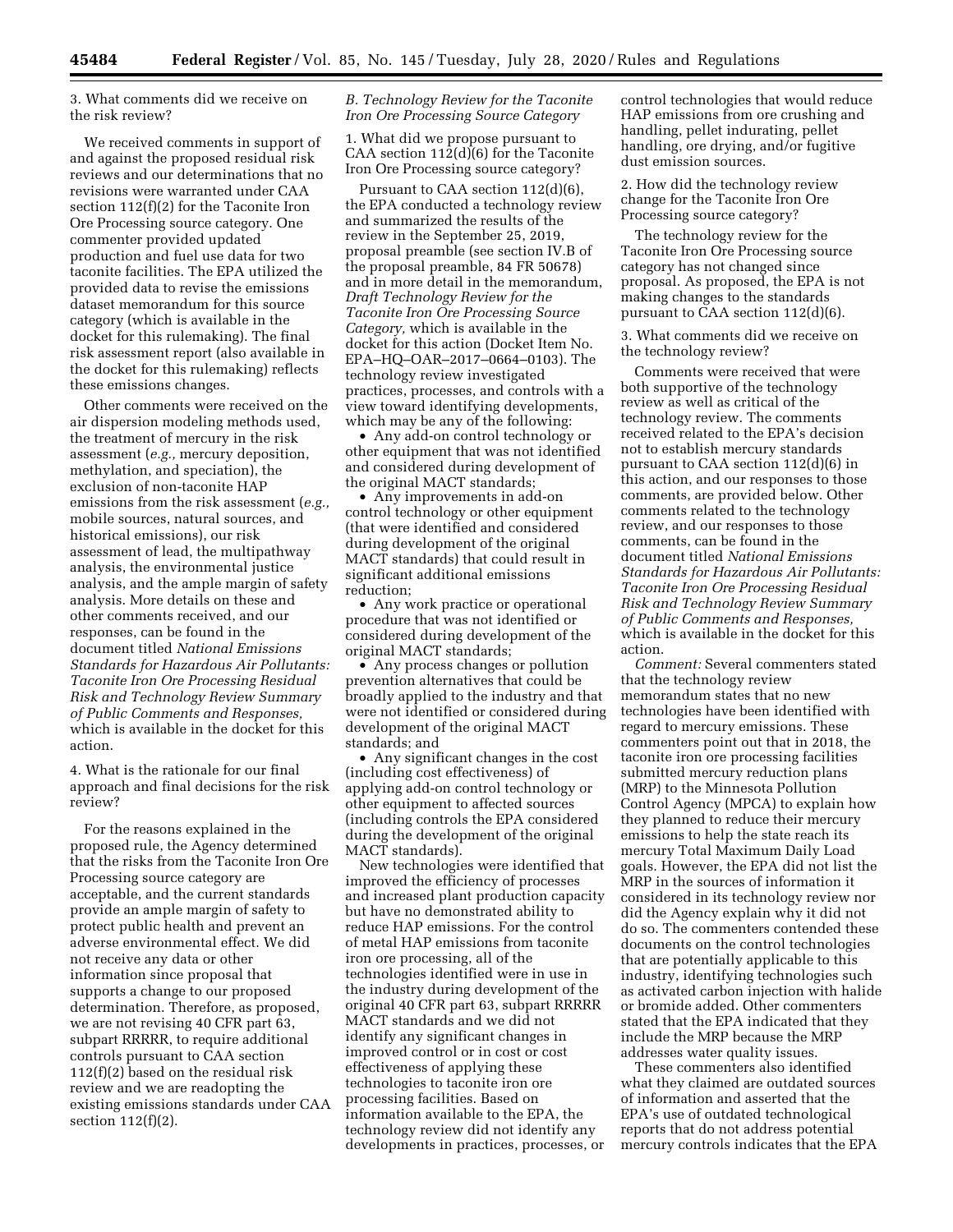had already decided not to require mercury controls but to continue to rely on PM as a surrogate. These commenters contend that the EPA's technology review is incomplete because it fails to even discuss potential mercury controls and that the decision not to do so is arbitrary and capricious, especially given the poor quality of the EPA's risk analysis.

*Response:* The commenters are mistaken in saying that the technology review addressed mercury emissions from taconite iron ore processing facilities but found no new technologies to control mercury. The EPA reads CAA section 112(d)(6) as a limited provision requiring the Agency to review the emission standards already promulgated in the NESHAP and to revise those standards as necessary taking into account developments in practices, processes, and control technologies. The EPA does not read this provision as directing the Agency, as part of or in conjunction with the mandatory 8-year technology review, to develop new emission standards to address HAP or emission points for which standards were not previously promulgated.2 Neither the proposed rule nor the technology review memorandum (Docket Item No. EPA–HQ–OAR–2017– 0664–0103) for the proposed rule addressed potential controls for mercury emissions.

We note that these MRP are still under review by MPCA and that the technologies discussed therein have only been applied at the taconite processing facilities in pilot scale studies. That is, these control technologies remain unproven at commercial scale and the amount of mercury reduction achieved by them remain uncertain. Also, as noted, the EPA did not regulate mercury in the 2003 NESHAP and the PM standard which is a surrogate for multiple HAP was not established as a surrogate for mercury.

4. What is the rationale for our final approach for the technology review?

For the reasons explained in the preamble to the proposed rule, we determined there were no developments under CAA section 112(d)(6) (84 FR 50678). Since proposal, neither the technology review nor our

determination that there were no developments for affected sources has changed, and we are not revising 40 CFR part 63, subpart RRRRR, pursuant to CAA section 112(d)(6). The final technology review, *Final Technology Review for the Taconite Iron Ore Processing Source Category,* is available in the docket for this action (Docket ID No. EPA–HQ–OAR–2017–0664).

#### *C. SSM for the Taconite Iron Ore Processing Source Category*

1. What did we propose for the Taconite Iron Ore Processing source category?

We proposed amendments to the NESHAP for Taconite Iron Ore Processing to remove and revise provisions related to SSM that are not consistent with the requirement that the standards apply at all times. More information concerning the elimination of SSM provisions is in the preamble to the proposed rule (84 FR 50678–50681, September 25, 2019).

2. How did the SSM provisions change for the Taconite Iron Ore Processing source category?

The removal and revision of the SSM provisions for the Taconite Iron Ore Processing source category have not changed since proposal. We are finalizing the removal and revisions of the SSM provisions as proposed, with no changes.

3. What key comments did we receive on the SSM provisions, and what are our responses?

We received five comments related to our proposed revisions to the SSM provisions. The comments were generally supportive of the amendments to require the emission standards to apply at all times. The comments and our responses can be found in the *National Emissions Standards for Hazardous Air Pollutants: Taconite Iron Ore Processing Residual Risk and Technology Review Summary of Public Comments and Responses, which is available in the docket for this action.* 

4. What is the rationale for our final approach for the SSM provisions?

We evaluated all comments on the EPA's proposed amendments to the SSM provisions. For the reasons explained in the proposed rule, we determined that these amendments remove and revise provisions related to SSM that are not consistent with the requirement that the standards apply at all times. More information concerning the amendments we are finalizing for SSM is in the preamble to the proposed rule (84 FR 50678—50684, September 25, 2019) and in section III.C of this

preamble. Therefore, we are finalizing our approach for the SSM provisions as proposed.

### *D. Other Amendments to the Taconite Iron Ore Processing NESHAP*

1. What amendments did we propose?

In the September 25, 2019, action, we proposed the following amendments to the rule:

• We proposed that owners or operators of taconite iron ore processing plants submit electronic copies of required performance test reports and compliance reports through the EPA's CDX using CEDRI.

• We proposed that the minimum duration for test runs for performance tests conducted on ore crushing and handling, finished pellet handling, ore drying, and indurating furnace affected sources be reduced from a minimum of 2 hours for each test run to a minimum of 1 hour for each test run, with the stipulation that if test results indicate emissions are below the method detection limit, then the source's emissions will be assumed equal to the method detection limit when using the results to determine compliance with the MACT standards.

• We proposed the removal of the requirement to conduct quarterly internal baghouse inspections whenever a baghouse is equipped with a BLDS that is installed, operated, and maintained in compliance with the requirements in the Taconite Iron Ore Processing NESHAP.

• We proposed to remove pressure drop as a monitoring option for dynamic wet scrubbers and instead require that the scrubber water flow rate and fan amperage be monitored.

• We proposed a determination that a compound referred to as nonasbestiform amphibole EMP is not a HAP and is, thus, not subject to regulation under CAA section 112.

We also proposed various changes to clarify testing, monitoring, recordkeeping, and reporting requirements and to correct typographical errors, including:

• Revisions to 40 CFR 96.9583 to clarify the dates by which the owners or operators of taconite iron ore processing facilities must comply with the proposed amendments;

• Revisions to 40 CFR 63.9600(b)(2) to clarify when a BLDS alarm becomes an operating system deviation;

• Revisions to 40 CFR 63.9620(f) and 63.9634(b)(3) to resolve conflicting provisions;

• Revisions to 40 CFR 63.9621(b) that clarify the test methods and procedures that must be used to determine

<sup>2</sup>On April 21, 2020, as the Agency was preparing the final rule for signature, a decision was issued in *LEAN* v. *EPA,* 955 F. 3d. 1088 (D.C. Cir. 2020) in which the Court held that the EPA has an obligation to set standards for unregulated pollutants as part of technology reviews under CAA section  $112(d)(6)$ . At the time of signature, the mandate in that case had not been issued and the EPA is continuing to evaluate the decision.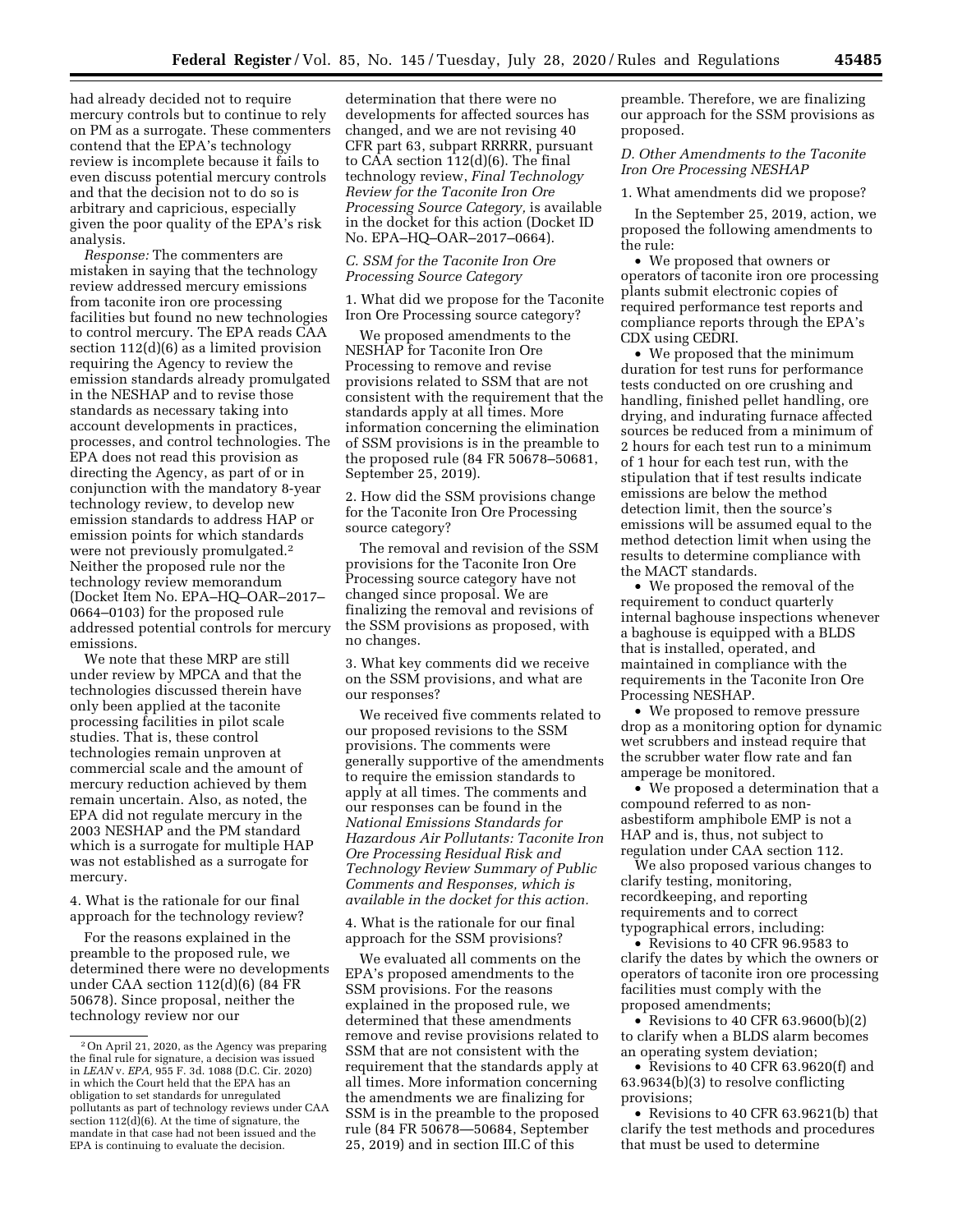compliance with the applicable emission limits for PM;

• Revisions to 40 CFR  $63.9622(d)(2)$ , which establishes the operating limits for wet ESP;

• Revisions to the introductory paragraph of 40 CFR 63.9625 to clarify the requirements for demonstrating initial compliance for air pollution control devices subject to operating limits;

• Revisions to 40 CFR 63.9632(a) to specify different detection limits for BLDS installed after the September 25, 2019, proposal date;

• Revisions to 40 CFR 63.9632(b) to clarify the requirements for CPMS;

• Revisions to 40 CFR 63.9632(f) to clarify the requirements for COMS;

• Revisions to 40 CFR 63.9633(a) and (b) to clarify the monitoring and data collection requirements;

• Revisions to 40 CFR 63.9634(d) to clarify the requirements for baghouses for determining continuous compliance with emission limits;

• Revisions to 40 CFR  $63.9634(h)(1)$ and 40 CFR 63.9634(j)(1) and (2) for clarification;

• Revisions to 40 CFR 63.9641 $(b)(7)$ and (8) to clarify the reporting requirements for deviations from emission limitations;

• Revisions to the record keeping requirements in 40 CFR 63.9642(a) and (b) to clarify what information must be recorded when an applicable standard is not met as well as what information is required in a performance evaluation plan; and

• Removal of the definitions of *conveyor belt transfer point* and *wet grinding and milling* because the terms are not used in the rule, and the addition of a definition of *wet scrubber.* 

We also considered a few other potential amendments to the rule that had been requested by industry, but because we did not have adequate information or data to support a proposed change, we did not propose them as amendments to the rule. Instead, we described the potential amendments that industry requested and solicited comments, data, and any information as to whether the changes were appropriate. The three changes requested by industry for which we solicited information include the following:

• A reduction in the required testing frequency for indurating furnaces from twice per 5-year permit term to once per 5-year permit term;

• An increase in the time allowed after a BLDS alarm to initiate corrective action; and

• An increase from six to 10 for the number of ore crushing and handling

operations or finished pellet handling operations that can be considered similar and represented by an emissions test on a single representative unit.

These requested amendments were described in the preamble to the proposed rule (84 FR 50682–50683, September 25, 2019).

2. How did the requirements change since proposal?

Based on the consideration of comments received, we are finalizing all of the proposed amendments with the exception that we are not finalizing the proposed amendment to clarify compliance dates in 40 CFR 63.9583 and the proposed amendment that would have required new BLDS to be more sensitive than existing ones. For those issues on which we solicited additional information, we did not receive sufficient information or data that supported making those changes to the NESHAP at this time.

3. What key comments did we receive and what are our responses?

We received several comments regarding our proposal that a compound referred to as non-asbestiform amphibole EMP is not a HAP and is, thus, not subject to regulation under CAA section 112. A summary of these comments and our responses is provided below. Comments and our responses associated with the other proposed changes were generally supportive and can be found in the *National Emissions Standards for Hazardous Air Pollutants: Taconite Iron Ore Processing Residual Risk and Technology Review Summary of Public Comments and Responses,* which is available in the docket for this action.

*Comment 1:* Several commenters stated that the EPA refuses to set emission limits for EMP, even though it committed to doing so in its 2004 voluntary partial remand in a legal challenge to the 2003 MACT standards. *National Wildlife Federation et. al.* v. *EPA* (D.C. Cir. No. 03–1548) (NWF). The EPA's justification is that EMP are not classified as asbestos nor are they included on the EPA's list of HAP. However, there is no requirement in the remand for EMP to be listed as a HAP for it to be controlled—the remand simply says the EPA will set an emission standard. These commenters also stated that just because EMP are not classified as asbestos nor currently listed as HAP does not mean that they do not cause health problems. This argument ignores the significantly higher rates of mesothelioma on Minnesota's Iron Range, which has been studied by the University of Minnesota

and the Minnesota Department of Health (MDH). The MDH study found a 3-percent increase in the risk of contracting mesothelioma for each year of employment in the taconite iron ore industry. According to the commenters, the study shows that taconite iron ore workers have an established risk for mesothelioma related to cumulative EMP exposure although the type of EMP (asbestiform or non-asbestiform) accounting for this association has not been determined with certainty; nor is there certainty as to whether the EMP over 5 micrometers in length are the best metric in this situation, given that the predominant EMP exposure is to minerals 1–3 micrometers in length. According to the commenters, the study further notes that because of the lack of quantitative data on non-asbestiform amphibole EMP, there remains uncertainty on the role of this exposure and the association with mesothelioma and there is additional uncertainty due to the lack of quantitative data on historical exposure to asbestiform EMP from commercial asbestos use. The commenters stated that this report establishes the uncertainties of whether EMP can be implicated in the higher rates of mesothelioma among taconite iron ore workers. One commenter points this out to show why the EPA should act conservatively by setting EMP emissions limits at these facilities. One commenter stated that maintaining good air quality at industrial mining operations is of great importance to the people of northeastern Minnesota, particularly taconite iron ore workers, their families and communities, and to the physicians who serve and care for them. There are serious health risks documented in connection with PM, and also EMP. The EPA should put forth rules that will protect the public and, therefore, should not preclude EMP from regulation when their contribution to human illness is not adequately understood.

*Response:* Although some research suggests that non-asbestiform amphibole EMP may impact human health (although there is certainly no consensus, and indeed, much uncertainty as to the extent of their impact on human health), the issue for the EPA to regulate this pollutant under section 112 of the CAA is whether it is a HAP. As the EPA discussed in the proposal preamble (84 FR 50683–50684, September 25, 2019) and in the memorandum, *EPA's Analysis of Elongated Mineral Particulate* (available as Docket Item No. EPA–HQ–OAR– 2017–0664–0131), non-asbestiform amphibole EMP, such as those emitted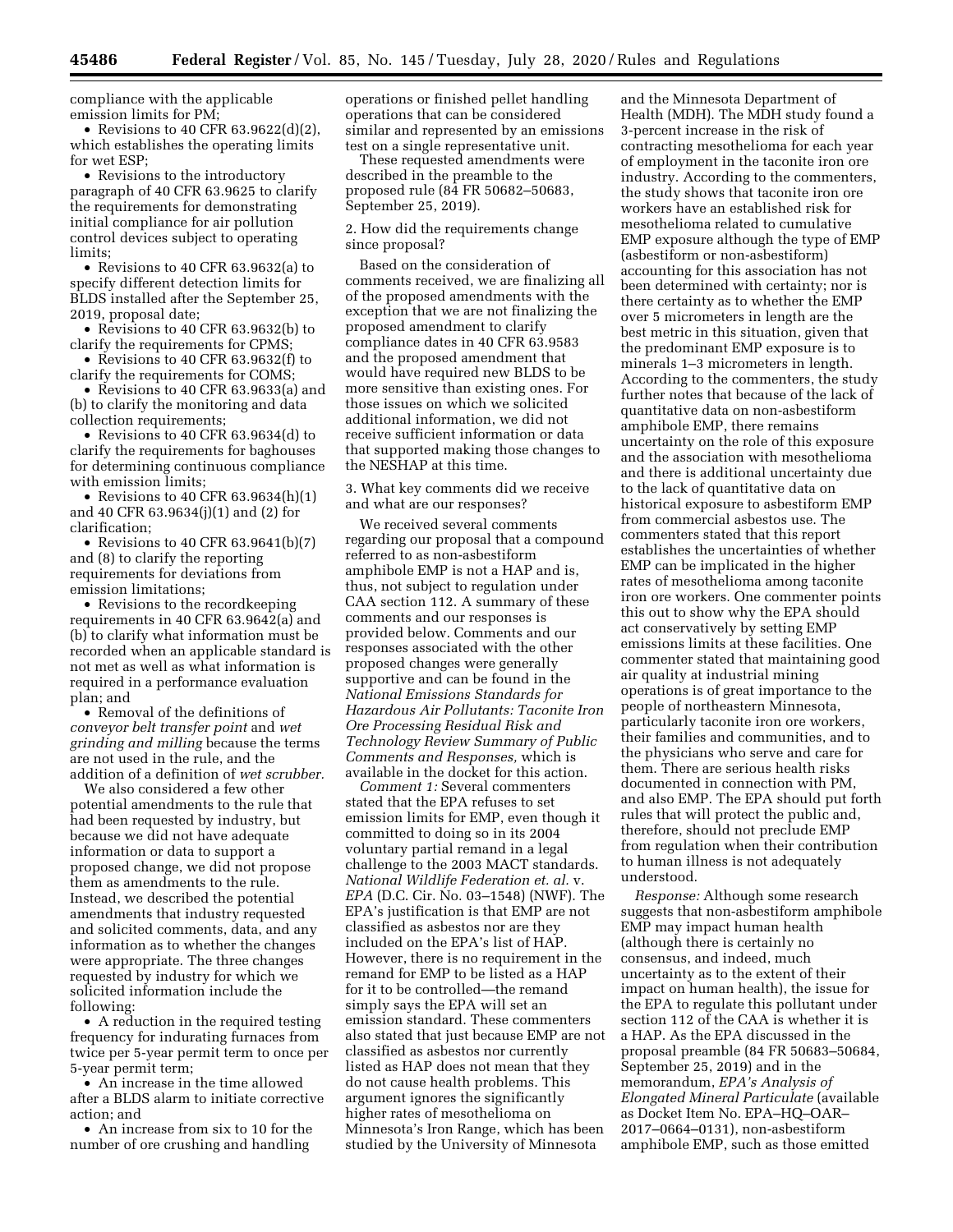by this source category, are not a HAP as set forth in CAA section 112(b)(1). We do note that these non-asbestiform amphibole EMP are a subset of PM, and emissions of PM are regulated as a surrogate for certain HAP in the current NESHAP for this source category.

We recognize that the voluntary remand order in *NWF* provides for a remand to ''enable [EPA] to propose a standard for asbestos and asbestos-like fiber emissions from taconite iron ore processing facilities.'' At the time EPA requested the voluntary remand, EPA believed that these fibers were HAP subject to regulation under CAA section 112. Based on further analysis, and as explained in more detail in our proposed rule and in our analysis cited above, EPA has determined that the non-asbestiform EMP at issue are not a HAP. Thus, EPA is meeting the court order through this final action determining that it is not required to regulate the subject EMP under CAA section 112. To the extent that the commenter is contending that the court remand order obligates EPA to regulate EMP regardless of whether it has authority to do so under CAA section 112, we disagree. The scope of the litigation at issue was limited to EPA's obligation under CAA section 112(d)(2) and (3) to promulgate MACT standards and any remand order would need to fall within the scope of that legal challenge.

We also note that many of the concerns raised by the commenter appear to address workplace exposure to EMP. The EPA's authority under the CAA is to address pollutants in the ambient air and does not extend to regulating workplace exposure. The Occupational Safety and Health Administration typically addresses workplace exposure concerns.

*Comment 2:* Several commenters stated that the docket includes a 2019 report on EMP written by the American Iron and Steel Institute (AISI) and that if this is the only document the EPA used, then the EPA's analysis is biased and uninformed. There is no indication that the MDH had any input to this report. Emails between the EPA and MPCA staff found in the docket (regarding fibers emitted from the Northshore taconite facility) indicate that the MPCA does not take the same view as the EPA that the only issue is whether these fibers can be identified as asbestos. According to the commenters, the MPCA argues that scientific consensus is lacking on the public health implications for mineral fibers meeting the more inclusive definitions of an EMP, which can often be as broad as any respirable mineral particles

found in the ambient air and, therefore, were taking an approach of precaution in their air permitting approach to the facility. These commenters stated that the docket includes a memorandum from Ann Foss of the MPCA explaining why the MPCA was proposing to change how it regulates EMP. While the MPCA is making changes in the air permit issued to Northshore Mining, it will still continue to regulate EMP, just with newer, statistically driven methods.

One commenter presented a schematic from a conference on EMP held in Charlottesville, Virginia, in October 2017 to illustrate the scope and complexity of EMP. The commenter stated that we do not know enough about EMP to make blanket statements about them and included quotes from the conference recognizing the uncertainty as to the toxicity and carcinogenicity associated with EMP as well as the underlying structural and compositional transformations and health outcomes associated with the various EMP.

The commenter indicated that in the memorandum *EPA's Analysis of Elongated Mineral Particulate* (Docket Item No. EPA–HQ–OAR–2017–0664– 0131), the EPA pointed out that the fibers collected by ambient air monitors near the Peter Mitchell mine were nonasbestiform ferro-actinolite and grunerite, not asbestos. The commenter stated that toxicological studies have shown ferro-actinolite is at least as toxic as amosite in animal studies.

The commenter further stated that most studies in EMP science relate to the potential for EMP to cause mesothelioma and other lung malignancies. The commenter noted that the Taconite Workers Health Study (TWHS) also pointed out that there are significantly higher risks of nonmalignant lung disease and hypertensive heart disease in mine workers.

*Response:* The cited 2019 report on EMP written by AISI was not the only document that informed the EPA's decisions regarding non-asbestiform amphibole EMP. The docket for this rulemaking also includes two studies performed on the Peter Mitchell Mine (*i.e.,* the taconite iron ore mine utilized by the Northshore facility) and on fibers found via ambient air monitoring near Silver Bay (*i.e.,* the town near the associated taconite iron ore processing operations) and the referenced proposal by MPCA to modify its approach to regulating emissions of the subject nonasbestiform amphibole EMP, see Docket Item Nos. EPA–HQ–OAR–2017–0664– 0138, –0127, and –0122, respectively.

As discussed in the response to Comment 1, above, the EPA did not cite a lack of human health impact, or the associated lack of consensus or certainty, as rationale for not establishing emissions standards for non-asbestiform amphibole EMP for this source category under CAA section 112. Rather, the rationale for not regulating these fibers directly through the NESHAP for Taconite Iron Ore Processing is that the non-asbestiform amphibole EMP are not a HAP as set forth in CAA section 112(b)(1).

The Minnesota regulations that apply to the ''Minnesota Fibers'' are not based on the authority of the CAA, but rather on Minnesota state law. The abovereferenced MPCA proposal to change how it regulates these fibers contains a summary of these historical authorities. However, for the purposes of setting MACT standards, the EPA cannot use the state law authorities relied on by MPCA to regulate Minnesota Fibers (or any other pollutant) but rather only the authorities provided by CAA section 112. As the EPA previously noted, CAA section 112 does not provide the EPA with authority to regulate substances that are not listed as a HAP as set forth in CAA section 112(b)(1). Nevertheless, as mentioned in response above, these non-asbestiform amphibole EMP are a subset of PM, and emissions of PM are regulated as a surrogate for certain HAP in the current NESHAP for this source category.

*Comment 3:* One commenter stated that there is no need for the proposed rule to mention EMP, and, therefore, the EPA should remove this reference from the rule. The commenter stated that EMP as a broad class have not been defined to be a HAP under the CAA, and as such, they are not subject to regulation under CAA section 112. There is a specific class of EMP that is regulated: Commercial asbestos. The commenter pointed out two issues: (1) It is incorrect to state that the EPA does not regulate EMP, because the EPA does, in fact, regulate specific EMP (the prime example being commercial asbestos), and (2) stating that the EPA chooses not to regulate EMP gives the false impression they are not worthy of concern.

*Response:* As discussed in the response to Comment 1, above, nonasbestiform amphibole EMP are the subject of a 2004 remand of the NESHAP for Taconite Iron Ore Processing. The EPA is addressing that remand based on the convincing information supporting that these nonasbestiform amphibole EMP are not a HAP as set forth in CAA section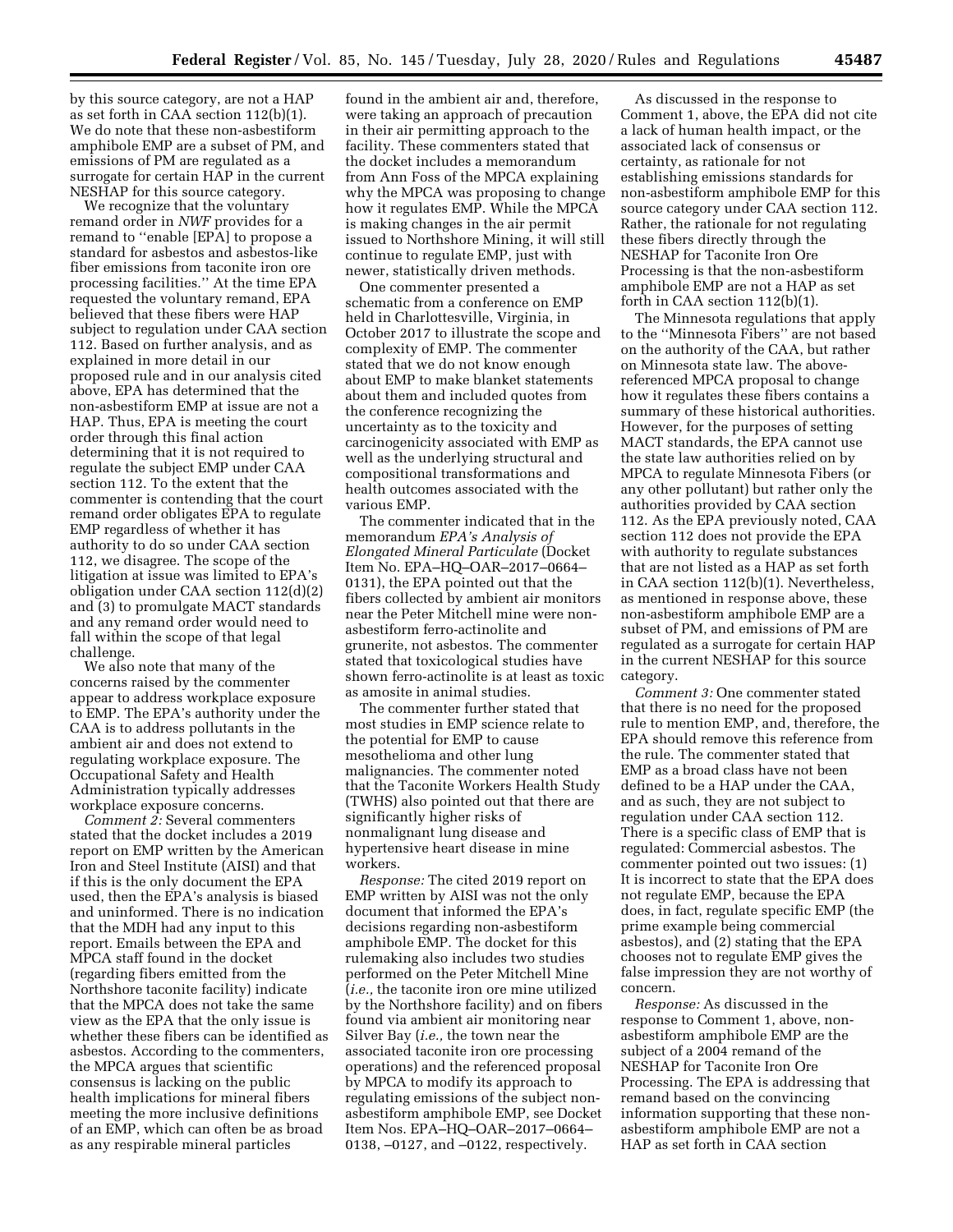112(b)(1) and, thus, not subject to regulation under CAA section 112.

We regret any confusion that may have arisen in regard to the terms used in the preamble of the proposed rule to refer to the subject fibers, or any false impressions that may have resulted from our proposal to not regulate the subject non-asbestiform amphibole EMP under the NESHAP for Taconite Iron Ore Processing. The discussion of EMP in the preamble to the proposed rule was not intended to address all types of EMP but rather referred only to nonasbestiform amphibole EMP emitted from taconite iron ore processing. As the commenter points out, the EPA already does regulate the EMP that qualify as asbestos in other various NESHAP because asbestos is a HAP as set forth in CAA section 112(b)(1).

*Comment 4:* One commenter stated that following a challenge to the EPA decision that resulted in a partial voluntary remand of the original standards for the Taconite Iron Ore Processing source category, the EPA conducted a more fulsome analysis of the EMP compounds and correctly determined that non-asbestiform amphibole EMP emitted by the Taconite Iron Ore Processing source category does not meet the definition of asbestos or fine mineral fibers. Moreover, EMP is not listed as a HAP under the CAA. The commenter stated that the EPA is not obligated (and indeed is unable) to establish emission standards for these compounds under the Taconite Iron Ore Processing NESHAP, nor would it be appropriate to do so. The commenter further stated that as the preamble observes, the conclusion that EMP is not asbestos is supported not only by recent scientific developments, but also by the consistent definition of ''asbestos'' in other CAA and Toxic Substances Control Act regulations, such as, the National Emission Standard for Asbestos (40 CFR part 61, subpart M). Because the EMP compounds emitted from taconite facilities are not asbestiform and otherwise do not satisfy the elements of the definition, they are not asbestos.

The commenter also stated that EMP should not be regulated as a fine mineral fiber because it does not fit within the definition of that HAP. The preamble states that the ''fine mineral fibers'' definition specifically applies to synthetic vitreous fibers largely associated with processing of glass, rock, or slag fibers. Because this definition is specific and limited to particular fibers and clearly does not include EMP, the EPA reasonably concluded that EMP should not be regulated as fine mineral fibers.

*Response:* The EPA acknowledges and appreciates the support of this commenter. We do note, however, that our discussion of EMP in this rulemaking is restricted to those nonasbestiform EMP emitted from taconite iron ore processing, as discussed in the response to Comment 3, above. Other EMP may well meet the definition of ''asbestos'' or ''fine mineral fibers'' or some other HAP as set forth in CAA section 112(b)(1).

*Comment 5:* One commenter stated that the EPA's decision that regulation of EMP compounds under CAA section 112 is unnecessary is bolstered by studies published since 2003, which have found that EMP are less likely to cause hazardous health effects than asbestos. The commenter noted that those studies suggest that the lower health hazard may be due, in part, to the biological processes by which they are transported in tissue.

*Response:* As discussed in the responses to Comments 1 and 2, above, the Agency's basis for not regulating these fibers under the NESHAP for Taconite Iron Ore Processing is that they are not a HAP as set forth under CAA section 112(b)(1) and, therefore, the EPA does not have authority to regulate these fibers in the NESHAP. The EPA did not rely on health studies regarding these particles and our decision not to regulate these particles under the NESHAP should not be construed as a decision by the EPA on potential impacts of these non-asbestiform amphibole EMP on human health. That issue is outside the scope of this rulemaking.

*Comment 6:* One commenter stated that EMP are sufficiently controlled by PM control devices. The commenter noted that in the motion for a voluntary remand associated with the NESHAP, the EPA stated to the Court that it intends to propose that these fibers be regulated by using the emissions limitation for PM as a surrogate and to take public comment on such proposal. The commenter noted the EPA's position in the proposed RTR that EMP is not asbestos, thus, not HAP. The commenter stated that emissions of EMP are controlled by operating PM control devices, good fugitive dust management practices, and ongoing facility operation and maintenance, and that ambient air monitoring for EMP is a condition of the facility's air emissions operating permit, in effect and ongoing. The commenter believed that, after review of the EPA's assessment, that with this continued regulatory approach, available evidence does not currently reflect any increased risk for the broader community.

*Response:* As discussed in the responses to Comments 1 and 2, above, and as recognized by the commenter, the EPA is not proposing to regulate the subject non-asbestiform amphibole EMP. We agree with the commenter that PM controls currently used by the taconite iron ore processing facilities to address certain HAP emissions also limit emissions of the amphibole nonasbestiform EMP at the Northside facility.

4. What is our final approach for these amendments?

For the reasons explained in the preamble to the proposed rule and after considering comments on the proposed rule, we are now finalizing the following amendments to the rule:

• Requiring that owners or operators of taconite iron ore processing plants submit electronic copies of required performance test reports and compliance reports.

• Reducing the minimum duration for test runs for performance tests conducted from a minimum of 2 hours for each test run to a minimum of 1 hour for each test run.

• Removing the requirements to conduct quarterly internal baghouse inspections whenever a baghouse is equipped with a properly installed, operated, and maintained BLDS.

• Removing pressure drop as a monitoring option for dynamic wet scrubbers.

• Determining that compounds referred to as non-asbestiform amphibole EMP are not a HAP as set forth in CAA section 112(b)(1) and, thus, are not subject to regulation under CAA section 112.

We are not finalizing our proposal to amend 40 CFR 63.9632(a) to require that lower detection limits apply to BLDS installed after the September 25, 2019, proposal date. The proposed increase in required sensitivity for new BLDS was similar to what the EPA required in several recent new source performance standards and NESHAP rulemakings. However, in those cases, the increase in required BLDS detection sensitivity was triggered by circumstances specific to the source categories being addressed at that time (*e.g.,* reduction in allowable emission rates or unacceptable risks). In the case of the NESHAP for Taconite Iron Ore Processing, we neither proposed to find the risks unacceptable nor to tighten the associated MACT PM standards. The EPA believes that the PM loading to control devices installed on affected sources at taconite iron ore processing facilities is at a level where the BLDS sensitivity currently required under the NESHAP is sufficient to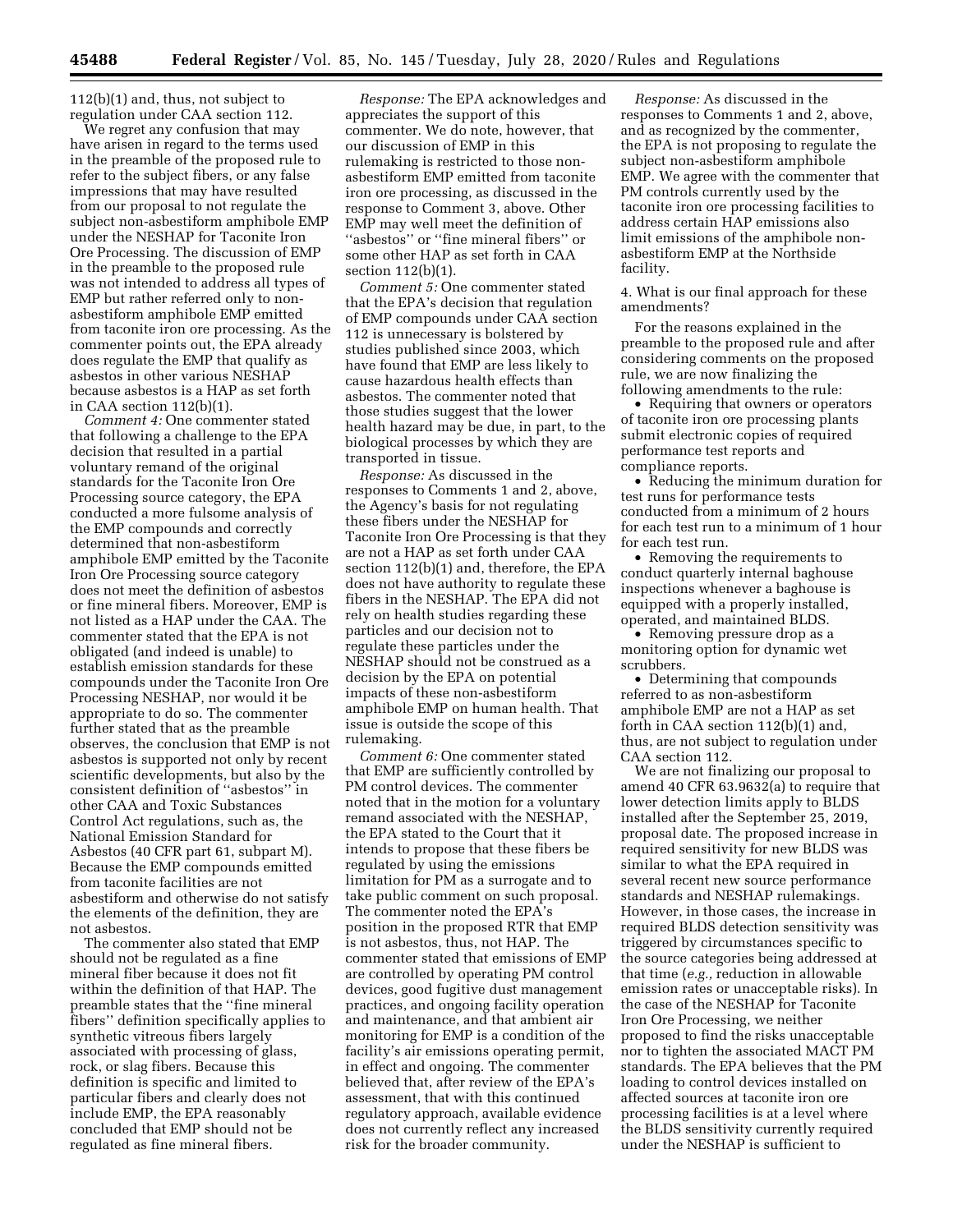ensure compliance with the MACT standards and that these MACT standards protect health and the environment with an ample margin of safety. Therefore, the final rule does not include the tightened detection sensitivity requirement for new BLDS.

We are not amending 40 CFR 63.9583 to specify the compliance dates for the changes made to the rule as provided in the proposed rule. Instead, we have added the compliance date requirements to each section where changes to the rule have been made. We believe this approach more clearly communicates the dates by which compliance with the new requirements is required.

We are not amending the rule to include the changes requested by industry for which we solicited information at proposal because we did not receive sufficient additional information that supported making the requested changes at this time.

*E. Compliance Dates of the Revisions to the NESHAP* 

1. What compliance dates did we propose?

We proposed compliance dates of 180 days after promulgation of the final rule for all of the NESHAP revisions.

#### 2. What changed since proposal?

We modified the dates by which the owners or operators of taconite iron ore processing facilities must be in compliance with the final amendments. Specifically, we modified the compliance dates of some General Provisions to the date of promulgation of the final rule and we modified the compliance dates for monitoring of fan amperage of dynamic wet scrubbers to 18 months after promulgation of the final rule. We also modified certain rule provisions to state that affected sources that construct or reconstruct after the date of the proposed rule must comply on the effective date of the final rule or date of startup, whichever is later.

3. What comments did we receive and what are our responses?

Commenters generally supported the September 25, 2019, proposed compliance dates. However, one commenter did object to the proposed requirement to comply with monitoring requirements for fan amperage on dynamic wet scrubbers within 180 days of promulgation of the final rule. For the reasons cited in section IV.E.4 of this preamble, below, we are finalizing a compliance date of 18 months after promulgation of the final rule for the requirement to comply with fan

amperage monitoring requirements for a dynamic wet scrubber for which the owner or operator previously monitored pressure drop.

Summaries of these comments and the EPA responses are contained in the *National Emissions Standards for Hazardous Air Pollutants: Taconite Iron Ore Processing Residual Risk and Technology Review Summary of Public Comments and Responses,* which is available in the docket for this action.

4. What is the rationale for our final approach for these amendments?

Our experience with similar industries that have been required to convert reporting mechanisms, become familiar with required templates, learn the process of submitting compliance reports electronically through the EPA's CEDRI, test these new electronic submission capabilities, and reliably employ electronic reporting, shows that a time period of at least 180 days is generally necessary to successfully complete these changes. Our experience with similar industries further shows that this sort of regulated facility generally requires a time period of 180 days to read and understand the amended rule requirements; evaluate their operations to ensure that they can meet the standards during periods of startup and shutdown as defined in the rule and make any necessary adjustments; adjust parameter monitoring and recording systems to accommodate revisions; and update their operations to reflect the revised requirements. The EPA recognizes the confusion that multiple different compliance dates for individual requirements would create and the additional burden such an assortment of dates would impose. From our assessment of the timeframe needed for compliance with the entirety of the revised requirements, the EPA considers a period of 180 days to be the most expeditious compliance period practicable, and, thus, is finalizing the requirement that existing affected sources be in compliance with all of this regulation's revised requirements within 180 days of the regulation's effective date.

In 2009, the Court vacated two specific General Provision exemptions, namely, 40 CFR 63.6(f)(1) and 63.6(h)(1). Since those sections are already vacated, the removal of their ''applicability'' in our rules is strictly ministerial.

We changed the compliance date for monitoring requirements for fan amperage on dynamic wet scrubbers from 180 days after promulgation of the final rule to 18 months after

promulgation of the final rule for taconite iron ore processing facilities that operate dynamic wet scrubbers and have been monitoring their operation using pressure drop and water flow rate. Under the final rule, these facilities must convert to monitoring fan amperage and water flow rate. In these cases, the owner or operator of the facility must modify their parametric monitoring system and conduct testing in order to comply with the monitoring requirements in the final rule. In our experience with similar industries, these activities can take up to 18 months. Therefore, the final rule allows these facilities up to 18 months to comply with the requirement to monitor fan amperage on dynamic wet scrubbers. For dynamic wet scrubbers that commence construction or reconstruction after the proposal date of September 25, 2019, owner or operators must comply with the requirements to monitor both the water flow rate and fan amperage upon startup, or by the date of promulgation of the final rule, whichever is later.

## **V. Summary of Cost, Environmental, and Economic Impacts and Additional Analyses Conducted**

#### *A. What are the affected facilities?*

We anticipate that the eight taconite iron ore processing facilities currently operating in the United States will be affected by this final rule.

#### *B. What are the air quality impacts?*

We are not establishing new emission limits and are not requiring additional controls; therefore, no significant air quality impacts are expected as a result of the final amendments to the rule. However, we believe that the removal of exemptions during periods of SSM and the enhanced transparency associated with electronic reporting may result in unquantifiable benefits and air quality impacts.

#### *C. What are the cost impacts?*

As described in the proposed rule and covered in detail in the cost memorandum in the docket to this rulemaking (Docket ID No. EPA–HQ– OAR–2017–0664), the final amendments to reduce testing duration and the elimination of the requirement to conduct internal visual baghouse inspections will result in an estimated overall cost savings to industry of \$190,000 per year.

#### *D. What are the economic impacts?*

Because the overall costs and savings to industry associated with the proposed revisions are relatively small,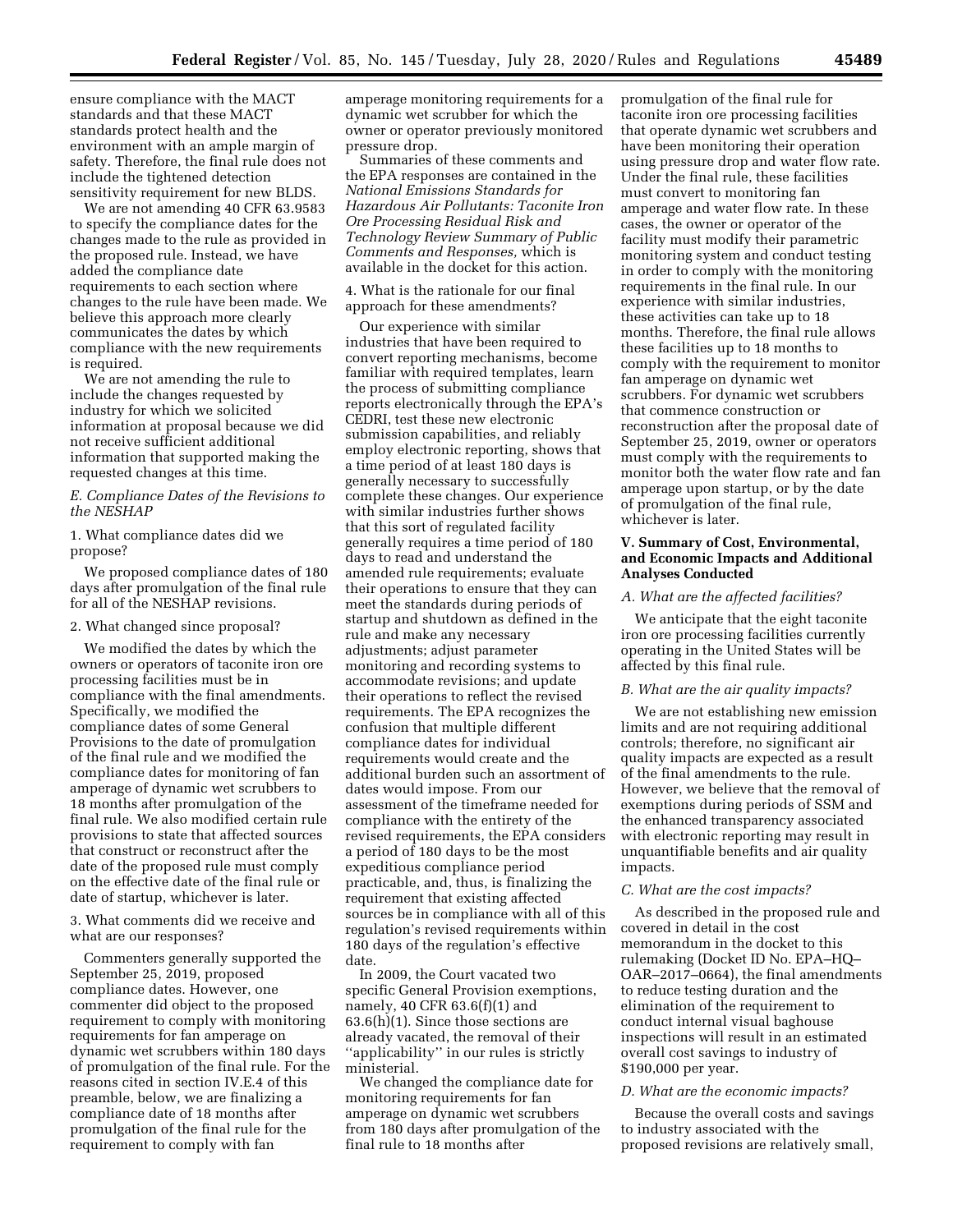no significant economic impacts from the final amendments are anticipated.

### *E. What are the benefits?*

While the amendments in this final rule do not require any new reductions in emissions of HAP, this action results in improved monitoring, compliance, and implementation of the rule. The final rule increases transparency and public availability of data via the requirement for electronic submittal of compliance test results and reports.

## *F. What analysis of environmental justice did we conduct?*

To examine the potential for any environmental justice issues that might be associated with the source category, we performed a demographic analysis, which is an assessment of risks to individual demographic groups of the populations living within 5 kilometers (km) and within 50 km of the facilities. In the analysis, we evaluated the distribution of HAP-related cancer and noncancer risks from the Taconite Iron Ore Processing source category across different demographic groups within the populations living near facilities. That analysis indicates that actual emissions from the source category expose approximately 38,000 people to a cancer risk at or above 1-in-1 million and no one to a chronic noncancer HI greater than 1. The percent of minorities nationally (38 percent) is much higher than for the category population with cancer risk greater than or equal to 1-in-1 million (7 percent). The category population with cancer risk greater than or equal to 1-in-1 million has a greater percentage of Native American (2.8 percent) as compared to nationally (0.8 percent), but lower percentages for African American (1 percent) and Hispanic (1 percent) as compared to nationally (12 percent and 18 percent, respectively). The category population with cancer risk greater than or equal to 1-in-1 million has a lower percentage of the population below the poverty level (14 percent) as compared to nationally (19 percent). Therefore, the EPA believes that this action does not have disproportionately high and adverse human health or environmental effects on minority populations, low-income populations, and/or indigenous peoples. The documentation for this decision is contained in section IV.A.1 of the proposal preamble (84 FR 50676— 50677) and in the *Taconite Iron Ore Processing Demographic Analysis Report,* which is available in this rulemaking docket (Docket Item No. EPA–HQ–OAR–2017–0664–0129).

## *G. What analysis of children's environmental health did we conduct?*

The EPA does not believe the environmental health or safety risks addressed by this action present a disproportionate risk to children. This action's health and risk assessments are protective of the most vulnerable populations, including children, due to how we determine exposure and through the health benchmarks that we use. Specifically, the risk assessments we perform assume a lifetime of exposure, in which populations are conservatively presumed to be exposed to airborne concentrations at their residence continuously, 24 hours per day for a 70-year lifetime, including childhood. With regards to children's potentially greater susceptibility to noncancer toxicants, the assessments rely on the EPA's (or comparable) hazard identification and dose-response values that have been developed to be protective for all subgroups of the general population, including children. For more information on the risk assessment, see summary in section IV.A of this preamble and the final Taconite Risk Report, which is available in the docket to this rulemaking (Docket ID No. EPA–HQ–OAR–2017–0664).

## **VI. Statutory and Executive Order Reviews**

Additional information about these statutes and Executive Orders can be found at *[https://www.epa.gov/laws](https://www.epa.gov/laws-regulations/laws-and-executive-orders)[regulations/laws-and-executive-orders.](https://www.epa.gov/laws-regulations/laws-and-executive-orders)* 

*A. Executive Orders 12866: Regulatory Planning and Review and Executive Order 13563: Improving Regulation and Regulatory Review* 

This action is not a significant regulatory action and was, therefore, not submitted to the Office of Management and Budget (OMB) for review.

*B. Executive Order 13771: Reducing Regulations and Controlling Regulatory Costs* 

This action is considered an Executive Order 13771 deregulatory action. Details on the estimated cost savings of this final rule can be found in EPA's analysis of the potential costs and benefits associated with this action.

### *C. Paperwork Reduction Act (PRA)*

The information collection activities in this rule will be submitted for approval to OMB under the PRA. The Information Collection Request (ICR) document that the EPA prepared has been assigned EPA ICR number 2050.09. You can find a copy of the ICR in the docket for this rule, and it is briefly summarized here. The information

collection requirements are not enforceable until OMB approves them.

We are finalizing amendments that require electronic reporting, remove the malfunction exemption, and impose other revisions that affect reporting and recordkeeping for taconite iron ore processing facilities. This information will be collected to assure compliance with 40 CFR part 63, subpart RRRRR.

*Respondents/affected entities:*  Owners or operators of taconite iron ore processing facilities.

*Respondent's obligation to respond:*  Mandatory (40 CFR part 63, subpart RRRRR).

*Estimated number of respondents:*  Eight (total).

*Frequency of response:* Initial, semiannual, and annual.

*Total estimated burden:* The annual recordkeeping and reporting burden for facilities to comply with all of the requirements in the NESHAP is estimated to be 1,000 hours (per year). Burden is defined at 5 CFR 1320.3(b).

*Total estimated cost:* The annual recordkeeping and reporting burden for facilities to comply with all the requirements in the NESHAP is estimated to be \$550,000 (per year). The only costs associated with the information collection activity is labor cost. There are no capital/startup or operation and maintenance costs for this ICR.

An agency may not conduct or sponsor, and a person is not required to respond to, a collection of information unless it displays a currently valid OMB control number. The OMB control numbers for the EPA's regulations in 40 CFR are listed in 40 CFR part 9. When OMB approves this ICR, the Agency will announce that approval in the **Federal Register** and publish a technical amendment to 40 CFR part 9 to display the OMB control number for the approved information collection activities contained in this final rule.

#### *D. Regulatory Flexibility Act (RFA)*

I certify that this action will not have a significant economic impact on a substantial number of small entities under the RFA. This action will not impose any requirements on small entities. Based on the Small Business Administration size category for this source category, no small entities are subject to this action.

### *E. Unfunded Mandates Reform Act (UMRA)*

This action does not contain an unfunded mandate of \$100 million or more as described in UMRA, 2 U.S.C. 1531–1538, and does not significantly or uniquely affect small governments.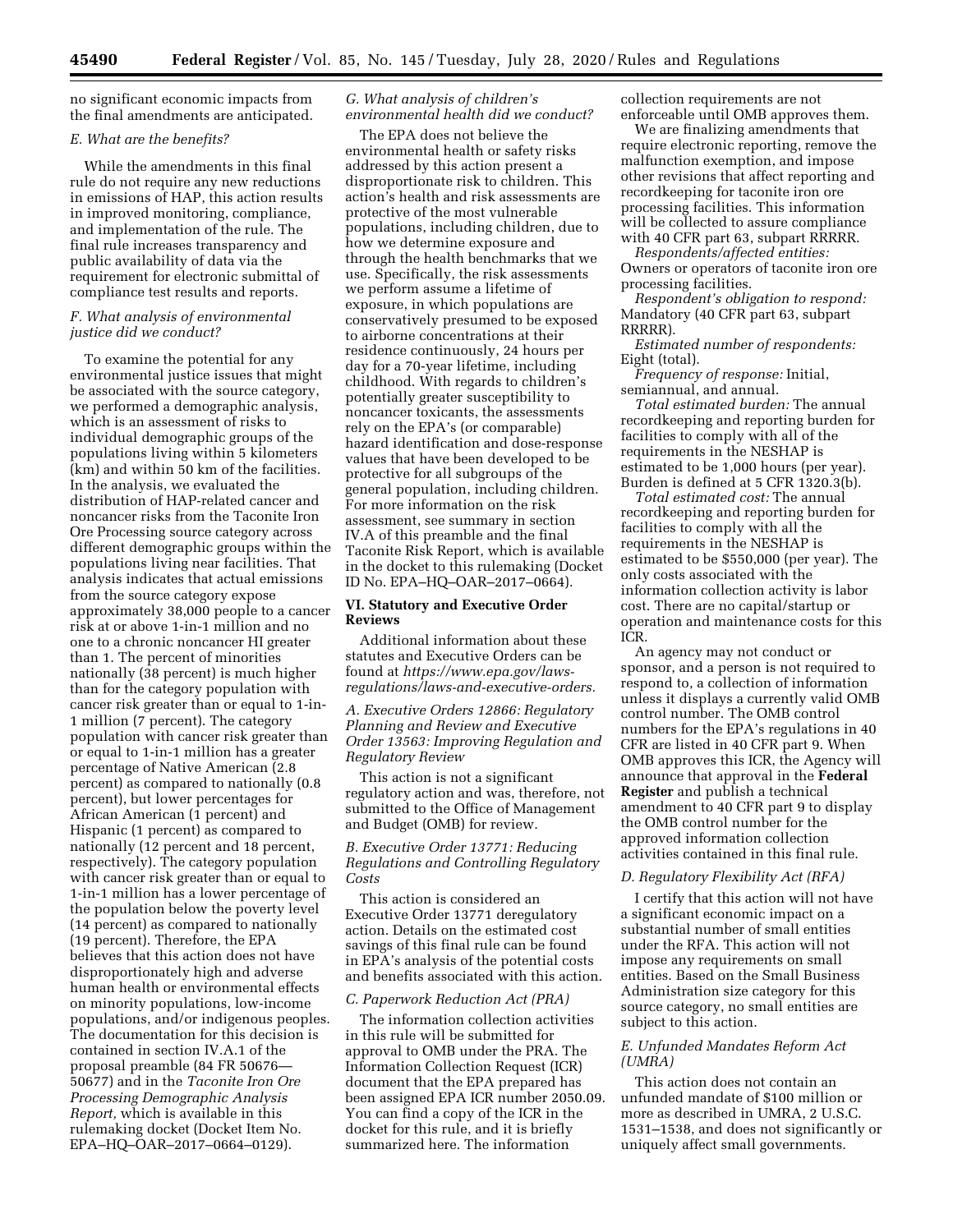While this action creates an enforceable duty on the private sector, the cost does not exceed \$100 million or more.

## *F. Executive Order 13132: Federalism*

This action does not have federalism implications. It will not have substantial direct effects on the states, on the relationship between the national government and the states, or on the distribution of power and responsibilities among the various levels of government.

## *G. Executive Order 13175: Consultation and Coordination With Indian Tribal Governments*

This action does not have tribal implications as specified in Executive Order 13175. No tribal governments own facilities subject to this action. Thus, Executive Order 13175 does not apply to this action. However, since tribal officials expressed significant interest in this rulemaking, consistent with the EPA Policy on Consultation and Coordination with Indian Tribes, the EPA consulted with tribal officials during the development of this action. A summary of that consultation is provided in the docket to this rulemaking (Docket Item Nos. EPA–HQ– OAR–2017–0664–0142, EPA–HQ–OAR– 2017–0664–0144, and EPA–HQ–OAR– 2017–0664–0145). Tribal officials also provided written comments on the proposed rule. A summary of their comments along with the EPA's responses are in the preamble to this final rule or in the *National Emissions Standards for Hazardous Air Pollutants: Taconite Iron Ore Processing Residual Risk and Technology Review Summary of Public Comments and Responses,*  available in Docket ID No. EPA–HQ– OAR–2017–0664.

## *H. Executive Order 13045: Protection of Children From Environmental Health Risks and Safety Risks*

This action is not subject to Executive Order 13045 because it is not economically significant as defined in Executive Order 12866, and because the EPA does not believe the environmental health or safety risks addressed by this action present a disproportionate risk to children. This action's health and risk assessments are summarized in section IV.A of this preamble and in section IV of the September 25, 2019, proposal preamble and are further documented in the final Taconite Risk Report, which is available in the docket for this action (Docket ID No. EPA–HQ–OAR–2017– 0664).

*I. Executive Order 13211: Actions Concerning Regulations That Significantly Affect Energy Supply, Distribution, or Use* 

This action is not subject to Executive Order 13211, because it is not a significant regulatory action under Executive Order 12866.

## *J. National Technology Transfer and Advancement Act (NTTAA) and 1 CFR Part 51*

This action involves technical standards. The EPA has decided to use ANSI/ASME PTC 19.10–1981 Part 10, ''Flue and Exhaust Gas Analyses,'' manual portion only, as an alternative to EPA Method 3B and incorporates the alternative method by reference. The ANSI/ASME PTC 19.10–1981 Part 10 method incorporates both manual and instrumental methodologies for the determination of oxygen content of the exhaust gas. The manual method segment of the oxygen determination is performed through the absorption of oxygen. The method is acceptable as an alternative to EPA Method 3B and is available from the American Society of Mechanical Engineers (ASME) at *[http://](http://www.asme.org)  [www.asme.org;](http://www.asme.org)* by mail at Three Park Avenue, New York, NY 10016–5990; or by telephone at (800) 843–2763. EPA Method 3B is applicable for the determination of oxygen, carbon dioxide, and carbon monoxide concentrations in the exhaust gas from fossil-fuel combustion for use in excess air or emission rate correction factor calculations. The EPA is continuing to require the use of the EPA's ''Fabric Filter Bag Leak Detection Guidance'' to develop monitoring plans for BLDS. This publication (EPA–454/R–98–015) provides guidance on the selection, setup, adjustment, operation, and quality assurance of fabric filter BLDS and is available at *[https://](https://www3.epa.gov/ttnemc01/cem/tribo.pdf) [www3.epa.gov/ttnemc01/cem/tribo.pdf.](https://www3.epa.gov/ttnemc01/cem/tribo.pdf)* 

*K. Executive Order 12898: Federal Actions To Address Environmental Justice in Minority Populations and Low-Income Populations* 

The EPA believes that this action does not have disproportionately high and adverse human health or environmental effects on minority populations, lowincome populations, and/or indigenous peoples, as specified in Executive Order 12898 (59 FR 7629, February 16, 1994). The risks for this source category were found to be acceptable for all populations, including minority pollutions, low income populations, and/or indigenous people. In addition, this action increases the level of environmental protection for all affected

populations through improved compliance. Specifically, the final rule removes SSM exemptions and clarifies testing, monitoring, recordkeeping, and reporting requirements. The results of the final risk analysis are contained in section IV.A of this preamble and in the final risk assessment report (available in the docket for this rulemaking). The results of the demographics analysis are contained in section V.F of this preamble and the *Taconite Iron Ore Processing Demographic Analysis Report,* which is available in this rulemaking docket (Docket Item No. EPA–HQ–OAR–2017–0664–0129).

#### *L. Congressional Review Act (CRA)*

This action is subject to the CRA, and the EPA will submit a rule report to each House of the Congress and to the Comptroller General of the United States. This action is not a ''major rule'' as defined by 5 U.S.C. 804(2).

## **List of Subjects in 40 CFR Part 63**

Environmental protection, Administrative practice and procedures, Air pollution control, Hazardous substances, Incorporation by reference, Intergovernmental relations, Reporting and recordkeeping requirements.

## **Andrew Wheeler,**

*Administrator.* 

For the reasons set forth in the preamble, the EPA amends 40 CFR part 63 as follows:

## **PART 63—NATIONAL EMISSION STANDARDS FOR HAZARDOUS AIR POLLUTANTS FOR SOURCE CATEGORIES**

■ 1. The authority citation for part 63 continues to read as follows:

**Authority:** 42 U.S.C. 7401 *et seq.* 

■ 2. Section 63.14 is amended by revising paragraphs (e)(1) and (n)(3) to read as follows:

## **§ 63.14 Incorporations by reference.**

\* \* \* \* \* (e) \* \* \*

(1) ANSI/ASME PTC 19.10–1981, Flue and Exhaust Gas Analyses [Part 10, Instruments and Apparatus], issued August 31, 1981, IBR approved for §§ 63.309(k), 63.457(k), 63.772(e) and (h), 63.865(b), 63.997(e), 63.1282(d) and (g), 63.1625(b), table 5 to subpart EEEE, 63.3166(a), 63.3360(e), 63.3545(a), 63.3555(a), 63.4166(a), 63.4362(a), 63.4766(a), 63.4965(a), 63.5160(d), table 4 to subpart UUUU, table3 to subpart YYYY, 63.7822(b), 63.7824(e), 63.7825(b), 63.9307(c), 63.9323(a), 63.9621(b) and (c), 63.11148(e), 63.11155(e), 63.11162(f), 63.11163(g),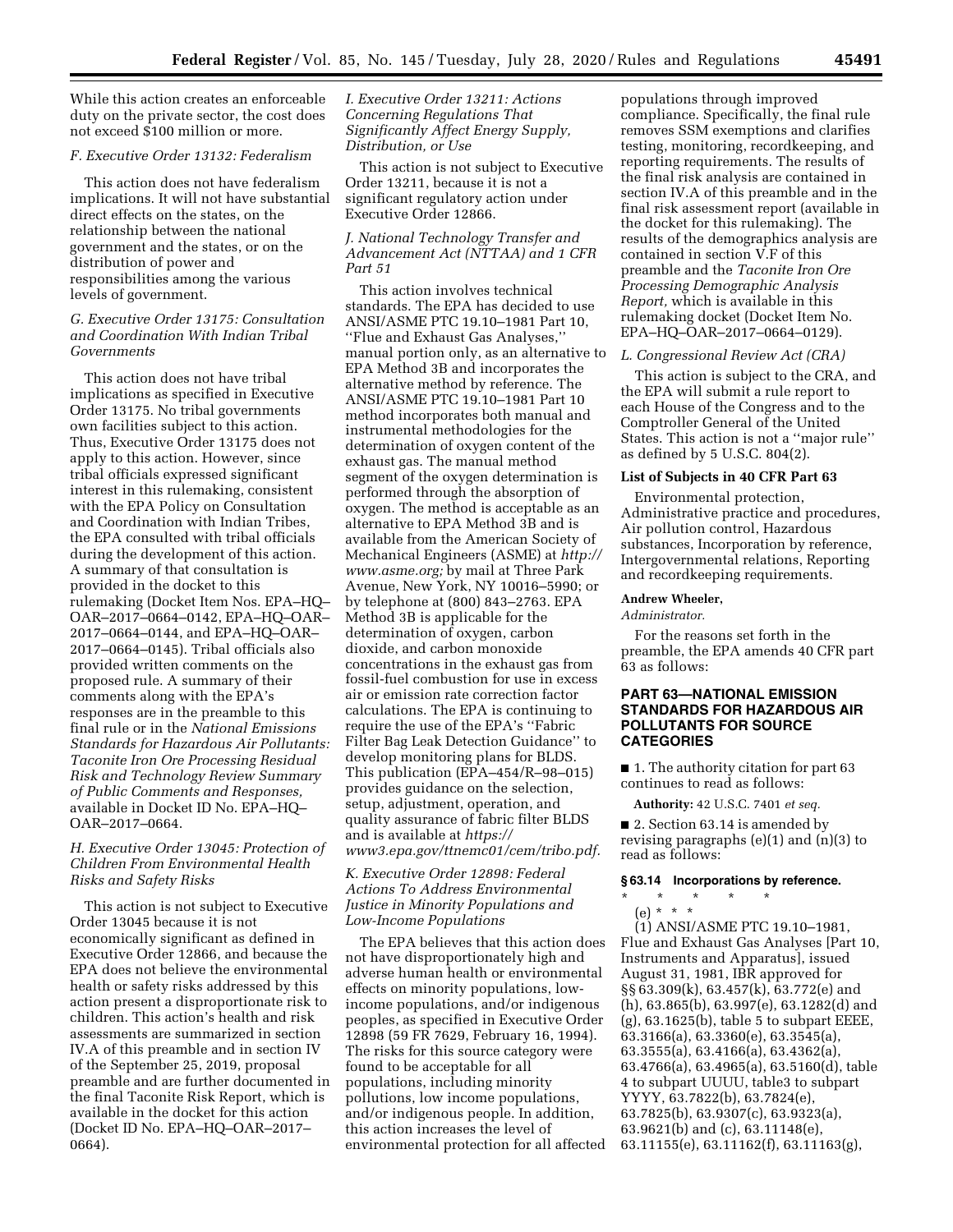63.11410(j), 63.11551(a), 63.11646(a), and 63.11945, table 5 to subpart DDDDD, table 4 to subpart JJJJJ, table 4 to subpart KKKKK, tables 4 and 5 of subpart UUUUU, table 1 to subpart ZZZZZ, and table 4 to subpart JJJJJJ.

\* \* \* \* \*

(n) \* \* \*

(3) EPA–454/R–98–015, Office of Air Quality Planning and Standards (OAQPS), Fabric Filter Bag Leak Detection Guidance, September 1997, *[https://nepis.epa.gov/Exe/ZyPDF.cgi?](https://nepis.epa.gov/Exe/ZyPDF.cgi?Dockey=2000D5T6.PDF) [Dockey=2000D5T6.PDF,](https://nepis.epa.gov/Exe/ZyPDF.cgi?Dockey=2000D5T6.PDF)* IBR approved for §§ 63.548(e), 63.864(e), 63.7525(j), 63.8450(e), 63.8600(e), 63.9632(a), and 63.11224(f).

\* \* \* \* \*

■ 3. Section 63.9590 is amended by revising paragraph (b)(2) to read as follows:

### **§ 63.9590 What emission limitations must I meet?**

- \* \* \* \* \*
	- (b) \* \* \*

(2) On or before January 28, 2022, for affected sources that commenced construction or reconstruction on or before September 25, 2019, for each dynamic wet scrubber applied to meet any particulate matter emission limit in Table 1 to this subpart, you must maintain the daily average scrubber water flow rate and either the daily average fan amperage (a surrogate for fan speed as revolutions per minute) or the daily average pressure drop at or above the minimum levels established during the initial performance test. After January 28, 2022, for affected sources that commenced construction or reconstruction on or before September 25, 2019, and after July 28, 2020, or upon start-up, which ever date is later, for affected sources that commenced construction or reconstruction after September 25, 2019, for each dynamic wet scrubber applied to meet any particulate matter emission limit in Table 1 to this subpart, you must maintain the daily average scrubber water flow rate and the daily average fan amperage (a surrogate for fan speed as revolutions per minute) at or above the minimum levels established during the initial performance test.

\* \* \* \* \*

■ 4. Section 63.9600 is amended by revising paragraphs (a) and (b)(2) introductory text to read as follows:

#### **§ 63.9600 What are my operation and maintenance requirements?**

(a) On or before January 25, 2021, for affected sources that commenced construction or reconstruction on or before September 25, 2019, you must

always operate and maintain your affected source, including air pollution control and monitoring equipment, according to the provisions in § 63.6(e)(1)(i). After January 25, 2021, for affected sources that commenced construction or reconstruction on or before September 25, 2019, and after July 28, 2020, or upon start-up, which ever date is later, for affected sources that commenced construction or reconstruction after September 25, 2019, at all times, you must always operate and maintain any affected source, including associated air pollution control equipment and monitoring equipment, in a manner consistent with safety and good air pollution control practices for minimizing emissions. The general duty to minimize emissions does not require the owner or operator to make any further efforts to reduce emissions if levels required by the applicable standard have been achieved. Determination of whether such operation and maintenance procedures are being used will be based on information available to the Administrator which may include, but is not limited to, monitoring results, review of operation and maintenance procedures, review of operation and maintenance records, and inspection of the source.

(b)  $*$   $*$ 

(2) Corrective action procedures for bag leak detection systems. On or before January 25, 2021, for affected sources that commenced construction or reconstruction on or before September 25, 2019, in the event a bag leak detection system alarm is triggered, you must initiate corrective action to determine the cause of the alarm within 1 hour of the alarm, initiate corrective action to correct the cause of the problem within 24 hours of the alarm, and complete the corrective action as soon as practicable. Corrective actions may include, but are not limited to, the actions listed in paragraphs (b)(2)(i) through (vi) of this section. After January 25, 2021, for affected sources that commenced construction or reconstruction on or before September 25, 2019, and after July 28, 2020, or upon start-up, which ever date is later, for affected sources that commenced construction or reconstruction after September 25, 2019, in the event a bag leak detection system alarm is triggered, you must initiate corrective action to determine the cause of the alarm within 1 hour of the alarm, initiate corrective action to correct the cause of the problem within 24 hours of the alarm, and complete the corrective action as soon as practicable. If the alarm sounds more than 5 percent of the operating

time during a 6-month period as determined according to § 63.9634(d)(3), it is considered an operating parameter deviation. Corrective actions may include, but are not limited to, the actions listed in paragraphs (b)(2)(i) through (vi) of this section.

■ 5. Section 63.9610 is amended by revising paragraph (a) introductory text and paragraph (c) to read as follows:

#### **§ 63.9610 What are my general requirements for complying with this subpart?**

\* \* \* \* \*

(a) On or before January 25, 2021, for affected sources that commenced construction or reconstruction on or before September 25, 2019, you must be in compliance with the requirements in paragraphs (a)(1) through (6) of this section at all times, except during periods of startup, shutdown, and malfunction. After January 25, 2021, for affected sources that commenced construction or reconstruction on or before September 25, 2019, and after July 28, 2020, for affected sources that commenced construction or reconstruction after September 25, 2019, you must be in compliance with the emission limitations, standards, and operation and maintenance requirements in this subpart at all times. \* \* \* \* \*

(c) On or before January 25, 2021, for affected sources that commenced construction or reconstruction on or before September 25, 2019, you must develop a written startup, shutdown, and malfunction plan according to the provisions in § 63.6(e)(3). For affected sources, a startup, shutdown, and malfunction plan is not required after January 25, 2021. No startup, shutdown, and malfunction plan is required for affected sources that commenced construction or reconstruction after September 25, 2019.

■ 6. Section 63.9620 is amended by revising paragraph (f) introductory text to read as follows:

### **§ 63.9620 On which units and by what date must I conduct performance tests or other initial compliance demonstrations?**

\* \* \* \* \*

(f) If you elect to test representative emission units as provided in paragraph (e) of this section, the units that are grouped together as similar units must meet the criteria in paragraphs (f)(1) and (2) of this section.

\* \* \* \* \*

■ 7. Section 63.9621 is amended by revising paragraphs (a), (b)(1) and (2), and (c)(1) and (2) to read as follows: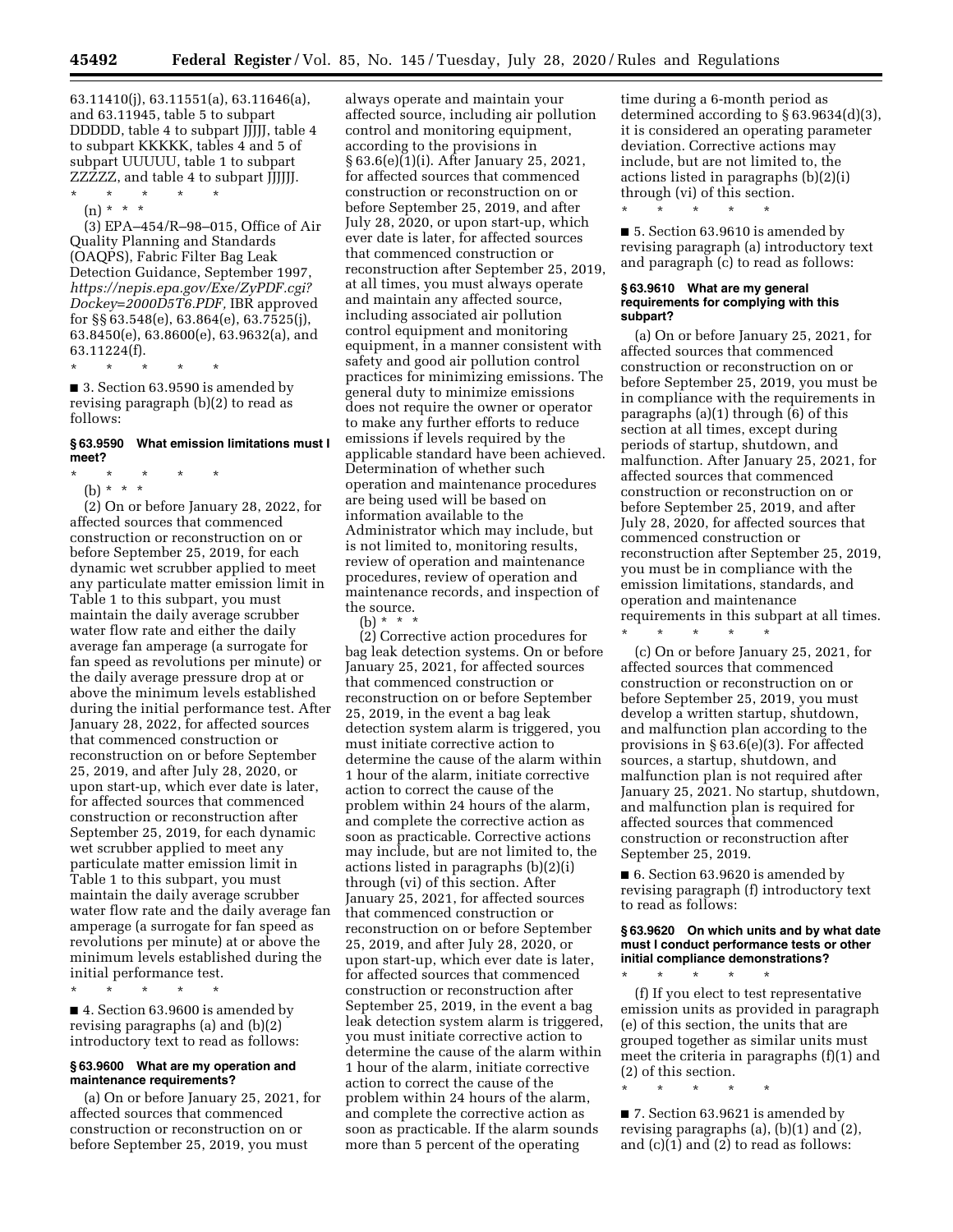#### **§ 63.9621 What test methods and other procedures must I use to demonstrate initial compliance with the emission limits for particulate matter?**

(a) On or before January 25, 2021, for affected sources that commenced construction or reconstruction on or before September 25, 2019, you must conduct each performance test that applies to your affected source according to the requirements in § 63.7(e)(1) and paragraphs (b) and (c) of this section. After January 25, 2021, for affected sources that commenced construction or reconstruction on or before September 25, 2019, and after July 28, 2020, or upon start-up, which ever date is later, for affected sources that commenced construction or reconstruction after September 25, 2019, you must conduct each performance test that applies to your affected source under normal operating conditions of the affected source. The owner or operator may not conduct performance tests during periods of malfunction. The owner or operator must record the process information that is necessary to document operating conditions during the test and include in such record an explanation to support that such conditions represent normal operation. Upon request, the owner or operator shall make available to the Administrator such records as may be necessary to determine the conditions of performance tests. You must also conduct each performance test that applies to your affected source according to the requirements in paragraphs (b) and (c) of this section. (b) \* \* \*

(1) Except as provided in § 63.9620(e), determine the concentration of particulate matter in the stack gas for each emission unit according to the test methods listed in paragraphs (b)(1)(i) through (v) of this section.

(i) EPA Method 1 or 1A in appendix A–1 to part 60 of this chapter to select sampling port locations and the number of traverse points. Sampling ports must be located at the outlet of the control device and prior to any releases to the atmosphere.

(ii) EPA Method 2, 2A, 2C, 2D, or 2F in appendix A–1 to part 60 of this chapter or EPA Method 2G in appendix A–2 to part 60 of this chapter, as applicable, to determine the volumetric flow rate of the stack gas.

(iii) EPA Method 3A or 3B in appendix A–2 to part 60 of this chapter to determine the dry molecular weight of the stack gas. The voluntary consensus standard ANSI/ASME PTC 19.10–1981 (incorporated by referencesee § 63.14) may be used as an alternative to the manual procedures

(but not instrumental procedures) in EPA Method 3B.

(iv) EPA Method 4 in appendix A–3 to part 60 of this chapter to determine the moisture content of the stack gas.

(v) EPA Method 5 or 5D in appendix A–3 to part 60 of this chapter or EPA Method 17 in appendix A–6 to part 60 of this chapter to determine the concentration of particulate matter.

(2) Each EPA Method 5, 5D, or 17 performance test must consist of three separate runs. Each run must be conducted for a minimum of 1 hour. If any measurement result is reported as below the method detection limit, use the method detection limit for that value when calculating the average particulate matter concentration. The average particulate matter concentration from the three runs will be used to determine compliance, as shown in Equation 1 of this section.

$$
C_i = \frac{C_1 + C_2 + C_3}{3} \quad (Eq. 1)
$$

Where:

- $C_i$  = Average particulate matter concentration for emission unit, grains per dry standard cubic foot, (gr/dscf);
- $C_1$  = Particulate matter concentration for run 1 corresponding to emission unit, gr/ dscf;
- $C<sub>2</sub>$  = Particulate matter concentration for run 2 corresponding to emission unit, gr/ dscf; and
- $C_3$  = Particulate matter concentration for run 3 corresponding to emission unit, gr/ dscf.
- \* \* \* \* \*

(c) \* \* \*

(1) Determine the concentration of particulate matter for each stack according to the test methods listed in paragraphs (c)(1)(i) through (v) of this section.

(i) EPA Method 1 or 1A in appendix A–1 to part 60 of this chapter to select sampling port locations and the number of traverse points. Sampling ports must be located at the outlet of the control device and prior to any releases to the atmosphere.

(ii) EPA Method 2, 2A, 2C, 2D, or 2F in appendix A–1 to part 60 of this chapter or EPA Method 2G in appendix A–2 to part 60 of this chapter, as applicable, to determine the volumetric flow rate of the stack gas.

(iii) EPA Method 3A or 3B in appendix A–2 to part 60 of this chapter to determine the dry molecular weight of the stack gas. The voluntary consensus standard ANSI/ASME PTC 19.10–1981 (incorporated by referencesee § 63.14) may be used as an alternative to the manual procedures (but not instrumental procedures) in EPA Method 3B.

(iv) EPA Method 4 in appendix A–3 to part 60 of this chapter to determine the moisture content of the stack gas.

(v) EPA Method 5 or 5D in appendix A–3 to part 60 of this chapter to determine the concentration of particulate matter.

(2) Each EPA Method 5 or 5D performance test must consist of three separate runs. Each run must be conducted for a minimum of 1 hour. If any measurement result is reported as below the method detection limit, use the method detection limit for that value when calculating the average particulate matter concentration. The average particulate matter concentration from the three runs will be used to determine compliance, as shown in Equation 1 of this section.

\* \* \* \* \* ■ 8. Section 63.9622 is amended by

revising paragraphs (b) and (d)(2) to read as follows:

#### **§ 63.9622 What test methods and other procedures must I use to establish and demonstrate initial compliance with the operating limits?**

\* \* \* \* \* (b) On or before January 28, 2022, for affected sources that commenced construction or reconstruction on or before September 25, 2019, for dynamic wet scrubbers subject to performance testing in § 63.9620 and operating limits for scrubber water flow rate and either fan amperage or pressure drop in § 63.9590(b)(2), you must establish sitespecific operating limits according to the procedures in paragraphs (b)(1) and (2) of this section. After January 28, 2022, for affected sources that commenced construction or reconstruction on or before September 25, 2019, and after July 28, 2020, or upon start-up, which ever date is later, for affected sources that commenced construction or reconstruction after September 25, 2019, for dynamic wet scrubbers subject to performance testing in § 63.9620 and operating limits for scrubber water flow rate and fan amperage in  $\S 63.9590(b)(2)$ , you must establish site-specific operating limits according to the procedures in paragraphs (b)(1) and (2) of this section.

(1) On or before January 28, 2022, for affected sources that commenced construction or reconstruction on or before September 25, 2019, using the CPMS required in § 63.9631(b), measure and record the scrubber water flow rate and either the fan amperage or pressure drop every 15 minutes during each run of the particulate matter performance test. After January 28, 2022, for affected sources that commenced construction or reconstruction on or before September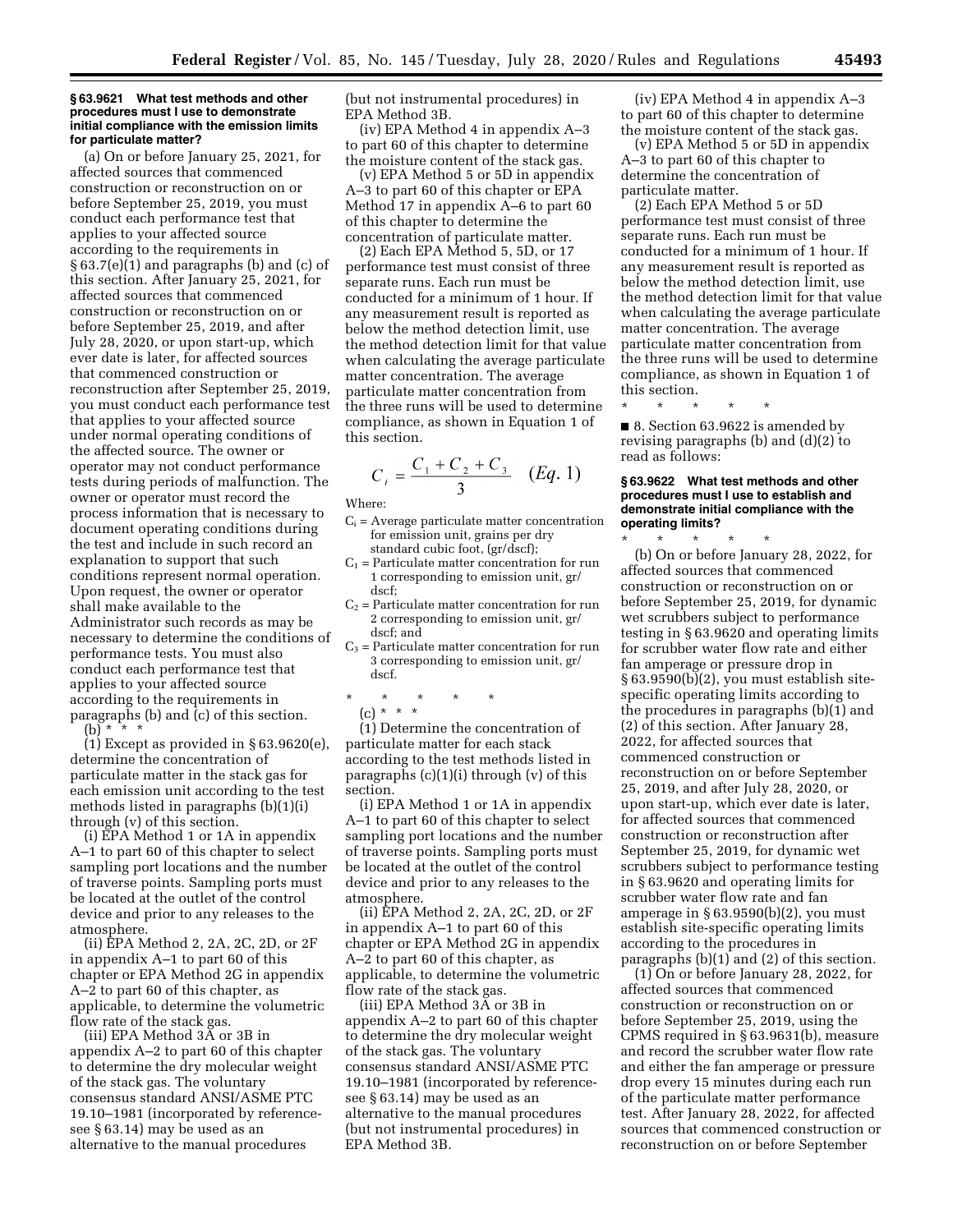25, 2019, and after July 28, 2020, or upon start-up, which ever date is later, for affected sources that commenced construction or reconstruction after September 25, 2019, using the CPMS required in § 63.9631(b), measure and record the scrubber water flow rate and the fan amperage every 15 minutes during each run of the particulate matter performance test.

(2) On or before January 28, 2022, for affected sources that commenced construction or reconstruction on or before September 25, 2019, calculate and record the average scrubber water flow rate and either the average fan amperage or the average pressure drop for each individual test run. Your operating limits are established as the lowest average scrubber water flow rate and either the lowest average fan amperage or pressure drop value corresponding to any of the three test runs. After January 28, 2022, for affected sources that commenced construction or reconstruction on or before September 25, 2019, and after July 28, 2020, or upon start-up, which ever date is later, for affected sources that commenced construction or reconstruction after September 25, 2019, calculate and record the average scrubber water flow rate and the average fan amperage for each individual test run. Your operating limits are established as the lowest average scrubber water flow rate and the lowest average fan amperage value corresponding to any of the three test runs.

- \* \* \* \* \*
	- (d) \* \* \*

(2) For each individual test run, calculate and record the average value for each operating parameter in paragraphs (d)(1)(i) through (iii) of this section for each wet electrostatic precipitator field. Your operating limits are established as the lowest average value for each operating parameter of secondary voltage and water flow rate corresponding to any of the three test runs, and the highest average value for each stack outlet temperature corresponding to any of the three test runs.

\* \* \* \* \*

■ 9. Section 63.9623 is amended by revising paragraph (b)(2) to read as follows:

#### **§ 63.9623 How do I demonstrate initial compliance with the emission limitations that apply to me?**

\* \* \* \* \*

(b) \* \* \* (2) On or before January 28, 2022, for affected sources that commenced construction or reconstruction on or

before September 25, 2019, for each dynamic wet scrubber subject to performance testing in § 63.9620 and operating limits for scrubber water flow rate and either fan amperage or pressure drop in § 63.9590(b)(2), you have established appropriate site-specific operating limits and have a record of the scrubber water flow rate and either the fan amperage or pressure drop value, measured during the performance test in accordance with § 63.9622(b). After January 28, 2022, for affected sources that commenced construction or reconstruction on or before September 25, 2019, and after July 28, 2020, or upon start-up, which ever date is later, for affected sources that commenced construction or reconstruction after September 25, 2019, for each dynamic wet scrubber subject to performance testing in § 63.9620 and operating limits for scrubber water flow rate and fan amperage in § 63.9590(b)(2), you have established appropriate site-specific operating limits and have a record of the scrubber water flow rate and the fan amperage value, measured during the performance test in accordance with § 63.9622(b).

■ 10. Section 63.9625 is amended by revising the introductory text to read as follows:

#### **§ 63.9625 How do I demonstrate initial compliance with the operation and maintenance requirements that apply to me?**

For each air pollution control device subject to operating limits in § 63.9590(b), you have demonstrated initial compliance with the operation and maintenance requirements if you meet all of the requirements in paragraphs (a) through (d) of this section.

\* \* \* \* \*

\* \* \* \* \*

■ 11. Section 63.9631 is amended by revising paragraphs (a) introductory text and (c) to read as follows:

## **§ 63.9631 What are my monitoring requirements?**

(a) On or before January 25, 2021, for affected sources that commenced construction or reconstruction on or before September 25, 2019, for each baghouse applied to meet any particulate matter emission limit in Table 1 to this subpart, you must install, operate, and maintain a bag leak detection system to monitor the relative change in particulate matter loadings according to the requirements in § 63.9632(a), and conduct inspections at their specified frequencies according to the requirements in paragraphs (a)(1) through (8) of this section. After January

25, 2021, for affected sources that commenced construction or reconstruction on or before September 25, 2019, and after July 28, 2020, or upon start-up, which ever date is later, for affected sources that commenced construction or reconstruction after September 25, 2019, for each baghouse applied to meet any particulate matter emission limit in Table 1 to this subpart, you must install, operate, and maintain a bag leak detection system to monitor the relative change in particulate matter loadings according to the requirements in § 63.9632(a), and conduct inspections at their specified frequencies according to the requirements in paragraphs (a)(1) through (6) and (8) of this section. For each baghouse applied to meet any particulate matter emission limit in Table 1 to this subpart that is not required by § 63.9632(a) to be equipped with a bag leak detection system, you must conduct inspections at their specified frequencies according to the requirements in paragraphs (a)(1) through (8) of this section.

\* \* \* \* \*

(c) On or before January 28, 2022, for affected sources that commenced construction or reconstruction on or before September 25, 2019, for each dynamic wet scrubber subject to the scrubber water flow rate and either the fan amperage or pressure drop operating limits in § 63.9590(b)(2), you must install, operate, and maintain a CPMS according to the requirements in § 63.9632(b) through (e) and monitor the daily average scrubber water flow rate and either the daily average fan amperage or the daily average pressure drop according to the requirements in § 63.9633. After January 28, 2022, for affected sources that commenced construction or reconstruction on or before September 25, 2019, and after July 28, 2020, or upon start-up, which ever date is later, for affected sources that commenced construction or reconstruction after September 25, 2019, for each dynamic wet scrubber subject to the scrubber water flow rate and the fan amperage operating limits in § 63.9590(b)(2), you must install, operate, and maintain a CPMS according to the requirements in § 63.9632(b) through (e) and monitor the daily average scrubber water flow rate and the daily average fan amperage according to the requirements in § 63.9633.

\* \* \* \* \*

■ 12. Section 63.9632 is amended by:

■ a. Revising paragraph (a) introductory text.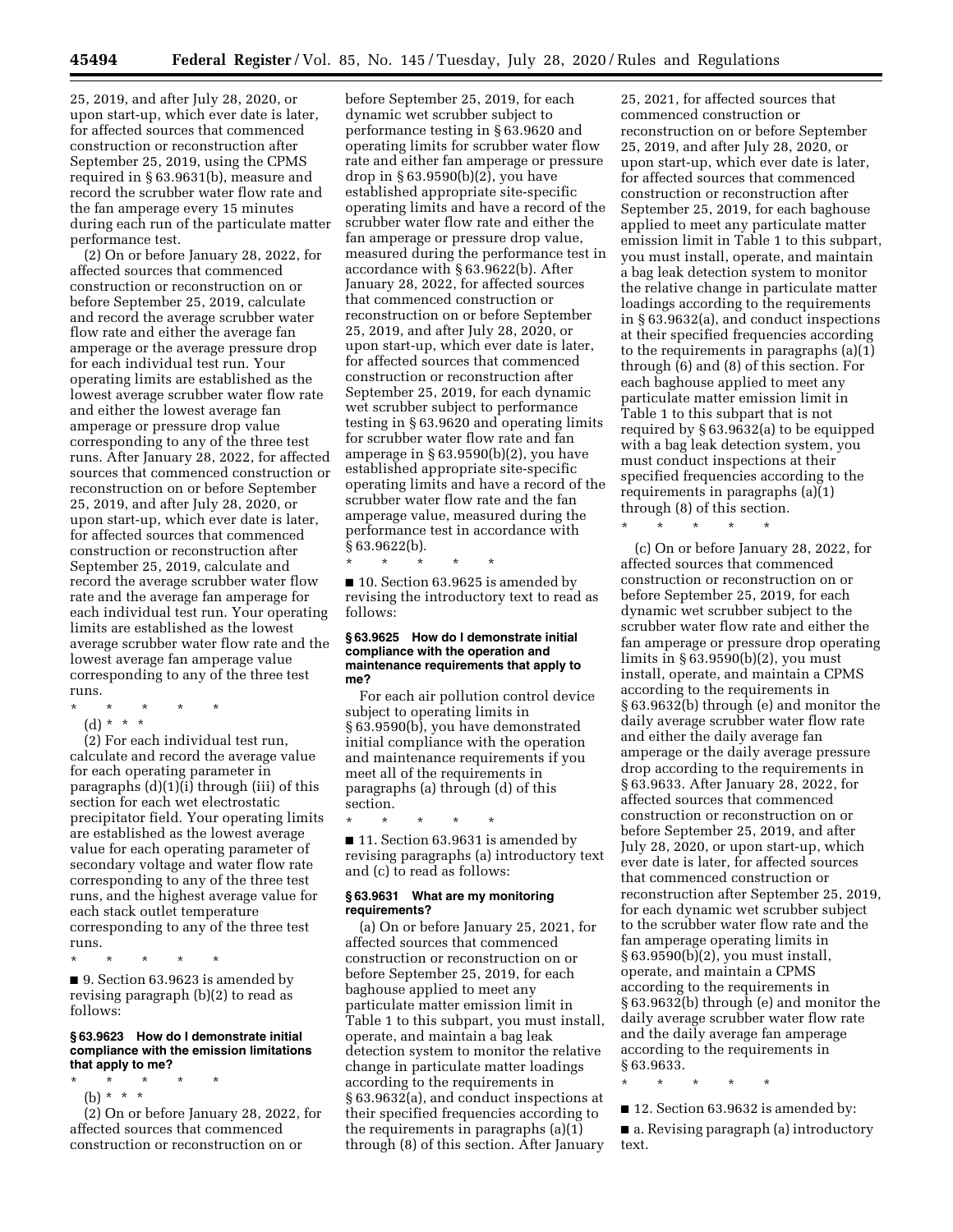$\blacksquare$  b. Redesignating paragraphs (a)(3) through (8) as paragraphs (a)(4) through (9).

■ c. Adding new paragraph (a)(3). ■ d. Revising newly redesignated paragraphs (a)(4), (a)(5) introductory text, (a)(7) introductory text, and  $(a)(7)(i).$ 

■ e. Revising paragraphs (b)(3) through (6) and (f)(2) and (4).

The revisions and addition read as follows:

#### **§ 63.9632 What are the installation, operation, and maintenance requirements for my monitoring equipment?**

(a) On or before January 25, 2021, for affected sources that commenced construction or reconstruction on or before September 25, 2019, for each negative pressure baghouse or positive pressure baghouse equipped with a stack, applied to meet any particulate emission limit in Table 1 to this subpart, you must install, operate, and maintain a bag leak detection system for each exhaust stack according to the requirements in paragraphs (a)(1) and (2) and (a)(4) through (9) of this section. After January 25, 2021, for affected sources that commenced construction or reconstruction on or before September 25, 2019, and after July 28, 2020, or upon start-up, which ever date is later, for affected sources that commenced construction or reconstruction after September 25, 2019, for each negative pressure baghouse or positive pressure baghouse equipped with a stack, applied to meet any particulate emission limit in Table 1 to this subpart, you must install, operate, and maintain a bag leak detection system for each exhaust stack according to the requirements in paragraphs (a)(1) through (9) of this section.

\* \* \* \* \* (3) The bag leak detection system must be equipped with a device to continuously record the output signal from the sensor.

(4) The system must be equipped with an alarm that will sound when an increase in relative particulate loadings is detected over the alarm level set point established according to paragraph (a)(5) of this section. The alarm must be located such that it can be heard by the appropriate plant personnel.

(5) For each bag leak detection system, you must develop and submit to the Administrator for approval, a sitespecific monitoring plan that addresses the items identified in paragraphs (a)(5)(i) through (v) of this section. The monitoring plan shall be consistent with the manufacturer's specifications and recommendations contained in the U.S. Environmental Protection Agency (U.S.

EPA) guidance document, ''Fabric Filter Bag Leak Detection Guidance'' (EPA– 454/R–98–015) (incorporated by reference—see § 63.14). You must operate and maintain the bag leak detection system according to the sitespecific monitoring plan at all times. The plan shall describe all of the items in paragraphs (a)(5)(i) through (v) of this section.

\* \* \* \* \* (7) Following initial adjustment, do not adjust sensitivity or range, averaging period, alarm set point, or alarm delay time, without approval from the Administrator except as provided for in paragraph (a)(7)(i) of this section. In no event may the sensitivity be increased more than 100 percent or decreased by more than 50 percent over a 365-day period unless such adjustment follows a complete baghouse inspection that demonstrates the baghouse is in good operating condition.

(i) Once per quarter, you may adjust the sensitivity or range of the bag leak detection system to account for seasonal effects, including temperature and humidity, according to the procedures identified in the site-specific monitoring plan required under paragraph (a)(5) of this section.

- \* \* \* \* \*
	- (b) \* \* \*

(3) On or before January 25, 2021, for affected sources that commenced construction or reconstruction on or before September 25, 2019, performance evaluation procedures and acceptance criteria (*e.g.,* calibrations). After January 25, 2021, for affected sources that commenced construction or reconstruction on or before September 25, 2019, and after July 28, 2020, or upon start-up, which ever date is later, for affected sources that commenced construction or reconstruction after September 25, 2019, performance evaluation procedures, a schedule for performing such procedures, and acceptance criteria (*e.g.,* calibrations), as well as corrective action to be taken if a performance evaluation does not meet the acceptance criteria. If a CPMS calibration fails, the CPMS is considered to be inoperative until you take corrective action and the system passes calibration.

(4) On or before January 25, 2021, for affected sources that commenced construction or reconstruction on or before September 25, 2019, ongoing operation and maintenance procedures in accordance with the general requirements of  $\S 63.8(c)(1)$ ,  $(3)$ ,  $(4)(ii)$ , (7), and (8). After January 25, 2021, for affected sources that commenced construction or reconstruction on or

before September 25, 2019, and after July 28, 2020, or upon start-up, which ever date is later, for affected sources that commenced construction or reconstruction after September 25, 2019, ongoing operation and maintenance procedures and a schedule for preventative maintenance procedures, in a manner consistent with good air pollution control practices and in accordance with the general requirements of  $\S 63.8(c)(1)(ii)$ ,  $(c)(3)$ ,  $(c)(4)(ii)$ , and  $(c)(7)$  and  $(8)$ .

(5) On or before January 25, 2021, for affected sources that commenced construction or reconstruction on or before September 25, 2019, ongoing data quality assurance procedures in accordance with the general requirements of § 63.8(d). After January 25, 2021, for affected sources that commenced construction or reconstruction on or before September 25, 2019, and after July 28, 2020, or upon start-up, which ever date is later, for affected sources that commenced construction or reconstruction after September 25, 2019, ongoing data quality assurance procedures in accordance with the general requirements of  $\S 63.8(d)(1)$  and (2). The owner or operator shall keep these written procedures on record for the life of the affected source or until the affected source is no longer subject to the provisions of this part, to be made available for inspection, upon request, by the Administrator. If the performance evaluation plan is revised, the owner or operator shall keep previous (*i.e.,*  superseded) versions of the performance evaluation plan on record to be made available for inspection, upon request, by the Administrator, for a period of 5 years after each revision to the plan.

(6) On or before January 25, 2021, for affected sources that commenced construction or reconstruction on or before September 25, 2019, ongoing recordkeeping and reporting procedures in accordance with the general requirements of  $\S 63.10(c)$ , (e)(1), and (e)(2)(i). After January 25, 2021, for affected sources that commenced construction or reconstruction on or before September 25, 2019, and after July 28, 2020, or upon start-up, which ever date is later, for affected sources that commenced construction or reconstruction after September 25, 2019, ongoing recordkeeping and reporting procedures in accordance with the general requirements of  $\S 63.10(c)(1)$ through  $(14)$ ,  $(e)(1)$ , and  $(e)(2)(i)$ .

- \* \* \* \* \*
- $(f) * * * *$

(2) On or before January 25, 2021, for affected sources that commenced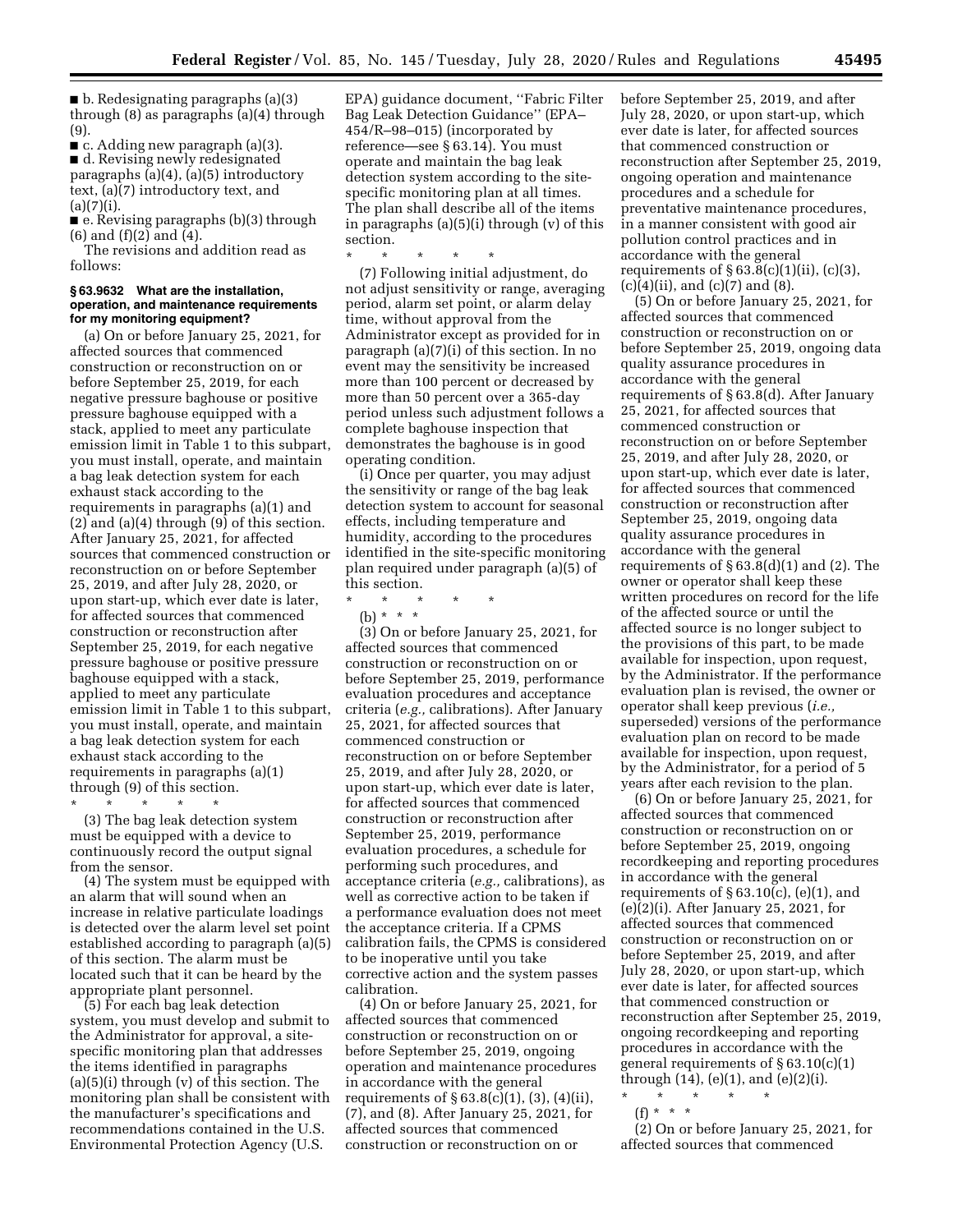construction or reconstruction on or before September 25, 2019, you must develop and implement a quality control program for operating and maintaining each continuous opacity monitoring system (COMS) according to § 63.8. At a minimum, the quality control program must include a daily calibration drift assessment, quarterly performance audit, and annual zero alignment of each COMS. After January 25, 2021, for affected sources that commenced construction or reconstruction on or before September 25, 2019, and after July 28, 2020, or upon start-up, which ever date is later, for affected sources that commenced construction or reconstruction after September 25, 2019, you must develop and implement a quality control program for operating and maintaining each COMS according to § 63.8(a) and (b),  $(c)(1)(ii)$ ,  $(c)(2)$  through  $(8)$ ,  $(d)(1)$ and (2), and (e) through (g) and Procedure 3 in appendix F to 40 CFR part 60. At a minimum, the quality control program must include a daily calibration drift assessment, quarterly performance audit, and annual zero alignment of each COMS.

\* \* \* \* \* (4) On or before January 25, 2021, for affected sources that commenced construction or reconstruction on or before September 25, 2019, you must determine and record the 6-minute average opacity for periods during which the COMS is not out of control. After January 25, 2021, for affected sources that commenced construction or reconstruction on or before September 25, 2019, and after July 28, 2020, or upon start-up, which ever date is later, for affected sources that commenced construction or reconstruction after September 25, 2019, you must determine and record the 6-minute average opacity for periods during which the COMS is not out of control. All COMS must complete a minimum of one cycle of sampling and analyzing for each successive 10-second period and one cycle of data recording for each successive 6-minute period.

■ 13. Section 63.9633 is amended by revising paragraphs (a) and (b) to read as follows:

#### **§ 63.9633 How do I monitor and collect data to demonstrate continuous compliance?**

(a) Except for monitoring malfunctions, out of control periods, associated repairs, and required quality assurance or control activities (including as applicable, calibration checks and required zero and span adjustments), you must monitor continuously (or collect data at all

required intervals) at all times an affected source is operating.

(b) You may not use data recorded during monitoring malfunctions, out of control periods, associated repairs, and required quality assurance or control activities in data averages and calculations used to report emission or operating levels, or to fulfill a minimum data availability requirement. You must use all the data collected during all other periods in assessing compliance.

■ 14. Section 63.9634 is amended by:  $\blacksquare$  a. Revising paragraphs (b)(3), (d)

introductory text, and (d)(2).

■ b. Adding paragraph (d)(3).

■ c. Revising paragraphs (f) introductory text,  $(f)(1)$ ,  $(3)$ , and  $(4)$ ,  $(h)(1)$ , and  $(j)(1)$ and (2).

The revisions and addition read as follows:

#### **§ 63.9634 How do I demonstrate continuous compliance with the emission limitations that apply to me?**

\* \* \* \* \* (b) \* \* \*

(3) For ore crushing and handling and finished pellet handling emission units not selected for initial performance testing and defined within a group of similar emission units in accordance with § 63.9620(e), the site-specific operating limits established for the emission unit selected as representative of a group of similar emission units will be used as the operating limit for each emission unit within the group. The operating limit established for the representative unit must be met by each emission unit within the group. \* \* \* \* \*

(d) On or before January 25, 2021, for affected sources that commenced construction or reconstruction on or before September 25, 2019, for each baghouse applied to meet any particulate emission limit in Table 1 to this subpart, you must demonstrate continuous compliance by completing the requirements in paragraphs  $(d)(1)$ and (2) of this section. After January 25, 2021, for affected sources that commenced construction or reconstruction on or before September 25, 2019, and after July 28, 2020, or upon start-up, which ever date is later, for affected sources that commenced construction or reconstruction after September 25, 2019, for each baghouse applied to meet any particulate emission limit in Table 1 to this subpart, you must demonstrate continuous compliance by completing the requirements in paragraphs (d)(1) through (3) of this section.

\* \* \* \* \* (2) Inspecting and maintaining each baghouse according to the requirements in § 63.9631(a) and recording all information needed to document conformance with the requirements in § 63.9631(a). If you increase or decrease the sensitivity of the bag leak detection system beyond the limits specified in your site-specific monitoring plan, you must include a copy of the required written certification by a responsible official in the next semiannual compliance report.

(3) Each bag leak detection system must be operated and maintained such that the alarm does not sound more than 5 percent of the operating time during a 6-month period. Calculate the alarm time as specified in paragraphs (d)(3)(i) through (iii) of this section.

(i) If inspection of the fabric filter demonstrates that no corrective action is required, no alarm time is counted.

(ii) If corrective action is required, each alarm time (*i.e.,* time that the alarm sounds) is counted as a minimum of 1 hour.

(iii) If it takes longer than 1 hour to initiate corrective action, each alarm time is counted as the actual amount of time taken to initiate corrective action.

\* \* \* \* \* (f) On or before January 28, 2022, for affected sources that commenced construction or reconstruction on or before September 25, 2019, for each dynamic wet scrubber subject to the operating limits for scrubber water flow rate and either the fan amperage or pressure drop in § 63.9590(b)(2), you must demonstrate continuous compliance by completing the requirements of paragraphs (f)(1) through (4) of this section. After January 28, 2022, for affected sources that commenced construction or reconstruction on or before September 25, 2019, and after July 28, 2020, or upon start-up, which ever date is later, for affected sources that commenced construction or reconstruction after September 25, 2019, for each dynamic wet scrubber subject to the operating limits for scrubber water flow rate and the fan amperage in § 63.9590(b)(2), you must demonstrate continuous compliance by completing the requirements of paragraphs (f)(1) through (4) of this section.

(1) On or before January 28, 2022, for affected sources that commenced construction or reconstruction on or before September 25, 2019, maintaining the daily average scrubber water flow rate and either the daily average fan amperage or the daily average pressure drop at or above the minimum levels established during the initial or subsequent performance test. After January 28, 2022, for affected sources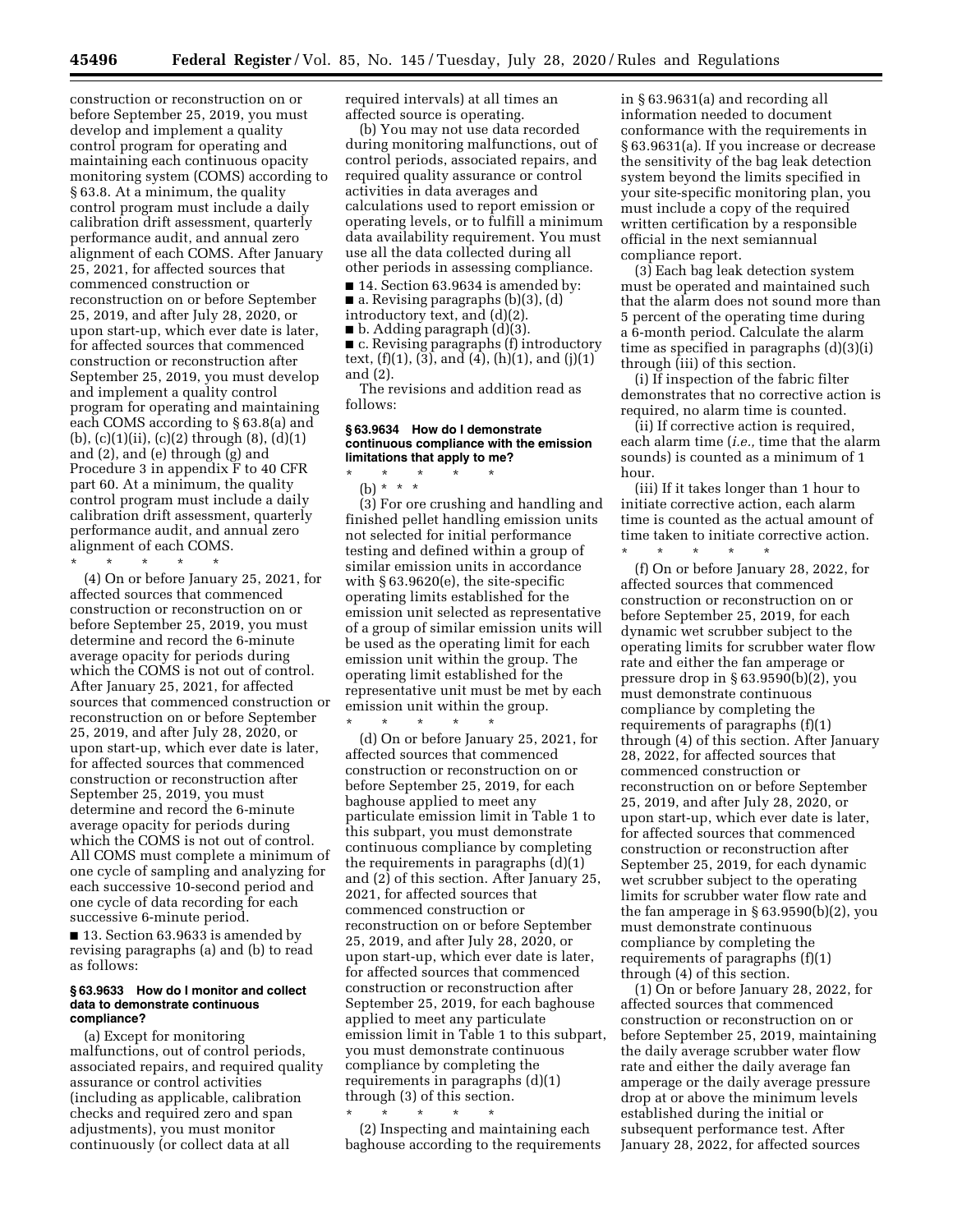that commenced construction or reconstruction on or before September 25, 2019, and after July 28, 2020, or upon start-up, which ever date is later, for affected sources that commenced construction or reconstruction after September 25, 2019, maintaining the daily average scrubber water flow rate and the daily average fan amperage at or above the minimum levels established during the initial or subsequent performance test.

\* \* \* \* \*

(3) On or before January 28, 2022, for affected sources that commenced construction or reconstruction on or before September 25, 2019, collecting and reducing monitoring data for scrubber water flow rate and either fan amperage or pressure drop according to § 63.9632(c) and recording all information needed to document conformance with the requirements in § 63.9632(c). After January 28, 2022, for affected sources that commenced construction or reconstruction on or before September 25, 2019, and after July 28, 2020, or upon start-up, which ever date is later, for affected sources that commenced construction or reconstruction after September 25, 2019, collecting and reducing monitoring data for scrubber water flow rate and fan amperage according to § 63.9632(c) and recording all information needed to document conformance with the requirements in § 63.9632(c).

(4) On or before January 28, 2022, for affected sources that commenced construction or reconstruction on or before September 25, 2019, if the daily average scrubber water flow rate, daily average fan amperage, or daily average pressure drop is below the operating limits established for a corresponding emission unit or group of similar emission units, you must then follow the corrective action procedures in paragraph (j) of this section. After January 28, 2022, for affected sources that commenced construction or reconstruction on or before September 25, 2019, and after July 28, 2020, or upon start-up, which ever date is later, for affected sources that commenced construction or reconstruction after September 25, 2019, if the daily average scrubber water flow rate or daily average fan amperage, is below the operating limits established for a corresponding emission unit or group of similar emission units, you must then follow the corrective action procedures in paragraph (j) of this section.

- \* \* \* \* \*
- (h) \* \* \*

(1) Maintaining the daily average secondary voltage and daily average

scrubber water flow rate for each field at or above the minimum levels established during the initial or subsequent performance test. Maintaining the daily average stack outlet temperature at or below the maximum levels established during the initial or subsequent performance test.

\* \* \* \* \*

(j) \* \* \* (1) You must initiate and complete initial corrective action within 10 calendar days and demonstrate that the initial corrective action was successful. During any period of corrective action, you must continue to monitor, and record all required operating parameters for equipment that remains in operation. After the initial corrective action, if the daily average operating parameter value for the emission unit or group of similar emission units meets the operating limit established for the corresponding unit or group, then the corrective action was successful and the emission unit or group of similar emission units is in compliance with the established operating limits.

(2) If the initial corrective action required in paragraph (j)(1) of this section was not successful, then you must complete additional corrective action within 10 calendar days and demonstrate that the subsequent corrective action was successful. During any period of corrective action, you must continue to monitor, and record all required operating parameters for equipment that remains in operation. If the daily average operating parameter value for the emission unit or group of similar emission units meets the operating limit established for the corresponding unit or group, then the corrective action was successful, and the emission unit or group of similar emission units is in compliance with the established operating limits.

■ 15. Section 63.9637 is revised to read as follows:

\* \* \* \* \*

#### **§ 63.9637 What other requirements must I meet to demonstrate continuous compliance?**

(a) *Deviations.* You must report each instance in which you did not meet each emission limitation in Table 1 to this subpart that applies to you. You also must report each instance in which you did not meet the work practice standards in § 63.9591 and each instance in which you did not meet each operation and maintenance requirement in § 63.9600 that applies to you. These instances are deviations from the emission limitations, work practice standards, and operation and

maintenance requirements in this subpart. These deviations must be reported in accordance with the requirements in § 63.9641.

(b) *Startups, shutdowns, and malfunctions.* For existing sources and for new or reconstructed sources which commenced construction or reconstruction on or before September 25, 2019, on or before January 25, 2021, for affected sources that commenced construction or reconstruction on or before September 25, 2019, consistent with §§ 63.6(e) and 63.7(e)(1), deviations that occur during a period of startup, shutdown, or malfunction are not violations if you demonstrate to the Administrator's satisfaction that you were operating in accordance with § 63.6(e)(1). The Administrator will determine whether deviations that occur during a period of startup, shutdown, or malfunction are violations, according to the provisions in § 63.6(e). After January 25, 2021, for affected sources that commenced construction or reconstruction on or before September 25, 2019, and after July 28, 2020, or upon start-up, which ever date is later, for affected sources that commenced construction or reconstruction after September 25, 2019, the exemptions for periods of startup, shutdown, and malfunction in § 63.6(e) no longer apply.

■ 16. Section 63.9640 is amended by revising paragraph (e)(2) to read as follows:

### **§ 63.9640 What notifications must I submit and when?**

\* \* \* \* \* (e) \* \* \*

(2) On or before January 25, 2021, for affected sources that commenced construction or reconstruction on or before September 25, 2019, for each initial compliance demonstration that does include a performance test, you must submit the notification of compliance status, including the performance test results, before the close of business on the 60th calendar day following the completion of the performance test according to § 63.10(d)(2). After January 25, 2021, for affected sources that commenced construction or reconstruction on or before September 25, 2019, and after July 28, 2020, or upon start-up, which ever date is later, for affected sources that commenced construction or reconstruction after September 25, 2019, for each initial compliance demonstration that does include a performance test, you must submit the notification of compliance status, including the performance test results, before the close of business on the 60th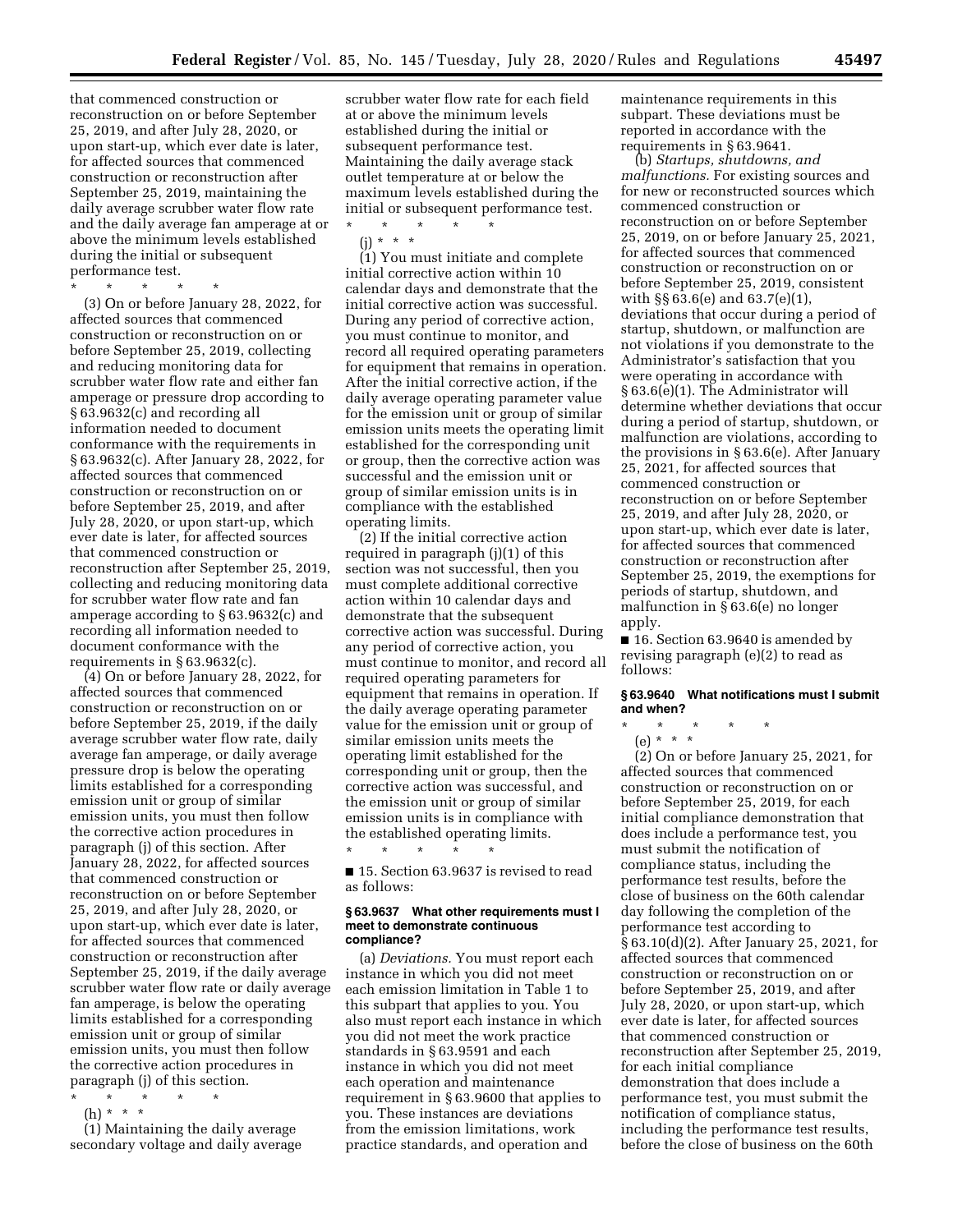calendar day following the completion of the performance test according to § 63.10(d)(2). If the performance test results have been submitted electronically in accordance with § 63.9641(f), the process unit(s) tested, the pollutant(s) tested, and the date that such performance test was conducted may be submitted in the notification of compliance status report in lieu of the performance test results. The performance test results must be submitted to the Compliance and Emissions Data Reporting Interface (CEDRI) by the date the notification of compliance status report is submitted. ■ 17. Section 63.9641 is amended by:

■ a. Revising paragraphs (a)(2) and (4), (b) introductory text, and (b)(2) through  $(4)$  and  $(7)$ ,  $(b)(8)$  introductory text,  $(b)(8)(ii)$  through (vii) and (ix), and (c); and

 $\blacksquare$  b. Adding paragraphs (f), (g), and (h). The revisions and additions read as follows:

## **§ 63.9641 What reports must I submit and when?**

(a)  $*$ 

 $(2)$  On or before January 25, 2021, for affected sources that commenced construction or reconstruction on or before September 25, 2019, the first compliance report must be postmarked or delivered no later than July 31 or January 31, whichever date comes first after your first compliance report is due. After January 25, 2021, for affected sources that commenced construction or reconstruction on or before September 25, 2019, and after July 28, 2020, or upon start-up, which ever date is later, for affected sources that commenced construction or reconstruction after September 25, 2019, the first compliance report must be electronically submitted, postmarked or delivered no later than July 31 or January 31, whichever date comes first after your first compliance report is due. \* \* \* \* \*

(4) On or before January 25, 2021, for affected sources that commenced construction or reconstruction on or before September 25, 2019, each subsequent compliance report must be postmarked or delivered no later than July 31 or January 31, whichever date comes first after the end of the semiannual reporting period. After January 25, 2021, for affected sources that commenced construction or reconstruction on or before September 25, 2019, and after July 28, 2020, or upon start-up, which ever date is later, for affected sources that commenced construction or reconstruction after September 25, 2019, each subsequent compliance report must be

electronically submitted, postmarked or delivered no later than July 31 or January 31, whichever date comes first after the end of the semiannual reporting period.

\* \* \* \* \* (b) *Compliance report contents.* Each compliance report must include the information in paragraphs (b)(1) through (8) of this section, as applicable. \* \* \* \* \*

(2) On or before January 25, 2021, for affected sources that commenced construction or reconstruction on or before September 25, 2019, statement by a responsible official, with the official's name, title, and signature, certifying the truth, accuracy, and completeness of the content of the report. After January 25, 2021, for affected sources that commenced construction or reconstruction on or before September 25, 2019, and after July 28, 2020, or upon start-up, which ever date is later, for affected sources that commenced construction or reconstruction after September 25, 2019, statement by a responsible official, with the official's name, title, and signature, certifying the truth, accuracy, and completeness of the content of the report. If your report is submitted via CEDRI, the certifier's electronic signature during the submission process replaces the requirement in this paragraph (b)(2).

(3) On or before January 25, 2021, for affected sources that commenced construction or reconstruction on or before September 25, 2019, date of report and beginning and ending dates of the reporting period. After January 25, 2021, for affected sources that commenced construction or reconstruction on or before September 25, 2019, and after July 28, 2020, or upon start-up, which ever date is later, for affected sources that commenced construction or reconstruction after September 25, 2019, date of report and beginning and ending dates of the reporting period. You are no longer required to provide the date of report when the report is submitted via CEDRI.

(4) On or before January 25, 2021, for affected sources that commenced construction or reconstruction on or before September 25, 2019, if you had a startup, shutdown, or malfunction during the reporting period and you took actions consistent with your startup, shutdown, and malfunction plan, the compliance report must include the information in § 63.10(d)(5)(i). A startup, shutdown, and malfunction plan and the information in § 63.10(d)(5)(i) is not required after January 25, 2021, for affected sources that commenced

construction or reconstruction on or before September 25, 2019, and is not required after July 28, 2020, for affected sources that commenced construction or reconstruction after September 25, 2019. \* \* \* \* \*

(7) On or before January 25, 2021, for affected sources that commenced construction or reconstruction on or before September 25, 2019, for each deviation from an emission limitation in Table 1 to this subpart that occurs at an affected source where you are not using a continuous monitoring system (including a CPMS or COMS) to comply with an emission limitation in this subpart, the compliance report must contain the information in paragraphs (b)(1) through (4) of this section and the information in paragraphs (b)(7)(i) and (ii) of this section. This includes periods of startup, shutdown, and malfunction. After January 25, 2021, for affected sources that commenced construction or reconstruction on or before September 25, 2019, and after July 28, 2020, or upon start-up, which ever date is later, for affected sources that commenced construction or reconstruction after September 25, 2019, for each deviation from an emission limitation in Table 1 to this subpart that occurs at an affected source where you are not using a continuous monitoring system (including a CPMS or COMS) to comply with an emission limitation in this subpart, the compliance report must contain the information in paragraphs (b)(7)(i) and (ii) of this section.

(i) The total operating time in hours of each affected source during the reporting period.

(ii) On or before January 25, 2021, for affected sources that commenced construction or reconstruction on or before September 25, 2019, information on the number, duration, and cause of deviation (including unknown cause) as applicable, and the corrective action taken. After January 25, 2021, for affected sources that commenced construction or reconstruction on or before September 25, 2019, and after July 28, 2020, or upon start-up, which ever date is later, for affected sources that commenced construction or reconstruction after September 25, 2019, information on the affected sources or equipment, the emission limit deviated from, the start date, start time, duration in hours, and cause of each deviation (including unknown cause) as applicable, an estimate of the quantity in pounds of each regulated pollutant emitted over an emission limit and a description of the method used to estimate the emissions, and the corrective action taken.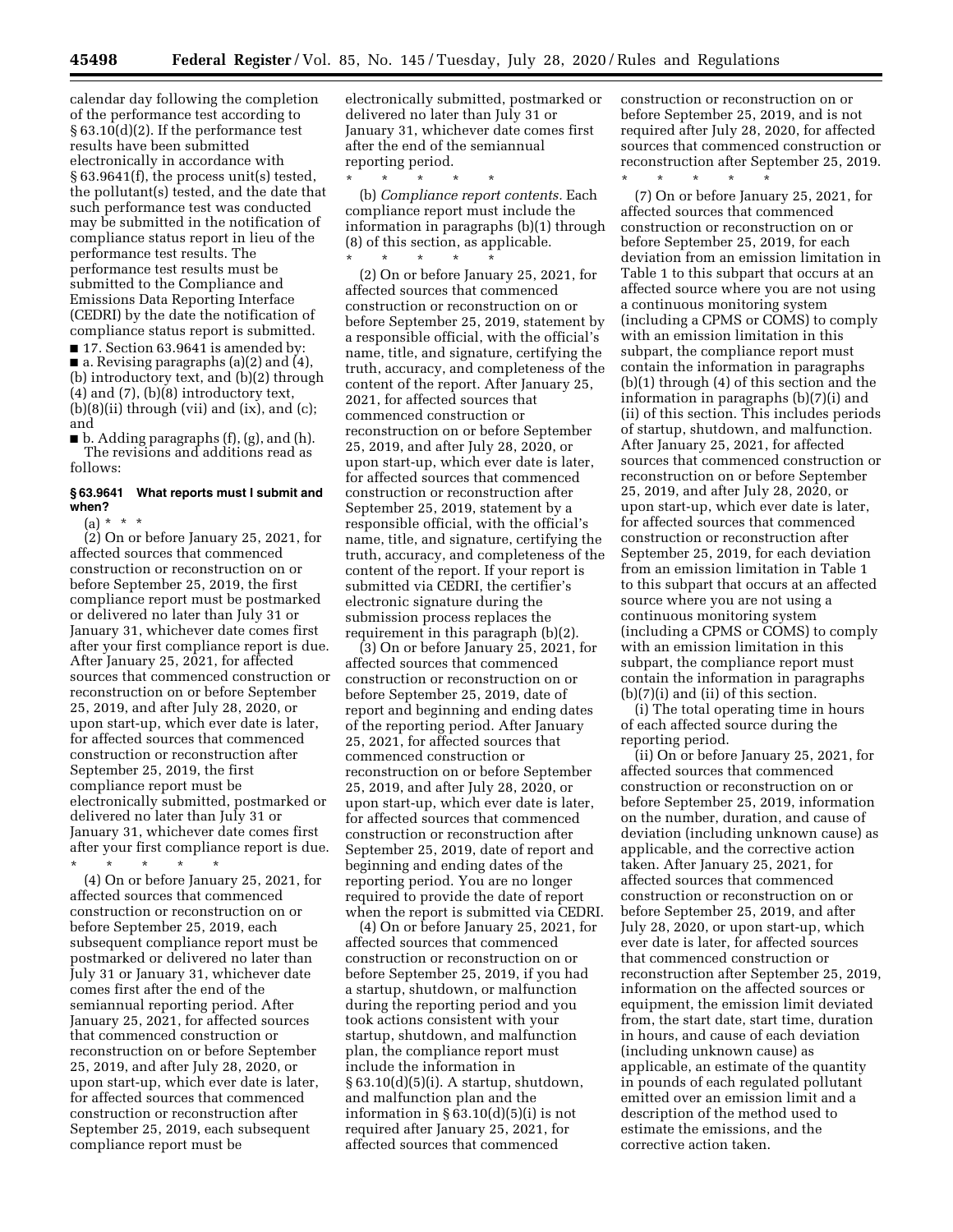(8) On or before January 25, 2021, for affected sources that commenced construction or reconstruction on or before September 25, 2019, for each deviation from an emission limitation occurring at an affected source where you are using a continuous monitoring system (including a CPMS or COMS) to comply with the emission limitation in this subpart, you must include the information in paragraphs (b)(1) through (4) of this section and the information in paragraphs (b)(8)(i) through (xi) of this section. This includes periods of startup, shutdown, and malfunction. After January 25, 2021, for affected sources that commenced construction or reconstruction on or before September 25, 2019, and after July 28, 2020, or upon start-up, which ever date is later, for affected sources that commenced construction or reconstruction after September 25, 2019, for each deviation from an emission limitation occurring at an affected source where you are using a continuous monitoring system (including a CPMS or COMS) to comply with the emission limitation in this subpart, you must include the information in paragraphs (b)(1) through (4) of this section and the information in paragraphs (b)(8)(i) through (xi) of this section.

(ii) The start date, start time, and duration in hours (or minutes for COMS) that each continuous monitoring system was inoperative, except for zero (low-level) and high-level checks.

\* \* \* \* \*

(iii) The start date, start time, and duration in hours (or minutes for COMS) that each continuous monitoring system was out-of-control, including the information in  $\S 63.8(c)(8)$ .

(iv) On or before January 25, 2021, for affected sources that commenced construction or reconstruction on or before September 25, 2019, for each affected source or equipment, the date and time that each deviation started and stopped, the cause of the deviation, and whether each deviation occurred during a period of startup, shutdown, or malfunction or during another period. After January 25, 2021, for affected sources that commenced construction or reconstruction on or before September 25, 2019, and after July 28, 2020, or upon start-up, which ever date is later, for affected sources that commenced construction or reconstruction after September 25, 2019, for each affected source or equipment, the date and time that each deviation started and stopped, the cause of the deviation, and whether each deviation occurred during a period of malfunction or during another period.

(v) The total duration in hours (or minutes for COMS) of all deviations for each Continuous Monitoring System (CMS) during the reporting period, the total operating time in hours of the affected source during the reporting period, and the total duration as a percent of the total source operating time during that reporting period.

(vi) On or before January 25, 2021, for affected sources that commenced construction or reconstruction on or before September 25, 2019, a breakdown of the total duration of the deviations during the reporting period including those that are due to startup, shutdown, control equipment problems, process problems, other known causes, and other unknown causes. After January 25, 2021, for affected sources that commenced construction or reconstruction on or before September 25, 2019, and after July 28, 2020, or upon start-up, which ever date is later, for affected sources that commenced construction or reconstruction after September 25, 2019, a breakdown of the total duration in hours (or minutes for COMS) of the deviations during the reporting period including those that are due to control equipment problems, process problems, other known causes, and other unknown causes.

(vii) The total duration in hours (or minutes for COMS) of continuous monitoring system downtime for each continuous monitoring system during the reporting period, the total operating time in hours of the affected source during the reporting period, and the total duration of continuous monitoring system downtime as a percent of the total source operating time during the reporting period.

\* \* \* \* \* (ix) The monitoring equipment manufacturer and model number and the pollutant or parameter monitored. \* \* \* \* \*

(c) *Submitting compliance reports electronically.* Beginning on January 25, 2021, submit all subsequent compliance reports to the EPA via CEDRI, which can be accessed through the EPA's Central Data Exchange (CDX) (*[https://](https://cdx.epa.gov/) [cdx.epa.gov/](https://cdx.epa.gov/)*). The EPA will make all the information submitted through CEDRI available to the public without further notice to you. Do not use CEDRI to submit information you claim as confidential business information (CBI). Anything submitted using CEDRI cannot later be claimed to be CBI. You must use the appropriate electronic report template on the CEDRI website (*[https://](https://www.epa.gov/electronic-reporting-air-emissions/compliance-and-emissions-data-reporting-interface-cedri)  www.epa.gov/electronic-reporting-air[emissions/compliance-and-emissions](https://www.epa.gov/electronic-reporting-air-emissions/compliance-and-emissions-data-reporting-interface-cedri)[data-reporting-interface-cedri](https://www.epa.gov/electronic-reporting-air-emissions/compliance-and-emissions-data-reporting-interface-cedri)*) for this

subpart. The report must be submitted by the deadline specified in this subpart, regardless of the method in which the report is submitted. Although we do not expect persons to assert a claim of CBI, if persons wish to assert a CBI claim, submit a complete report, including information claimed to be CBI, to the EPA. The report must be generated using the appropriate form on the CEDRI website. Submit the file on a compact disc, flash drive, or other commonly used electronic storage medium and clearly mark the medium as CBI. Mail the electronic medium to U.S. EPA/OAQPS/SPPD/CORE CBI Office, Attention: Taconite Iron Ore Processing Sector Lead, MD C404–02, 4930 Old Page Rd., Durham, NC 27703. The same file with the CBI omitted must be submitted to the EPA via the EPA's CDX as described earlier in this paragraph (c). All CBI claims must be asserted at the time of submission. Furthermore, under CAA section 114(c) emissions data in not entitled to confidential treatment, and EPA is required to make emissions data available to the public. Thus, emissions data will not be protected as CBI and will be made publicly available. On or before January 25, 2021, for affected sources that commenced construction or reconstruction on or before September 25, 2019, if you had a startup, shutdown, or malfunction during the reporting period that is not consistent with your startup, shutdown, and malfunction plan you must submit an immediate startup, shutdown and malfunction report according to the requirements in § 63.10(d)(5)(ii). After January 25, 2021, for affected sources that commenced construction or reconstruction on or before September 25, 2019, and after July 28, 2020, or upon start-up, which ever date is later, for affected sources that commenced construction or reconstruction after September 25, 2019, an immediate startup, shutdown, and malfunction report is not required.<br> $*$   $*$   $*$   $*$ 

\* \* \* \* \* (f) *Performance tests.* After January 25, 2021, for affected sources that commenced construction or reconstruction on or before September 25, 2019, and after July 28, 2020, or upon start-up, which ever date is later, for affected sources that commenced construction or reconstruction after September 25, 2019, within 60 days after the date of completing each performance test required by this subpart, you must submit the results of the performance test following the procedures specified in paragraphs (f)(1) through (3) of this section.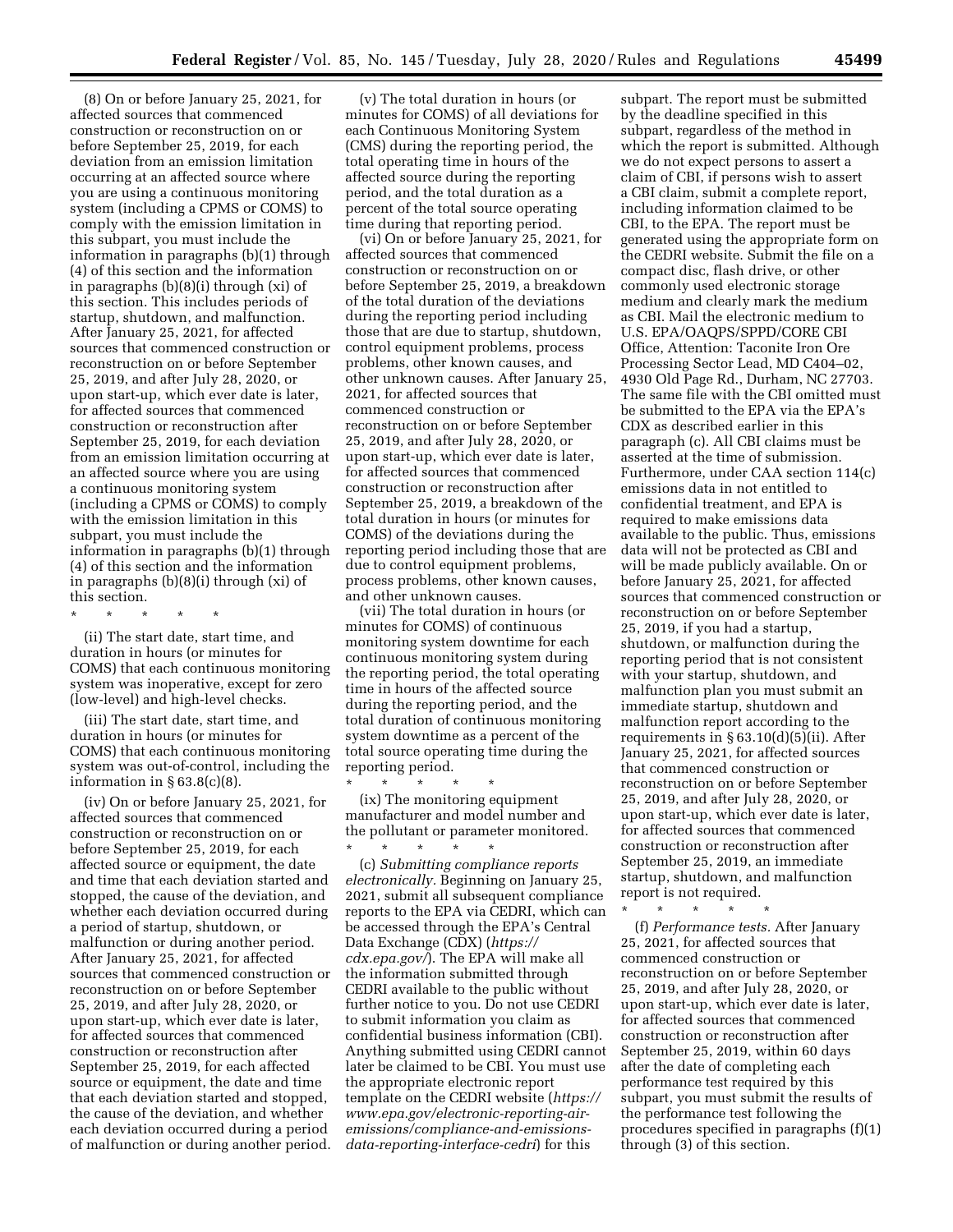(1) *Data collected using test methods supported by the EPA's Electronic Reporting Tool (ERT) as listed on the EPA's ERT website ([https://](https://www.epa.gov/electronic-reporting-air-emissions/electronic-reporting-tool-ert) [www.epa.gov/electronic-reporting-air](https://www.epa.gov/electronic-reporting-air-emissions/electronic-reporting-tool-ert)[emissions/electronic-reporting-tool-ert\)](https://www.epa.gov/electronic-reporting-air-emissions/electronic-reporting-tool-ert) at the time of the test.* Submit the results of the performance test to the EPA via CEDRI, which can be accessed through the EPA's CDX (*<https://cdx.epa.gov/>*). The data must be submitted in a file format generated through the use of the EPA's ERT. Alternatively, you may submit an electronic file consistent with the extensible markup language (XML) schema listed on the EPA's ERT website.

(2) *Data collected using test methods that are not supported by the EPA's ERT as listed on the EPA's ERT website at the time of the test.* The results of the performance test must be included as an attachment in the ERT or an alternate electronic file consistent with the XML schema listed on the EPA's ERT website. Submit the ERT generated package or alternative file to the EPA via CEDRI.

(3) *Confidential business information (CBI).* The EPA will make all the information submitted through CEDRI available to the public without further notice to you. Do not use CEDRI to submit information you claim as CBI. Anything submitted using CEDRI cannot later be claimed to be CBI. Although we do not expect persons to assert a claim of CBI, if persons wish to assert a CBI claim, submit a complete file, including information claimed to be CBI, to the EPA. The file must be generated through the use of the EPA's ERT or an alternate electronic file consistent with the XML schema listed on the EPA's ERT website. Submit the file on a compact disc, flash drive, or other commonly used electronic storage medium and clearly mark the medium as CBI. Mail the electronic medium to U.S. EPA/ OAQPS/CORE CBI Office, Attention: Group Leader, Measurement Policy Group, MD C404–02, 4930 Old Page Rd., Durham, NC 27703. The same file with the CBI omitted must be submitted to the EPA via the EPA's CDX as described in paragraphs (f)(1) and (2) of this section. All CBI claims must be asserted at the time of submission. Furthermore, under CAA section 114(c) emissions data in not entitled to confidential treatment, and EPA is required to make emissions data available to the public. Thus, emissions data will not be protected as CBI and will be made publicly available.

(g) *Claims of EPA system outage.* After January 25, 2021, for affected sources that commenced construction or reconstruction on or before September

25, 2019, and after July 28, 2020, or upon start-up, which ever date is later, for affected sources that commenced construction or reconstruction after September 25, 2019, if you are required to electronically submit a report through CEDRI in the EPA's CDX, you may assert a claim of EPA system outage for failure to timely comply with the reporting requirement. To assert a claim of EPA system outage, you must meet the requirements outlined in paragraphs  $(g)(1)$  through  $(7)$  of this section.

(1) You must have been or will be precluded from accessing CEDRI and submitting a required report within the time prescribed due to an outage of either the EPA's CEDRI or CDX systems.

(2) The outage must have occurred within the period of time beginning five business days prior to the date that the submission is due.

(3) The outage may be planned or unplanned.

(4) You must submit notification to the Administrator in writing as soon as possible following the date you first knew, or through due diligence should have known, that the event may cause or has caused a delay in reporting.

(5) You must provide to the Administrator a written description identifying:

(i) The date(s) and time(s) when CDX or CEDRI was accessed and the system was unavailable;

(ii) A rationale for attributing the delay in reporting beyond the regulatory deadline to EPA system outage;

(iii) Measures taken or to be taken to minimize the delay in reporting; and

(iv) The date by which you propose to report, or if you have already met the reporting requirement at the time of the notification, the date you reported.

(6) The decision to accept the claim of EPA system outage and allow an extension to the reporting deadline is solely within the discretion of the Administrator.

(7) In any circumstance, the report must be submitted electronically as soon as possible after the outage is resolved.

(h) *Claims of force majeure.* After January 25, 2021, for affected sources that commenced construction or reconstruction on or before September 25, 2019, and after July 28, 2020, or upon start-up, which ever date is later, for affected sources that commenced construction or reconstruction after September 25, 2019, if you are required to electronically submit a report through CEDRI in the EPA's CDX, you may assert a claim of *force majeure* for failure to timely comply with the reporting requirement. To assert a claim of *force majeure,* you must meet the

requirements outlined in paragraphs (h)(1) through (5) of this section.

(1) You may submit a claim if a *force majeure* event is about to occur, occurs, or has occurred or there are lingering effects from such an event within the period of time beginning five business days prior to the date the submission is due. For the purposes of this section, a *force majeure* event is defined as an event that will be or has been caused by circumstances beyond the control of the affected facility, its contractors, or any entity controlled by the affected facility that prevents you from complying with the requirement to submit a report electronically within the time period prescribed. Examples of such events are acts of nature (*e.g.,* hurricanes, earthquakes, or floods), acts of war or terrorism, or equipment failure or safety hazard beyond the control of the affected facility (*e.g.,* large scale power outage).

(2) You must submit notification to the Administrator in writing as soon as possible following the date you first knew, or through due diligence should have known, that the event may cause or has caused a delay in reporting.

(3) You must provide to the Administrator:

(i) A written description of the *force majeure* event;

(ii) A rationale for attributing the delay in reporting beyond the regulatory deadline to the *force majeure* event;

(iii) Measures taken or to be taken to minimize the delay in reporting; and

(iv) The date by which you propose to report, or if you have already met the reporting requirement at the time of the notification, the date you reported.

(4) The decision to accept the claim of *force majeure* and allow an extension to the reporting deadline is solely within the discretion of the Administrator.

(5) In any circumstance, the reporting must occur as soon as possible after the *force majeure* event occurs.

■ 18. Section 63.9642 is amended by revising paragraph (a) introductory text and (a)(2), adding paragraphs (a)(4) through (6), and revising paragraph (b)(3) to read as follows:

#### **§ 63.9642 What records must I keep?**

(a) On or before January 25, 2021, for affected sources that commenced construction or reconstruction on or before September 25, 2019, you must keep the records listed in paragraphs (a)(1) through (3) of this section. After January 25, 2021, for affected sources that commenced construction or reconstruction on or before September 25, 2019, and after July 28, 2020, or upon start-up, which ever date is later,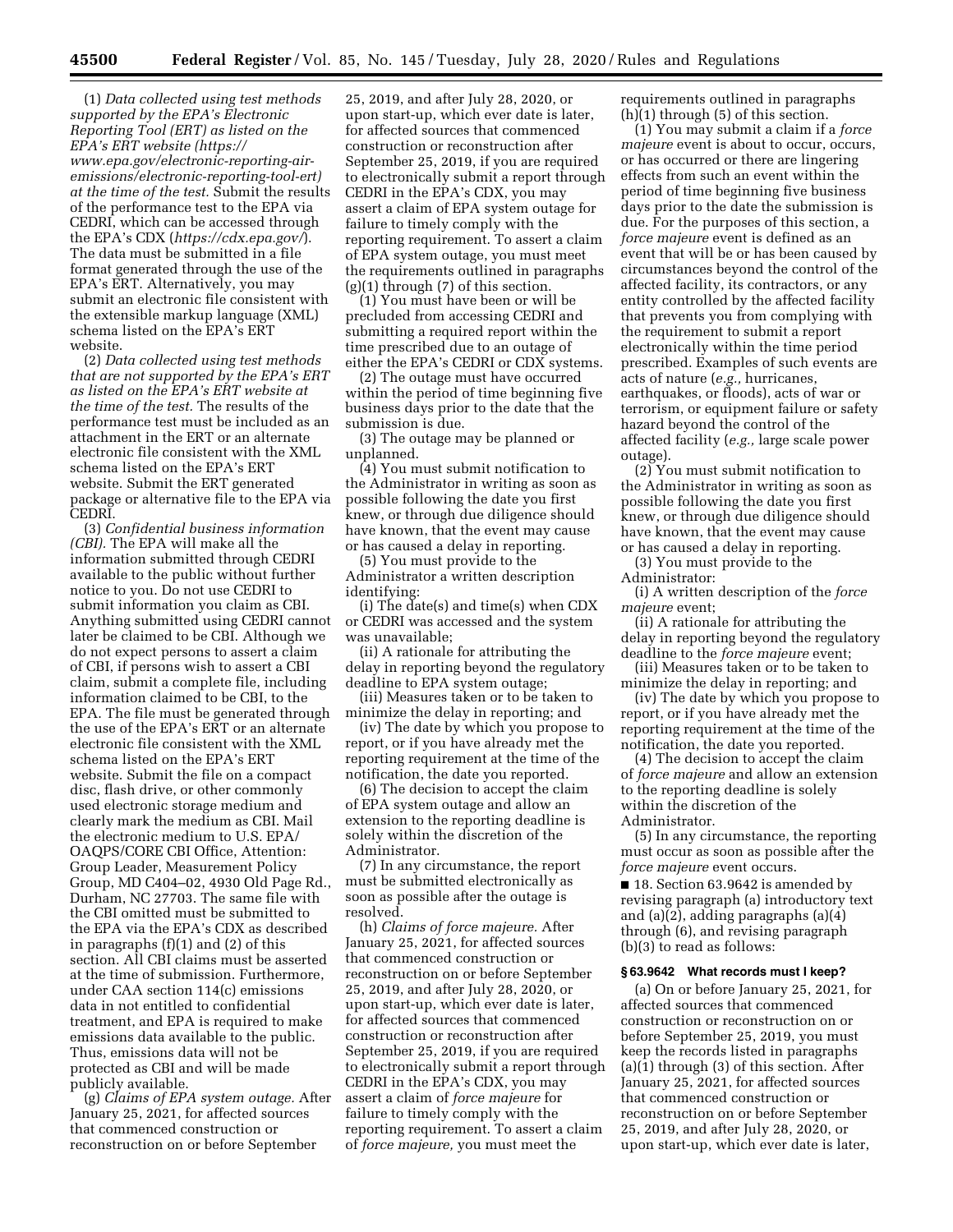for affected sources that commenced construction or reconstruction after September 25, 2019, you must keep the records listed in paragraphs (a)(1) through (6) of this section.

\* \* \* \* \*

(2) On or before January 25, 2021, for affected sources that commenced construction or reconstruction on or before September 25, 2019, the records in § 63.6(e)(3)(iii) through (v) related to startup, shutdown, and malfunction. After January 25, 2021, for affected sources that commenced construction or reconstruction on or before September 25, 2019, and after July 28, 2020, or upon start-up, which ever date is later, for affected sources that commenced construction or reconstruction after September 25, 2019, a startup, shutdown, and malfunction plan is not required.

\* \* \* \* \*

(4) In the event that an affected unit fails to meet an applicable standard, record the number of failures. For each failure record the date, time, the cause and duration of each failure.

(5) For each failure to meet an applicable standard, record and retain a list of the affected sources or equipment, an estimate of the quantity of each regulated pollutant emitted over any emission limit and a description of the method used to estimate the emissions.

(6) Record actions taken in accordance with the general duty requirements to minimize emissions in § 63.9600(a) and any corrective actions taken to return the affected unit to its normal or usual manner of operation.

(b)  $* * * *$ 

(3) On or before January 25, 2021, for affected sources that commenced construction or reconstruction on or before September 25, 2019, previous

(that is, superseded) versions of the performance evaluation plan as required in § 63.8(d)(3). After January 25, 2021, for affected sources that commenced construction or reconstruction on or before September 25, 2019, and after July 28, 2020, or upon start-up, which ever date is later, for affected sources that commenced construction or reconstruction after September 25, 2019, previous (that is, superseded) versions of the performance evaluation plan as required in § 63.9632(b)(5), with the program of corrective action included in the plan required under § 63.8(d)(2). \* \* \* \* \*

■ 19. Section 63.9650 is revised to read as follows:

#### **§ 63.9650 What parts of the General Provisions apply to me?**

Table 2 to this subpart shows which parts of the General Provisions in §§ 63.1 through 63.16 apply to you. ■ 20. Section 63.9651 is amended by revising paragraph (c) introductory text and adding paragraph (c)(5) to read as follows:

### **§ 63.9651 Who implements and enforces this subpart?**

\* \* \* \* \* (c) The authorities that will not be delegated to state, local, or tribal agencies are specified in paragraphs  $(c)(1)$  through  $(5)$  of this section. \* \* \* \* \*

(5) Approval of an alternative to any electronic reporting to the EPA required by this subpart.

- 21. Section 63.9652 is amended by:
- a. Removing the definition for
- ''Conveyor belt transfer point''.
- b. Revising the definition for
- ''Deviation''.

■ c. Removing the definition for "Wet grinding and milling''.

■ d. Adding in alphabetical order a definition for ''Wet scrubber''. The revision and addition read as

follows:

## **§ 63.9652 What definitions apply to this subpart?**

\* \* \* \* \*

*Deviation* means any instance in which an affected source subject to this subpart, or an owner or operator of such a source:

(1) Fails to meet any requirement or obligation established by this subpart, including but not limited to any emission limitation (including operating limits) or operation and maintenance requirement; or

(2) Fails to meet any term or condition that is adopted to implement an applicable requirement in this subpart and that is included in the operating permit for any affected source required to obtain such a permit.

\* \* \* \* \*

*Wet scrubber* means an air pollution control device that removes particulate matter and acid gases from the waste gas stream of stationary sources. The pollutants are removed primarily through the impaction, diffusion, interception and/or absorption of the pollutant onto droplets of liquid. Wet scrubbers include venturi scrubbers, marble bed scrubbers, or impingement scrubbers. For purposes of this subpart, wet scrubbers do not include dynamic wet scrubbers.

■ 22. Table 2 to subpart RRRRR of part 63 is revised to read as follows:

As required in § 63.9650, you must comply with the requirements of the NESHAP General Provisions (40 CFR part 63, subpart A) shown in the following table:

TABLE 2 TO SUBPART RRRRR OF PART 63—APPLICABILITY OF GENERAL PROVISIONS TO SUBPART RRRRR OF PART 63

| Citation | Subject                                                                                   | Applies to subpart RRRRR | Explanation |
|----------|-------------------------------------------------------------------------------------------|--------------------------|-------------|
|          |                                                                                           | Yes.                     |             |
|          |                                                                                           | No.                      |             |
|          |                                                                                           | Yes.                     |             |
|          |                                                                                           | No.                      |             |
|          |                                                                                           | Yes.                     |             |
|          | § 63.1(b)(1)    Initial Applicability Determination                                       | Yes.                     |             |
|          |                                                                                           | No.                      |             |
|          | § 63.1(b)(3)    Initial Applicability Determination                                       | Yes.                     |             |
|          | $\S 63.1(c)(1)–(2)$   Applicability After Standard Estab-<br>lished, Permit Requirements. | Yes.                     |             |
|          |                                                                                           | No.                      |             |
|          | § 63.1(c)(5)    Area Source Becomes Major                                                 | Yes.                     |             |
|          |                                                                                           | No.                      |             |
|          | $\S 63.1(e)$   Equivalency of Permit Limits                                               | Yes.                     |             |
|          |                                                                                           | Yes.                     |             |
|          |                                                                                           | Yes.                     |             |
|          |                                                                                           | Yes.                     |             |
|          |                                                                                           | No.                      |             |
|          | §63.4(b)–(c)    Circumvention, Fragmentation    Yes.                                      |                          |             |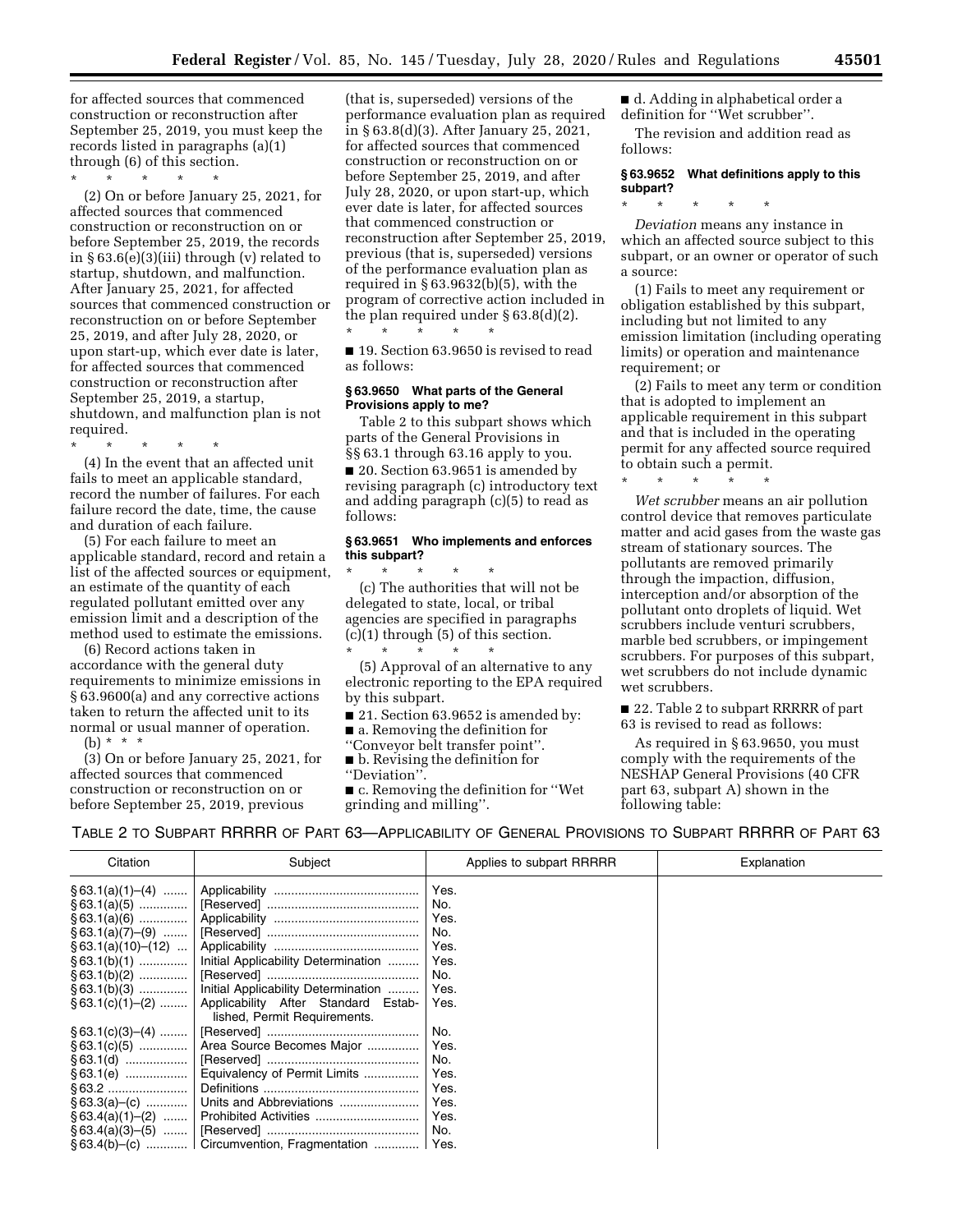-

۰

## TABLE 2 TO SUBPART RRRRR OF PART 63—APPLICABILITY OF GENERAL PROVISIONS TO SUBPART RRRRR OF PART 63—Continued

| Citation                                  | Subject                                                                                                  | Applies to subpart RRRRR                                                                                                                | Explanation                                                                                                                          |
|-------------------------------------------|----------------------------------------------------------------------------------------------------------|-----------------------------------------------------------------------------------------------------------------------------------------|--------------------------------------------------------------------------------------------------------------------------------------|
| $§ 63.5(a)(1)–(2)$                        | Construction/Reconstruction,<br>Applica-<br>bility.                                                      | Yes.                                                                                                                                    |                                                                                                                                      |
| $§ 63.5(b)(1)$                            | Construction/Reconstruction, Applica-<br>bility.                                                         | Yes.                                                                                                                                    |                                                                                                                                      |
| $\S$ 63.5(b)(2)<br>$§ 63.5(b)(3)–(4)$     | Construction/Reconstruction, Applica-                                                                    | No.<br>Yes.                                                                                                                             |                                                                                                                                      |
| $§63.5(b)(5)$<br>$§ 63.5(b)(6)$           | bility.                                                                                                  | No.<br>Yes.                                                                                                                             |                                                                                                                                      |
| $§63.5(c)$<br>$§ 63.5(d)(1)–(4)$          | Application for Approval of Construc-                                                                    | No.<br>Yes.                                                                                                                             |                                                                                                                                      |
| $§63.5(e)$                                | tion or Reconstruction.<br>Approval of Construction or Recon-<br>struction.                              | Yes.                                                                                                                                    |                                                                                                                                      |
| $§63.5(f)$<br>$§ 63.6(a)$                 | Approval Based on State Review<br>Compliance with Standards and Main-<br>tenance Requirements.           | Yes.<br>Yes.                                                                                                                            |                                                                                                                                      |
| $§ 63.6(b)(1)–(5)$                        | Compliance Dates for New/Recon-<br>structed Sources.                                                     | Yes.                                                                                                                                    |                                                                                                                                      |
| $§63.6(b)(6)$<br>$§ 63.6(b)(7)$           | Compliance Dates for New/Recon-<br>structed Sources.                                                     | No.<br>Yes.                                                                                                                             |                                                                                                                                      |
| $\S 63.6(c)(1)$ (2)<br>$§ 63.6(c)(3)–(4)$ | <b>Compliance Dates for Existing Sources</b>                                                             | Yes.<br>No.                                                                                                                             |                                                                                                                                      |
| $§ 63.6(c)(5)$<br>$§63.6(d)$              | <b>Compliance Dates for Existing Sources</b>                                                             | Yes.<br>No.                                                                                                                             |                                                                                                                                      |
| $§ 63.6(e)(1)(i)$                         | Operation and Maintenance Require-<br>ments-General Duty to Minimize<br>Emissions.                       | Yes, on or before the compliance date<br>specified in §63.9600(a). No, after<br>the compliance date specified in<br>§63.9600(a).        | See $§$ 63.9600(a) for general duty re-<br>quirement.                                                                                |
| $§ 63.6(e)(1)(ii)$                        | Operation and Maintenance Require-<br>ments-Requirement to Correct Mal-<br>function as Soon as Possible. | No.                                                                                                                                     |                                                                                                                                      |
| $§ 63.6(e)(1)(iii)$                       | Operation and Maintenance Require-<br>ments-Enforceability.                                              | Yes.                                                                                                                                    |                                                                                                                                      |
| $§63.6(e)(2)$<br>$§63.6(e)(3)$            | Startup, Shutdown, Malfunction (SSM)<br>Plan.                                                            | No.<br>Yes, on or before the compliance date<br>specified in §63.9610(c). No, after<br>the compliance date specified in<br>§63.9610(c). |                                                                                                                                      |
| $\S$ 63.6(f)(1)<br>$§ 63.6(f)(2)–(3)$     | Methods for Determining Compliance                                                                       | Yes.                                                                                                                                    | See §63.9600(a).                                                                                                                     |
| $§ 63.6(q)(1)–(3)$                        | Alternative Nonopacity Standard                                                                          | Yes.                                                                                                                                    |                                                                                                                                      |
| $§63.6(h)$ , except<br>(h)(1).            | Compliance with Opacity and Visible<br>Emission (VE) Standards.                                          |                                                                                                                                         | Opacity limits in subpart RRRRR are<br>established as part of performance<br>testing in order to set operating lim-<br>its for ESPs. |
| $§ 63.6(h)(1)$<br>$§ 63.6(i)(1)–(14)$     | Compliance except during SSM<br>Extension of Compliance                                                  | Yes.                                                                                                                                    | See §63.9600(a).                                                                                                                     |
| $§ 63.6(i)(15)$<br>$§ 63.6(i)(16)$        | Extension of Compliance                                                                                  | No.<br>Yes.                                                                                                                             |                                                                                                                                      |
| $§ 63.6(i)$                               | Presidential Compliance Exemption                                                                        | Yes.                                                                                                                                    |                                                                                                                                      |
| $§ 63.7(a)(1)–(2)$                        | Applicability and Performance Test<br>Dates.<br>Performance Testing Requirements                         |                                                                                                                                         | Subpart RRRRR specifies perform-<br>ance test applicability and dates.                                                               |
| $§ 63.7(a)(3)–(4)$<br>$§ 63.7(b)$         |                                                                                                          | Yes.<br>Yes.                                                                                                                            |                                                                                                                                      |
| § 63.7(c)                                 | Quality Assurance/Test Plan                                                                              | Yes.                                                                                                                                    |                                                                                                                                      |
| §63.7(d)<br>$§ 63.7(e)(1)$                | Conduct of Performance Tests                                                                             | Yes.                                                                                                                                    | See §63.9621.                                                                                                                        |
| $§ 63.7(e)(2)–(4)$                        | Conduct of Performance Tests                                                                             | Yes.                                                                                                                                    |                                                                                                                                      |
| $§ 63.7(f)$<br>$\S$ 63.7(g)               | Alternative Test Method                                                                                  | Yes.                                                                                                                                    | Except this subpart specifies how and<br>when the performance test results<br>are reported.                                          |
| $\S$ 63.7(h)                              |                                                                                                          | Yes.                                                                                                                                    |                                                                                                                                      |
| $§ 63.8(a)(1)–(2)$<br>$§ 63.8(a)(3)$      | Monitoring Requirements                                                                                  | Yes.<br>No.                                                                                                                             |                                                                                                                                      |
| $§ 63.8(a)(4)$                            | Additional Monitoring Requirements for                                                                   |                                                                                                                                         | Subpart RRRRR does not require                                                                                                       |
|                                           | Control Devices in §63.11.                                                                               | I Yes.                                                                                                                                  | flares.                                                                                                                              |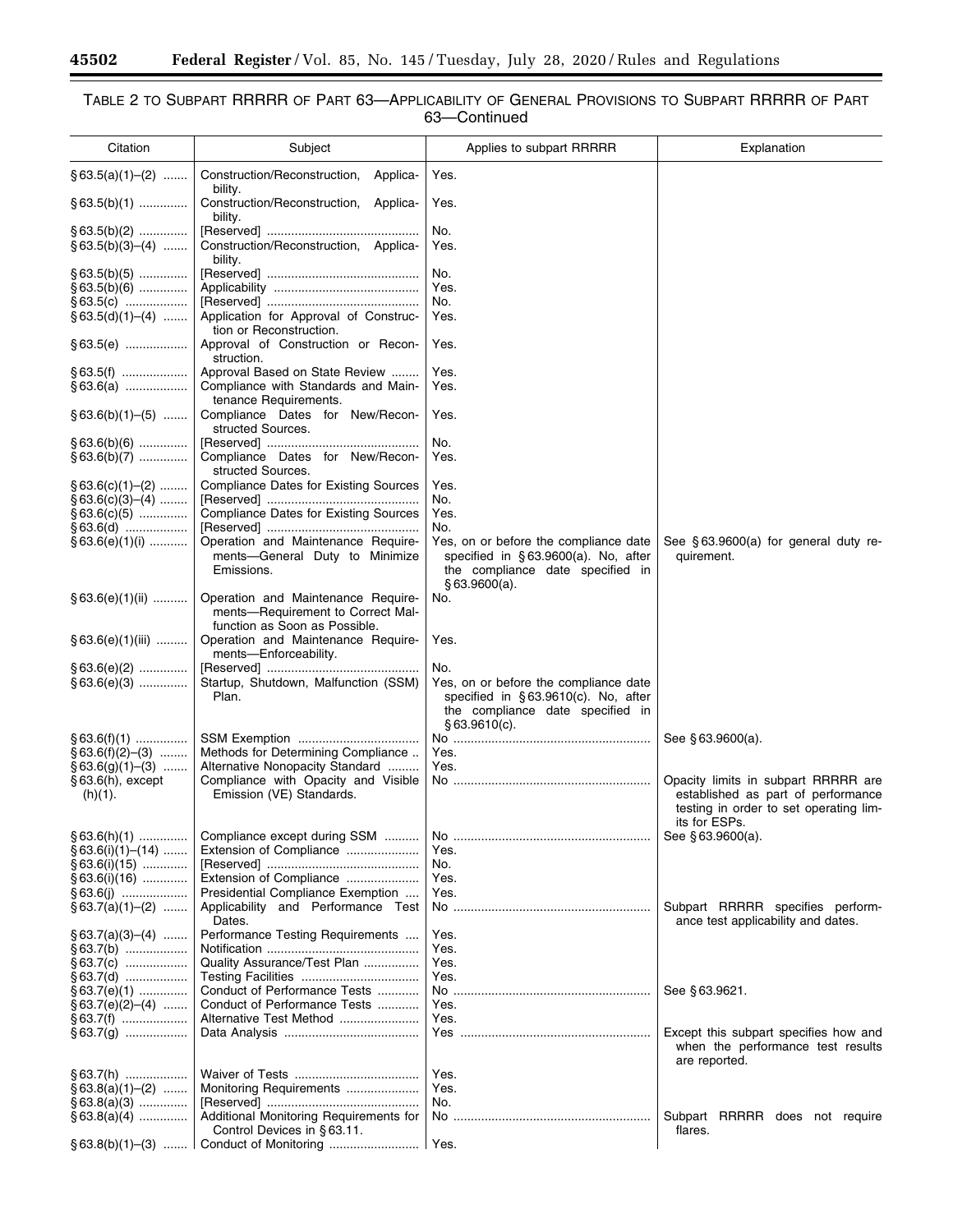## TABLE 2 TO SUBPART RRRRR OF PART 63—APPLICABILITY OF GENERAL PROVISIONS TO SUBPART RRRRR OF PART 63—Continued

| Citation                                                              | Subject                                                                                                                    | Applies to subpart RRRRR                                                                                                                          | Explanation                                                                                                                                                                                                                                                                                |
|-----------------------------------------------------------------------|----------------------------------------------------------------------------------------------------------------------------|---------------------------------------------------------------------------------------------------------------------------------------------------|--------------------------------------------------------------------------------------------------------------------------------------------------------------------------------------------------------------------------------------------------------------------------------------------|
| $§ 63.8(c)(1)(i)$                                                     | Operation and Maintenance of CMS                                                                                           | Yes, on or before the compliance date<br>specified in §63.9632(b)(4). No,<br>after the compliance date specified<br>in $§$ 63.9632(b)(4).         | See §63.9632 for operation and main-<br>tenance requirements for monitoring.<br>See §63.9600(a) for general duty<br>requirement.                                                                                                                                                           |
| $§ 63.8(c)(1)(ii)$<br>$§ 63.8(c)(1)(iii)$                             | Spare parts for CMS Equipment<br>SSM Plan for CMS                                                                          | Yes.<br>Yes, on or before the compliance date<br>specified in §63.9632(b)(4). No,<br>after the compliance date specified<br>in $§$ 63.9632(b)(4). |                                                                                                                                                                                                                                                                                            |
| $§ 63.8(c)(2)–(3)$<br>$§ 63.8(c)(4)$                                  | CMS Operation/Maintenance<br>Frequency of Operation for CMS                                                                | Yes.                                                                                                                                              | Subpart RRRRR specifies require-                                                                                                                                                                                                                                                           |
| $§ 63.8(c)(5)–(8)$                                                    | CMS Requirements                                                                                                           |                                                                                                                                                   | ments for operation of CMS.<br>CMS requirements in $§ 63.8(c)(5)$ and<br>(6) apply only to COMS for dry elec-<br>trostatic precipitators.                                                                                                                                                  |
| $§ 63.8(d)(1)–(2)$<br>$§63.8(d)(3)$<br>§63.8(e)<br>$§ 63.8(f)(1)–(5)$ | Monitoring Quality Control<br>Monitoring Quality Control<br>Performance Evaluation of CMS<br>Alternative Monitoring Method | Yes.<br>Yes.<br>Yes.                                                                                                                              | See §63.9632(b)(5).                                                                                                                                                                                                                                                                        |
| $§63.8(f)(6)$                                                         | Relative Accuracy Test Alternative<br>(RATA).                                                                              |                                                                                                                                                   | Subpart RRRRR does not require con-<br>tinuous emission monitoring sys-<br>tems.                                                                                                                                                                                                           |
| $§ 63.8(g)(1)–(4)$<br>$§63.8(g)(5)$                                   | Data That Cannot Be Used                                                                                                   | Yes.                                                                                                                                              | Subpart RRRRR specifies data reduc-<br>tion requirements.                                                                                                                                                                                                                                  |
|                                                                       | Notification Requirements                                                                                                  |                                                                                                                                                   | Additional notifications for CMS in<br>§63.9(g) apply to COMS for dry<br>electrostatic precipitators.                                                                                                                                                                                      |
| $§ 63.10(a)$                                                          | Recordkeeping and Reporting, Appli-<br>cability and General Information.                                                   | Yes.                                                                                                                                              |                                                                                                                                                                                                                                                                                            |
| $§ 63.10(b)(1)$<br>$§ 63.10(b)(2)(i)$                                 | General Recordkeeping Requirements                                                                                         | Yes.                                                                                                                                              | See §63.9642 for recordkeeping when<br>there is a deviation from a standard.                                                                                                                                                                                                               |
| $§ 63.10(b)(2)(ii)$                                                   | Recordkeeping of Failures to Meet<br>Standard.                                                                             |                                                                                                                                                   | See §63.9642 for recordkeeping of (1)<br>date, time and duration; (2) listing of<br>affected source or equipment, and<br>an estimate of the quantity of each<br>regulated pollutant emitted over the<br>standard; and (3) actions to mini-<br>mize emissions and correct the fail-<br>ure. |
| $§ 63.10(b)(2)(iii)$<br>$§ 63.10(b)(2)(iv)$                           | Maintenance Records<br>Actions Taken to Minimize Emissions<br>During SSM.                                                  | Yes.<br>No.                                                                                                                                       |                                                                                                                                                                                                                                                                                            |
| $§ 63.10(b)(2)(v)$                                                    | Actions Taken to Minimize Emissions<br>During SSM.<br>Recordkeeping for CMS Malfunctions                                   | No.<br>Yes.                                                                                                                                       |                                                                                                                                                                                                                                                                                            |
| $§ 63.10(b)(2)(vi)$<br>$\S 63.10(b)(2)(VII)$<br>$(xii)$ .             | Recordkeeping for CMS                                                                                                      | Yes.                                                                                                                                              |                                                                                                                                                                                                                                                                                            |
| $§ 63.10(b)(2)(xiii)$                                                 | Records for Relative Accuracy Test                                                                                         |                                                                                                                                                   | Subpart RRRRR does not require con-<br>tinuous emission monitoring sys-<br>tems.                                                                                                                                                                                                           |
| $§ 63.10(b)(2)(xiv)$<br>$§ 63.10(b)(3)$<br>$§ 63.10(c)(1)–(6)$        | Applicability Determinations<br>Additional Recordkeeping Require-<br>ments for Sources with CMS.                           | Yes.<br>Yes.<br>Yes.                                                                                                                              |                                                                                                                                                                                                                                                                                            |
| $\S$ 63.10(c)(7)–(8)                                                  | Records of Excess Emissions and Pa-<br>rameter Monitoring Exceedances for<br>CMS.                                          |                                                                                                                                                   | Subpart RRRRR specifies<br>record-<br>keeping requirements.                                                                                                                                                                                                                                |
| $\S$ 63.10(c)(9)<br>$§ 63.10(c)(10)–(14)$                             | CMS Recordkeeping                                                                                                          | No.<br>Yes.                                                                                                                                       |                                                                                                                                                                                                                                                                                            |
| $§ 63.10(c)(15)$<br>$\S 63.10(d)(1)–(2)$                              | General Reporting Requirements                                                                                             | No.                                                                                                                                               | Except this subpart specifies how and<br>when the performance test results<br>are reported.                                                                                                                                                                                                |
| $§ 63.10(d)(3)$                                                       | Reporting opacity or VE observations                                                                                       |                                                                                                                                                   | Subpart RRRRR does not have opac-<br>ity and VE standards that require the<br>use of EPA Method 9 of appendix<br>A-4 to 40 CFR part 60 or EPA<br>Method 22 of appendix A-7 to 40<br>CFR part 60.                                                                                           |